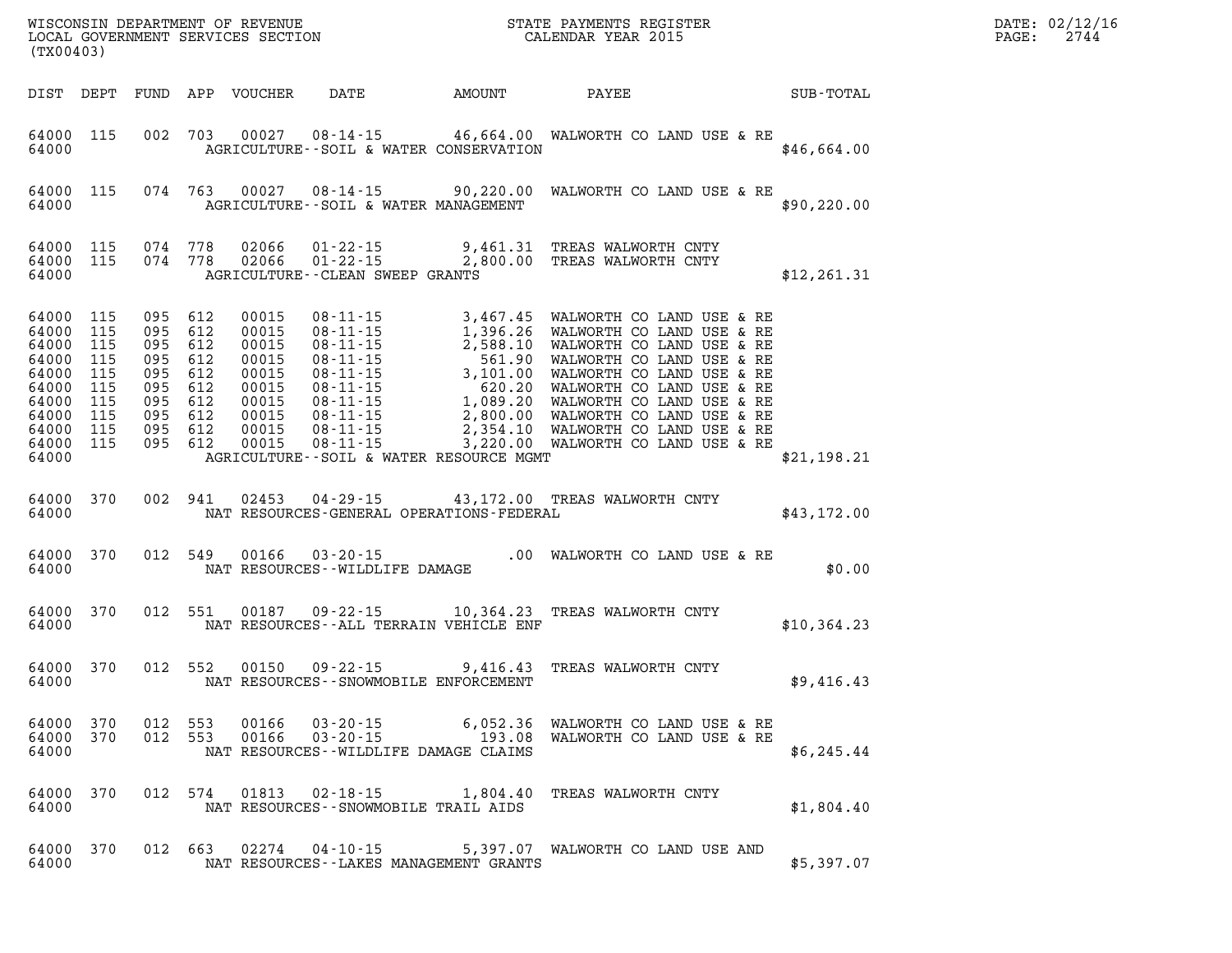| (TX00403)                                                                                                                                                                                              |                                                                                                                                          |                                                                                                                                                                                                                          |                                                                                                                                                                                                   |                                                                                                                                                                                                                                                                                                                                                                                                        | $\mathbb{E} \mathbf{R}$<br>WISCONSIN DEPARTMENT OF REVENUE <b>A STATE PAYMENTS REGISTER</b><br>LOCAL GOVERNMENT SERVICES SECTION <b>A STATE CONTRANT SERVICES</b> |                                                                                                                                                                                                                                                                                                                                                                                                                                                                 |                | DATE: 02/12/16<br>$\mathtt{PAGE}$ :<br>2745 |
|--------------------------------------------------------------------------------------------------------------------------------------------------------------------------------------------------------|------------------------------------------------------------------------------------------------------------------------------------------|--------------------------------------------------------------------------------------------------------------------------------------------------------------------------------------------------------------------------|---------------------------------------------------------------------------------------------------------------------------------------------------------------------------------------------------|--------------------------------------------------------------------------------------------------------------------------------------------------------------------------------------------------------------------------------------------------------------------------------------------------------------------------------------------------------------------------------------------------------|-------------------------------------------------------------------------------------------------------------------------------------------------------------------|-----------------------------------------------------------------------------------------------------------------------------------------------------------------------------------------------------------------------------------------------------------------------------------------------------------------------------------------------------------------------------------------------------------------------------------------------------------------|----------------|---------------------------------------------|
| DIST DEPT                                                                                                                                                                                              |                                                                                                                                          |                                                                                                                                                                                                                          | FUND APP VOUCHER                                                                                                                                                                                  | DATE                                                                                                                                                                                                                                                                                                                                                                                                   | AMOUNT                                                                                                                                                            | PAYEE SUB-TOTAL                                                                                                                                                                                                                                                                                                                                                                                                                                                 |                |                                             |
| 64000 370<br>64000 370<br>64000                                                                                                                                                                        |                                                                                                                                          | 012 678<br>012 678                                                                                                                                                                                                       | 00273<br>01756                                                                                                                                                                                    | NAT RESOURCES -- INVASIVE AQUATICE SPECIES                                                                                                                                                                                                                                                                                                                                                             |                                                                                                                                                                   | 08-24-15 23,858.39 TREAS WALWORTH CNTY<br>02-04-15 21,459.10 TREAS WALWORTH CNTY                                                                                                                                                                                                                                                                                                                                                                                | \$45,317.49    |                                             |
| 64000<br>64000                                                                                                                                                                                         | 370                                                                                                                                      | 074 658                                                                                                                                                                                                                  | 02778                                                                                                                                                                                             | NAT RESOURCES - - URBAN NON-POINT GRANTS                                                                                                                                                                                                                                                                                                                                                               |                                                                                                                                                                   | 06-10-15 11,788.48 WALWORTH CO LAND USE & RE                                                                                                                                                                                                                                                                                                                                                                                                                    | \$11,788.48    |                                             |
| 64000<br>64000                                                                                                                                                                                         | 370                                                                                                                                      | 095 512                                                                                                                                                                                                                  | 02383                                                                                                                                                                                             | $04 - 21 - 15$<br>NAT RESOURCES - - STEWARDSHIP 2000                                                                                                                                                                                                                                                                                                                                                   |                                                                                                                                                                   | 5,100.00 TREAS WALWORTH CNTY                                                                                                                                                                                                                                                                                                                                                                                                                                    | \$5,100.00     |                                             |
| 64000<br>64000                                                                                                                                                                                         | 370                                                                                                                                      | 095 532                                                                                                                                                                                                                  | 00024                                                                                                                                                                                             | NAT RESOURCES - - DAM SAFETY PROJECTS                                                                                                                                                                                                                                                                                                                                                                  |                                                                                                                                                                   | 07-28-15 200,000.00 TREAS WALWORTH CNTY                                                                                                                                                                                                                                                                                                                                                                                                                         | \$200,000.00   |                                             |
| 64000<br>64000                                                                                                                                                                                         | 395                                                                                                                                      | 011 168                                                                                                                                                                                                                  | 50064                                                                                                                                                                                             | TRANSPORTATION--ELDERLY & DISABLED                                                                                                                                                                                                                                                                                                                                                                     |                                                                                                                                                                   | 06-09-15 232,544.00 COUNTY OF WALWORTH                                                                                                                                                                                                                                                                                                                                                                                                                          | \$232,544.00   |                                             |
| 64000<br>64000<br>64000<br>64000<br>64000<br>64000<br>64000<br>64000<br>64000<br>64000<br>64000<br>64000<br>64000<br>64000<br>64000<br>64000<br>64000<br>64000<br>64000<br>64000<br>64000 395<br>64000 | 395<br>395<br>395<br>395<br>395<br>395<br>395<br>395<br>395<br>395<br>395<br>395<br>395<br>395<br>395<br>395<br>395<br>395<br>395<br>395 | 011 185<br>011 185<br>011 185<br>011 185<br>011 185<br>011 185<br>011 185<br>011 185<br>011 185<br>011 185<br>011 185<br>011 185<br>011 185<br>011 185<br>011 185<br>011 185<br>011 185<br>011 185<br>011 185<br>011 185 | 40398<br>41149<br>41150<br>41151<br>45715<br>52425<br>52425<br>52997<br>53163<br>57106<br>57106<br>57106<br>58699<br>58699<br>61794<br>65631<br>65631<br>65631<br>65631<br>67654<br>011 185 69245 | $\begin{array}{cccc} 02\text{-}23\text{-}15 & 2,279.95 \\ 03\text{-}02\text{-}15 & 1,625.69 \\ 03\text{-}02\text{-}15 & 4,671.40 \\ 03\text{-}02\text{-}15 & 1,866.08 \\ 04\text{-}22\text{-}15 & 1,866.08 \\ 07\text{-}03\text{-}15 & 2,737.78 \\ 07\text{-}03\text{-}15 & 3,913.62 \\ 07\text{-}09\text{-}15 & 4,783.84 \\ 08\text$<br>$12 - 18 - 15$<br>TRANSPORTATION - - HIGHWAY SAFETY - FEDERAL |                                                                                                                                                                   | TREAS WALWORTH CO<br>TREAS WALWORTH CO<br>TREAS WALWORTH CO<br>TREAS WALWORTH CO<br>TREAS WALWORTH CO<br>TREAS WALWORTH CO<br>TREAS WALWORTH CO<br>TREAS WALWORTH CO<br>TREAS WALWORTH CO<br>TREAS WALWORTH CO<br>TREAS WALWORTH CO<br>TREAS WALWORTH CO<br>TREAS WALWORTH CO<br>TREAS WALWORTH CO<br>TREAS WALWORTH CO<br>TREAS WALWORTH CO<br>TREAS WALWORTH CO<br>TREAS WALWORTH CO<br>TREAS WALWORTH CO<br>TREAS WALWORTH CO<br>12,251.69 TREAS WALWORTH CO | \$77,498.17    |                                             |
| 64000 395<br>64000 395<br>64000 395<br>64000                                                                                                                                                           |                                                                                                                                          | 011 190<br>011 190                                                                                                                                                                                                       | 011 190 36064<br>52064<br>64064                                                                                                                                                                   | $01 - 05 - 15$<br>$07 - 06 - 15$<br>$10 - 05 - 15$<br>TRANSPORTATION - - GENERAL TRANSP AIDS-GTA                                                                                                                                                                                                                                                                                                       |                                                                                                                                                                   | 527,736.13 COUNTY OF WALWORTH<br>1,055,472.26 COUNTY OF WALWORTH<br>527,736.14 COUNTY OF WALWORTH                                                                                                                                                                                                                                                                                                                                                               | \$2,110,944.53 |                                             |
| 64000 395                                                                                                                                                                                              | 64000 395                                                                                                                                | 011 278<br>011 278                                                                                                                                                                                                       | 48992<br>65544                                                                                                                                                                                    | $05 - 27 - 15$<br>$11 - 06 - 15$                                                                                                                                                                                                                                                                                                                                                                       |                                                                                                                                                                   | 193,037.96 TREAS WALWORTH CO<br>204,148.63 TREAS WALWORTH CO                                                                                                                                                                                                                                                                                                                                                                                                    |                |                                             |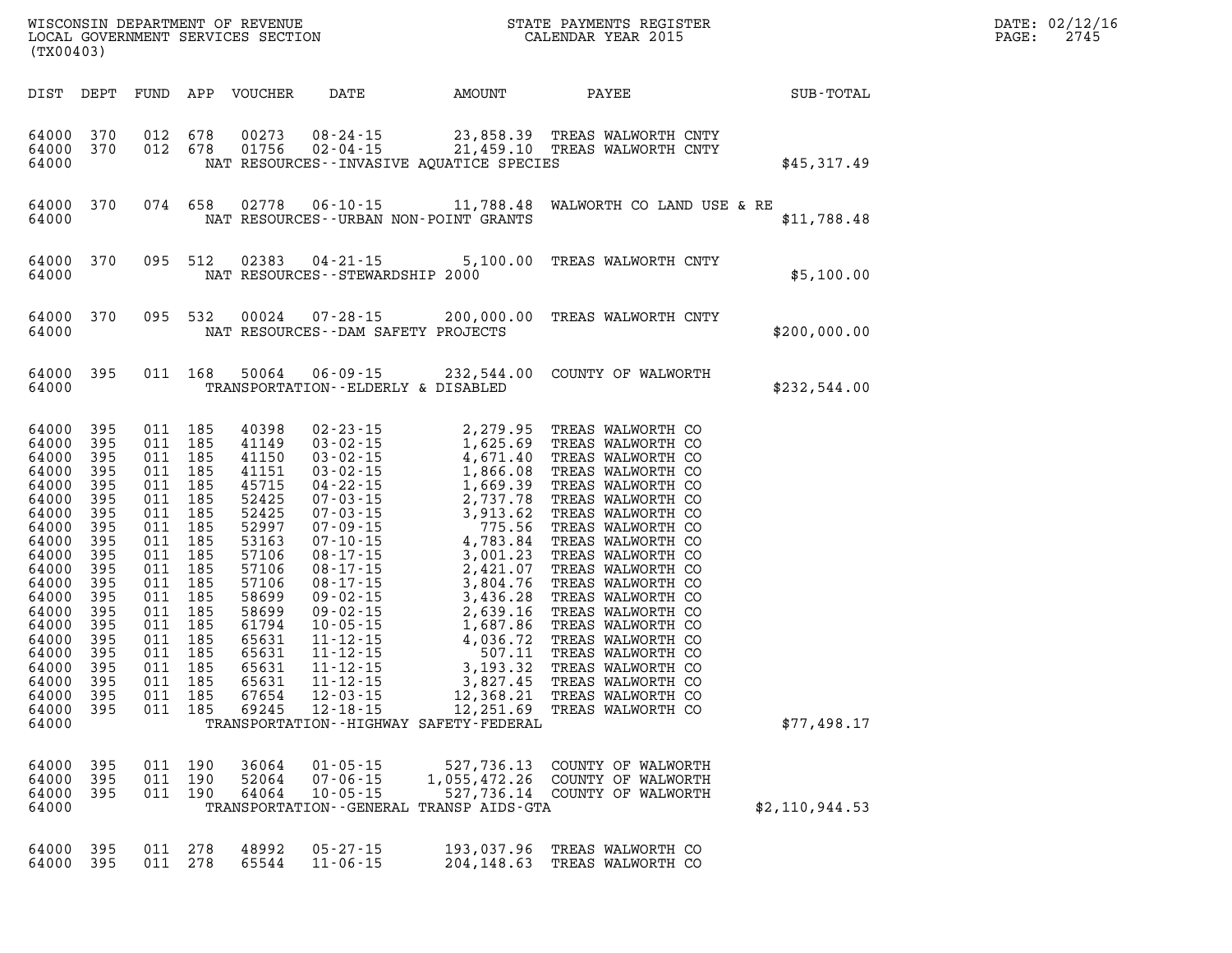| WISCONSIN DEPARTMENT OF REVENUE<br>LOCAL GOVERNMENT SERVICES SECTION<br>(TX00403)                                                                                                         |                                                                                                                                          |                                                                                                                                          |                                                                                                                                          |                                                                                                                                                                                  | $\overline{\mathbf{N}}$                                                                                                                                                                                                                                 |                                                                                                                                                                                                                                                                | STATE PAYMENTS REGISTER<br>CALENDAR YEAR 2015     |  | DATE: 02/12/16<br>2746<br>PAGE:                 |  |  |
|-------------------------------------------------------------------------------------------------------------------------------------------------------------------------------------------|------------------------------------------------------------------------------------------------------------------------------------------|------------------------------------------------------------------------------------------------------------------------------------------|------------------------------------------------------------------------------------------------------------------------------------------|----------------------------------------------------------------------------------------------------------------------------------------------------------------------------------|---------------------------------------------------------------------------------------------------------------------------------------------------------------------------------------------------------------------------------------------------------|----------------------------------------------------------------------------------------------------------------------------------------------------------------------------------------------------------------------------------------------------------------|---------------------------------------------------|--|-------------------------------------------------|--|--|
| DIST DEPT                                                                                                                                                                                 |                                                                                                                                          |                                                                                                                                          |                                                                                                                                          | FUND APP VOUCHER                                                                                                                                                                 | DATE                                                                                                                                                                                                                                                    | AMOUNT                                                                                                                                                                                                                                                         | PAYEE                                             |  | SUB-TOTAL                                       |  |  |
| 64000 395<br>64000                                                                                                                                                                        |                                                                                                                                          |                                                                                                                                          | 011 278                                                                                                                                  | 68926                                                                                                                                                                            | 12-14-15                                                                                                                                                                                                                                                | 6,725.25<br>TRANSPORTATION - - LRIP/TRIP/MSIP GRANTS                                                                                                                                                                                                           | TREAS WALWORTH CO                                 |  | \$403,911.84                                    |  |  |
| 64000 435<br>64000<br>64000<br>64000<br>64000<br>64000<br>64000<br>64000<br>64000<br>64000<br>64000<br>64000 435<br>64000                                                                 | 435<br>435<br>435<br>435<br>435<br>435<br>435<br>435<br>435<br>435                                                                       | 005<br>005<br>005<br>005<br>005<br>005<br>005<br>005<br>005<br>005<br>005<br>005 000                                                     | 000<br>000<br>000<br>000<br>000<br>000<br>000<br>000<br>000<br>000<br>000                                                                | 90511<br>90514<br>90515<br>90517<br>90518<br>90519<br>90600<br>90601<br>90604<br>90607<br>90609<br>90611                                                                         | $01 - 01 - 15$<br>$02 - 01 - 15$<br>$03 - 01 - 15$<br>$04 - 01 - 15$<br>$05 - 01 - 15$<br>$06 - 01 - 15$<br>$07 - 01 - 15$<br>$08 - 01 - 15$<br>$09 - 01 - 15$<br>$10 - 01 - 15$<br>$11 - 02 - 15$<br>$12 - 01 - 15$<br>HEALTH SERVICES--STATE/FED AIDS | 269,694.00<br>269,694.00 WALWORTH CO<br>127,087.00 WALWORTH CO<br>136,847.00 WALWORTH CO<br>144,958.00 WALWORTH CO<br>131,394.00 WALWORTH CO<br>102,517.00 WALWORTH CO<br>224,204.00 WALWORTH CO<br>139,129.00 WALWORTH CO<br>125,861.00 WALWORTH CO<br>191,80 | WALWORTH CO                                       |  | \$1,751,168.00                                  |  |  |
| 64000<br>64000<br>64000<br>64000<br>64000<br>64000<br>64000<br>64000<br>64000<br>64000<br>64000<br>64000<br>64000<br>64000<br>64000<br>64000<br>64000<br>64000<br>64000<br>64000<br>64000 | 437<br>437<br>437<br>437<br>437<br>437<br>437<br>437<br>437<br>437<br>437<br>437<br>437<br>437<br>437<br>437<br>437<br>437<br>437<br>437 | 005<br>005<br>005<br>005<br>005<br>005<br>005<br>005<br>005<br>005<br>005<br>005<br>005<br>005<br>005<br>005<br>005<br>005<br>005<br>005 | 000<br>000<br>000<br>000<br>000<br>000<br>000<br>000<br>000<br>000<br>000<br>000<br>000<br>000<br>000<br>000<br>000<br>000<br>000<br>000 | 00000<br>00000<br>00000<br>00000<br>00000<br>00000<br>00000<br>00000<br>00000<br>00000<br>00000<br>00000<br>00000<br>00000<br>00000<br>00000<br>00000<br>00000<br>00000<br>00000 |                                                                                                                                                                                                                                                         | CHILDREN & FAMILIES--STATE/FEDERAL AIDS                                                                                                                                                                                                                        |                                                   |  | $\star$<br>$\star$<br>$\star$<br>\$2,435,009.48 |  |  |
| 64000 455<br>64000<br>64000                                                                                                                                                               | 455                                                                                                                                      |                                                                                                                                          | 002 202<br>002 202                                                                                                                       | 06433<br>06778                                                                                                                                                                   | $05 - 28 - 15$<br>$06 - 23 - 15$                                                                                                                                                                                                                        | 613.66<br>JUSTICE - - LAW ENFORCEMENT TRAINING REIMB                                                                                                                                                                                                           | 613.66 TREAS WALWORTH CO<br>TREAS WALWORTH CNTY   |  | \$1,227.32                                      |  |  |
| 64000 455<br>64000                                                                                                                                                                        |                                                                                                                                          |                                                                                                                                          | 002 221                                                                                                                                  | 14                                                                                                                                                                               | $07 - 21 - 15$                                                                                                                                                                                                                                          | 1,800.00<br>JUSTICE--LAW ENFORCEMENT SERVICES AID                                                                                                                                                                                                              | TREAS WALWORTH CNTY                               |  | \$1,800.00                                      |  |  |
| 64000 455<br>64000 455                                                                                                                                                                    |                                                                                                                                          |                                                                                                                                          | 002 231<br>002 231                                                                                                                       | 05485<br>06283                                                                                                                                                                   | $04 - 08 - 15$<br>$05 - 21 - 15$                                                                                                                                                                                                                        | 25,120.00                                                                                                                                                                                                                                                      | TREAS WALWORTH CNTY<br>1,849.28 TREAS WALWORTH CO |  |                                                 |  |  |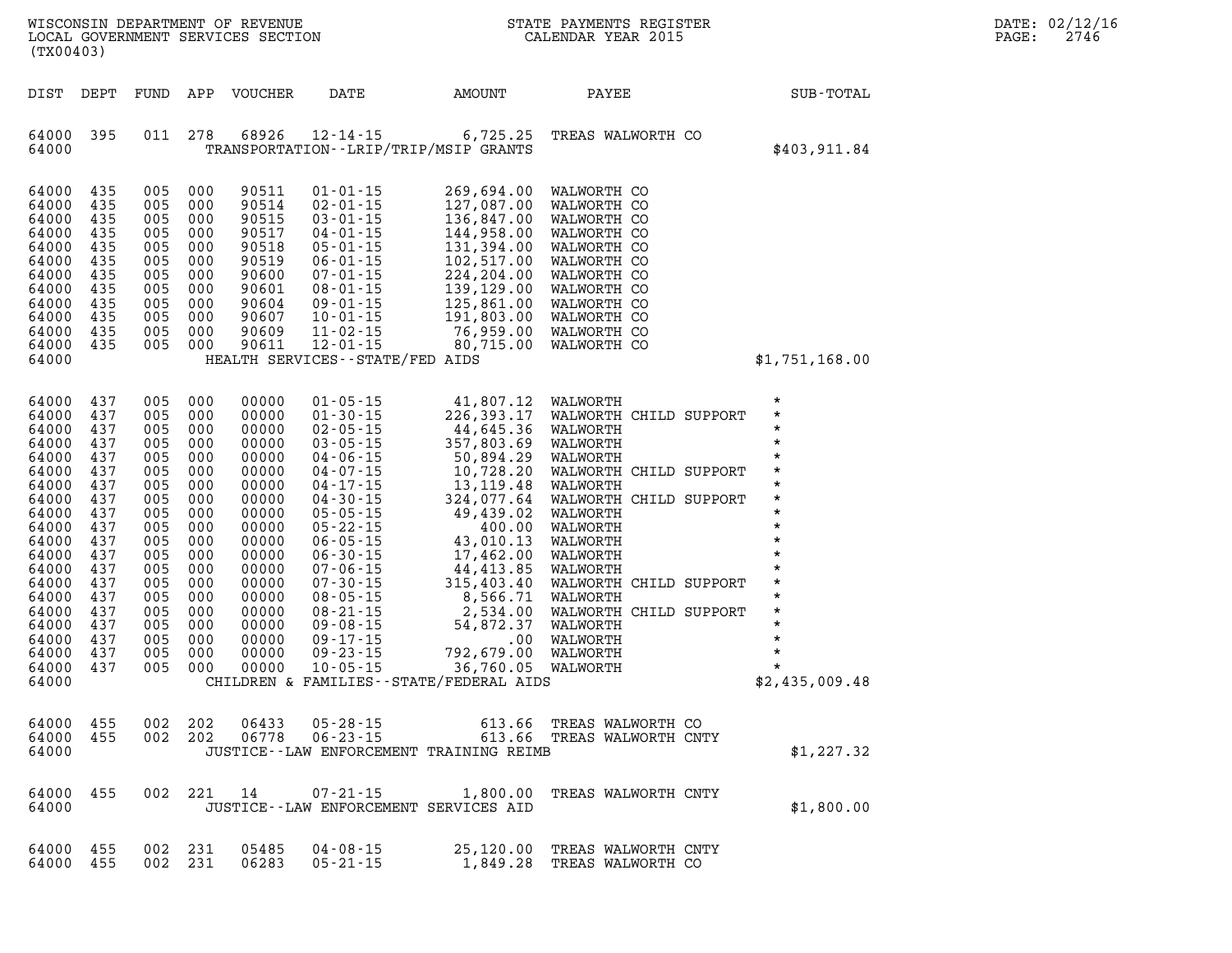| WISCONSIN DEPARTMENT OF REVENUE   | STATE PAYMENTS REGISTER |      | DATE: 02/12/16 |
|-----------------------------------|-------------------------|------|----------------|
| LOCAL GOVERNMENT SERVICES SECTION | CALENDAR YEAR 2015      | PAGE | 274            |

| (TX00403)                                          |                                 |                                 |                                 |                                           |                                                                                                                                     |                                                               |                                                                                                                 |               |
|----------------------------------------------------|---------------------------------|---------------------------------|---------------------------------|-------------------------------------------|-------------------------------------------------------------------------------------------------------------------------------------|---------------------------------------------------------------|-----------------------------------------------------------------------------------------------------------------|---------------|
| DIST                                               | DEPT                            | FUND                            | APP                             | VOUCHER                                   | DATE                                                                                                                                | AMOUNT                                                        | PAYEE                                                                                                           | SUB-TOTAL     |
| 64000<br>64000<br>64000                            | 455<br>455                      | 002<br>002                      | 231<br>231                      | 06433<br>06778                            | $05 - 28 - 15$<br>$06 - 23 - 15$<br>JUSTICE--LAW ENFORCEMENT TRAINING                                                               | 174.36<br>456.00                                              | TREAS WALWORTH CO<br>TREAS WALWORTH CNTY                                                                        | \$27,599.64   |
| 64000<br>64000<br>64000<br>64000<br>64000<br>64000 | 455<br>455<br>455<br>455<br>455 | 002<br>002<br>002<br>002<br>002 | 251<br>251<br>251<br>251<br>251 | 04680<br>05295<br>05297<br>05765<br>07355 | $02 - 26 - 15$<br>$03 - 27 - 15$<br>$03 - 27 - 15$<br>$04 - 24 - 15$<br>$07 - 16 - 15$<br>JUSTICE - - TRUANCY PROGRAM - GRANT FUNDS | 42,926.25<br>6, 163.00<br>21,882.64<br>17,891.00<br>11,307.00 | TREAS WALWORTH CNTY<br>TREAS WALWORTH CNTY<br>TREAS WALWORTH CNTY<br>TREAS WALWORTH CNTY<br>TREAS WALWORTH CNTY | \$100, 169.89 |
| 64000<br>64000<br>64000<br>64000                   | 455<br>455<br>455               | 002<br>002<br>002               | 271<br>271<br>271               | 04248<br>05759<br>07354                   | $02 - 09 - 15$<br>$04 - 24 - 15$<br>$07 - 16 - 15$<br>JUSTICE - TREATMENT ALT/DIVERSION GRANT                                       | 33,526.24<br>37,279.00<br>21,837.00                           | TREAS WALWORTH CNTY<br>TREAS WALWORTH CNTY<br>TREAS WALWORTH CNTY                                               | \$92,642.24   |
| 64000<br>64000<br>64000                            | 455<br>455                      | 002<br>002                      | 532<br>532                      | 04<br>12                                  | $03 - 09 - 15$<br>$07 - 27 - 15$<br>JUSTICE -- VICTIM/WITNESS ASSISTANCE SERV                                                       | 36,497.15<br>29,465.29                                        | TREAS WALWORTH CNTY<br>TREAS WALWORTH CNTY                                                                      | \$65,962.44   |
| 64000<br>64000                                     | 465                             | 002                             | 305                             | 01107                                     | $06 - 23 - 15$<br>MILITARY AFFAIRS-EMER MGMT-DISASTER RECO                                                                          | 2,428.25                                                      | TREAS WALWORTH CNTY                                                                                             | \$2,428.25    |
| 64000<br>64000<br>64000                            | 465<br>465                      | 002<br>002                      | 337<br>337                      | 01029<br>01382                            | $01 - 20 - 15$<br>$06 - 24 - 15$<br>MILITARY AFFAIRS-EMERGENCY MGMT PLANNING                                                        | 14,887.00<br>15,221.00                                        | TREAS WALWORTH CNTY<br>TREAS WALWORTH CNTY                                                                      | \$30,108.00   |
| 64000<br>64000<br>64000<br>64000                   | 465<br>465<br>465               | 002<br>002<br>002               | 342<br>342<br>342               | 00945<br>01107<br>01452                   | $01 - 15 - 15$<br>$06 - 23 - 15$<br>$06 - 25 - 15$<br>MILITARY AFFAIRS-EMERGENCY MGMT-FED FUND                                      | 32,175.57<br>14,571.75<br>32,193.54                           | TREAS WALWORTH CNTY<br>TREAS WALWORTH CNTY<br>TREAS WALWORTH CNTY                                               | \$78,940.86   |
| 64000<br>64000                                     | 485                             | 002                             | 127                             | 06064                                     | $06 - 12 - 15$<br>VETERANS AFFAIRS GRANTS                                                                                           | 1,300.00                                                      | TREAS WALWORTH CNTY                                                                                             | \$1,300.00    |
| 64000<br>64000                                     | 485                             | 082                             | 267                             | 06064                                     | $06 - 12 - 15$<br>VETERANS AFFAIRS - - GRANTS TO COUNTIES                                                                           | 5,850.00                                                      | TREAS WALWORTH CNTY                                                                                             | \$5,850.00    |
| 64000<br>64000                                     | 485                             | 082                             | 280                             | 03014                                     | $01 - 02 - 15$<br>VETERANS AFFAIRS - - GRANTS                                                                                       | 1,580.25                                                      | TREAS WALWORTH CNTY                                                                                             | \$1,580.25    |
| 64000<br>64000                                     | 485                             | 083                             | 370                             | 06064                                     | $06 - 12 - 15$<br>VETERANS AFFAIRS - - GRANTS TO COUNTIES                                                                           | 5,850.00                                                      | TREAS WALWORTH CNTY                                                                                             | \$5,850.00    |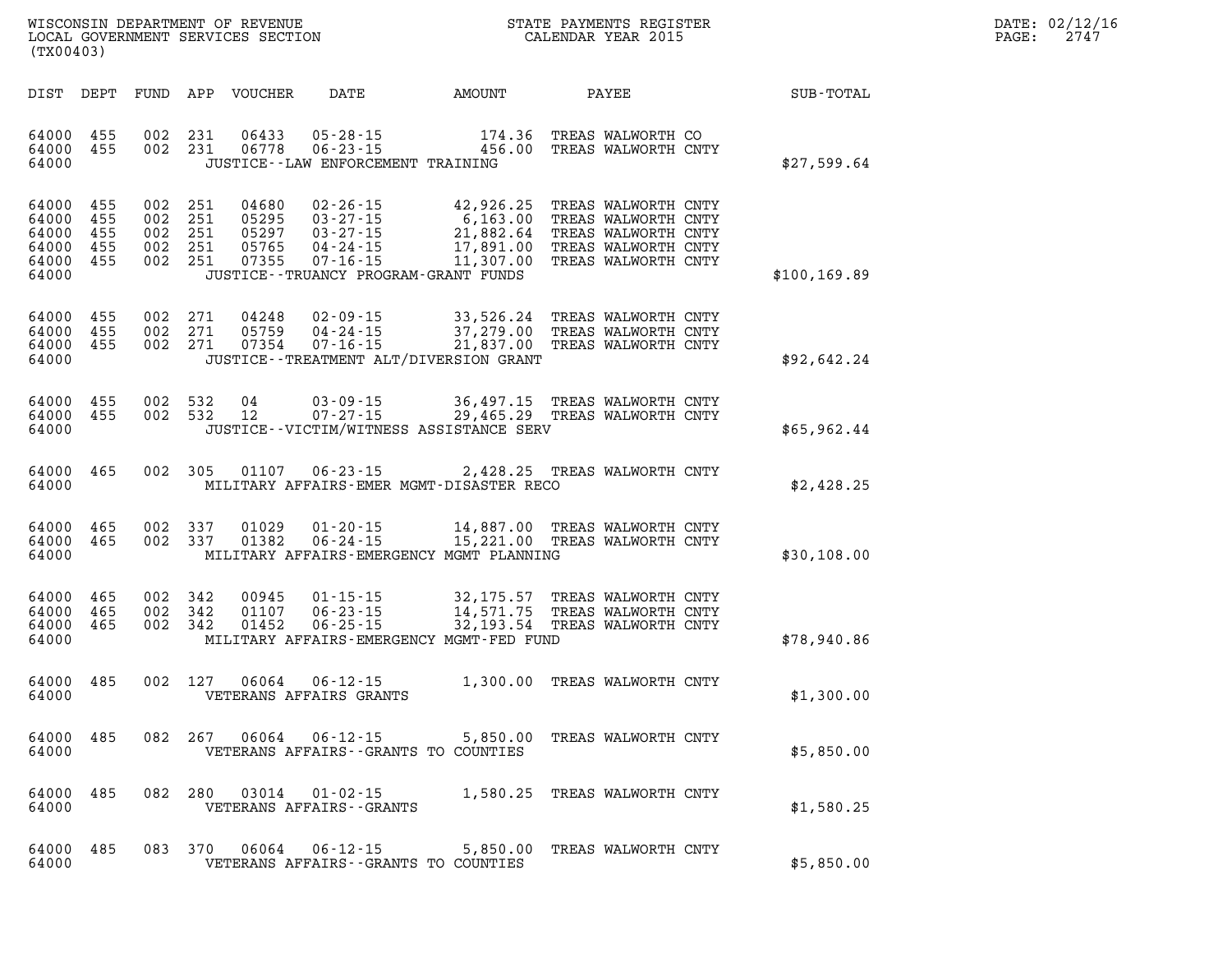|  |  |  |  |  | 64000 835 002 105 44607 07-27-15 |  | 40,203.27 TREAS WALWORTH CNTY |
|--|--|--|--|--|----------------------------------|--|-------------------------------|
|--|--|--|--|--|----------------------------------|--|-------------------------------|

|             | TREAS WALWORTH CNTY<br>TREAS WALWORTH CNTY<br>TREAS WALWORTH CNTY<br>TREAS WALWORTH CNTY | 1,412.68<br>1,665.75<br>1,041.07<br>667.18 | $06 - 24 - 15$<br>$06 - 24 - 15$<br>$06 - 24 - 15$<br>$07 - 08 - 15$ | 60850<br>60850<br>60850<br>60891 | 371<br>371<br>371<br>371 | 035<br>035<br>035<br>035 | 505<br>505<br>505<br>505 | 64000<br>64000<br>64000<br>64000 |
|-------------|------------------------------------------------------------------------------------------|--------------------------------------------|----------------------------------------------------------------------|----------------------------------|--------------------------|--------------------------|--------------------------|----------------------------------|
| \$35,436.46 | TREAS WALWORTH CNTY<br>TREAS WALWORTH CNTY                                               | 354.66<br>1,067.48                         | $07 - 08 - 15$<br>$07 - 08 - 15$<br>DOA--PUBLIC BENEFITS FUND        | 60891<br>60891                   | 371<br>371               | 035<br>035               | 505<br>505               | 64000<br>64000<br>64000          |
| \$1,000.00  | TREAS WALWORTH CNTY                                                                      | 1,000.00                                   | $01 - 21 - 15$<br>INFORMATION FUND                                   | 04957<br>DOA - - LAND            | 166                      | 089                      | 505                      | 64000<br>64000                   |

| 64000<br>64000<br>64000<br>64000<br>64000<br>64000<br>64000<br>64000<br>64000<br>64000<br>64000<br>64000<br>64000                                                                                                                      | 505<br>002<br>002<br>505<br>002<br>505<br>505<br>002<br>505<br>002<br>505<br>002<br>002<br>505<br>505<br>002<br>002<br>505<br>505<br>002<br>505<br>002<br>505<br>002                                                                                                                                                                                       | 155<br>155<br>155<br>155<br>155<br>155<br>155<br>155<br>155<br>155<br>155<br>155                                                                                            | 60553<br>60553<br>60649<br>60649<br>60691<br>60691<br>60809<br>60809<br>60850<br>60850<br>60891<br>60891                                                                                                                      | 02-25-15<br>02-25-15<br>04-08-15<br>04-08-15<br>04-08-15<br>04-24-15<br>04-24-15<br>04-24-15<br>05-09-15<br>06-24-15<br>06-24-15<br>06-24-15<br>06-24-15<br>06-24-15<br>06-24-15<br>06-24-15<br>06-24-15<br>06-24-15<br>06-24-15<br>06-24-15<br>07-08-15<br>07-08-15<br>07<br>DOA-HOUSING ASSISTANCE-FEDERAL FUNDS | TREAS WALWORTH CNTY<br>TREAS WALWORTH CNTY<br>TREAS WALWORTH CNTY<br>TREAS WALWORTH CNTY<br>TREAS WALWORTH CNTY<br>TREAS WALWORTH CNTY<br>TREAS WALWORTH CNTY<br>TREAS WALWORTH CNTY<br>TREAS WALWORTH CNTY<br>TREAS WALWORTH CNTY<br>TREAS WALWORTH CNTY<br>TREAS WALWORTH CNTY                                                                                                                                                                                                                                                                                                            | \$54,176.65 |
|----------------------------------------------------------------------------------------------------------------------------------------------------------------------------------------------------------------------------------------|------------------------------------------------------------------------------------------------------------------------------------------------------------------------------------------------------------------------------------------------------------------------------------------------------------------------------------------------------------|-----------------------------------------------------------------------------------------------------------------------------------------------------------------------------|-------------------------------------------------------------------------------------------------------------------------------------------------------------------------------------------------------------------------------|--------------------------------------------------------------------------------------------------------------------------------------------------------------------------------------------------------------------------------------------------------------------------------------------------------------------|---------------------------------------------------------------------------------------------------------------------------------------------------------------------------------------------------------------------------------------------------------------------------------------------------------------------------------------------------------------------------------------------------------------------------------------------------------------------------------------------------------------------------------------------------------------------------------------------|-------------|
| 64000<br>64000<br>64000<br>64000<br>64000<br>64000<br>64000<br>64000<br>64000<br>64000<br>64000<br>64000<br>64000<br>64000<br>64000<br>64000<br>64000<br>64000<br>64000<br>64000<br>64000<br>64000<br>64000<br>64000<br>64000<br>64000 | 505<br>035<br>035<br>505<br>505<br>035<br>505<br>035<br>035<br>505<br>035<br>505<br>505<br>035<br>035<br>505<br>505<br>035<br>505<br>035<br>505<br>035<br>035<br>505<br>505<br>035<br>505<br>035<br>505<br>035<br>505<br>035<br>505<br>035<br>505<br>035<br>035<br>505<br>035<br>505<br>505<br>035<br>035<br>505<br>505<br>035<br>505<br>035<br>035<br>505 | 371<br>371<br>371<br>371<br>371<br>371<br>371<br>371<br>371<br>371<br>371<br>371<br>371<br>371<br>371<br>371<br>371<br>371<br>371<br>371<br>371<br>371<br>371<br>371<br>371 | 60085<br>60085<br>60159<br>60159<br>60414<br>60414<br>60414<br>60553<br>60553<br>60553<br>60649<br>60649<br>60649<br>60691<br>60691<br>60691<br>60809<br>60809<br>60809<br>60850<br>60850<br>60850<br>60891<br>60891<br>60891 | $\begin{array}{cccc} 08-26-15 & 1, 052.07 \\ 08-26-15 & 657.53 \\ 09-24-15 & 773.49 \\ 09-24-15 & 1, 237.61 \\ 01-07-15 & 1, 791.70 \\ 01-07-15 & 2, 319.06 \\ 02-25-15 & 3, 527.96 \\ 02-25-15 & 2, 043.24 \\ 04-08-15 & 1, 421.15 \\ 04-08-15 & 2, 147.15 \\ 04-24-15$<br>DOA--PUBLIC BENEFITS FUND              | TREAS WALWORTH CNTY<br>TREAS WALWORTH CNTY<br>TREAS WALWORTH CNTY<br>TREAS WALWORTH CNTY<br>TREAS WALWORTH CNTY<br>TREAS WALWORTH CNTY<br>TREAS WALWORTH CNTY<br>TREAS WALWORTH CNTY<br>TREAS WALWORTH CNTY<br>TREAS WALWORTH CNTY<br>TREAS WALWORTH CNTY<br>TREAS WALWORTH CNTY<br>TREAS WALWORTH CNTY<br>TREAS WALWORTH CNTY<br>TREAS WALWORTH CNTY<br>TREAS WALWORTH CNTY<br>TREAS WALWORTH CNTY<br>TREAS WALWORTH CNTY<br>TREAS WALWORTH CNTY<br>TREAS WALWORTH CNTY<br>TREAS WALWORTH CNTY<br>TREAS WALWORTH CNTY<br>TREAS WALWORTH CNTY<br>TREAS WALWORTH CNTY<br>TREAS WALWORTH CNTY | \$35,436.46 |

**DIST DEPT FUND APP VOUCHER DATE AMOUNT PAYEE SUB-TOTAL** 

**64000 505 002 155 60085 08-26-15 4,500.16 TREAS WALWORTH CNTY 64000 505 002 155 60085 08-26-15 1,519.65 TREAS WALWORTH CNTY 64000 505 002 155 60159 09-24-15 1,787.66 TREAS WALWORTH CNTY 64000 505 002 155 60159 09-24-15 4,576.91 TREAS WALWORTH CNTY 64000 505 002 155 60414 01-07-15 2,530.00 TREAS WALWORTH CNTY 64000 505 002 155 60414 01-07-15 2,335.35 TREAS WALWORTH CNTY** 

| WISCONSIN DEPARTMENT OF REVENUE   | STATE PAYMENTS REGISTER |       | DATE: 02/12/16 |
|-----------------------------------|-------------------------|-------|----------------|
| LOCAL GOVERNMENT SERVICES SECTION | CALENDAR YEAR 2015      | PAGE: | 2748           |
| (TX00403)                         |                         |       |                |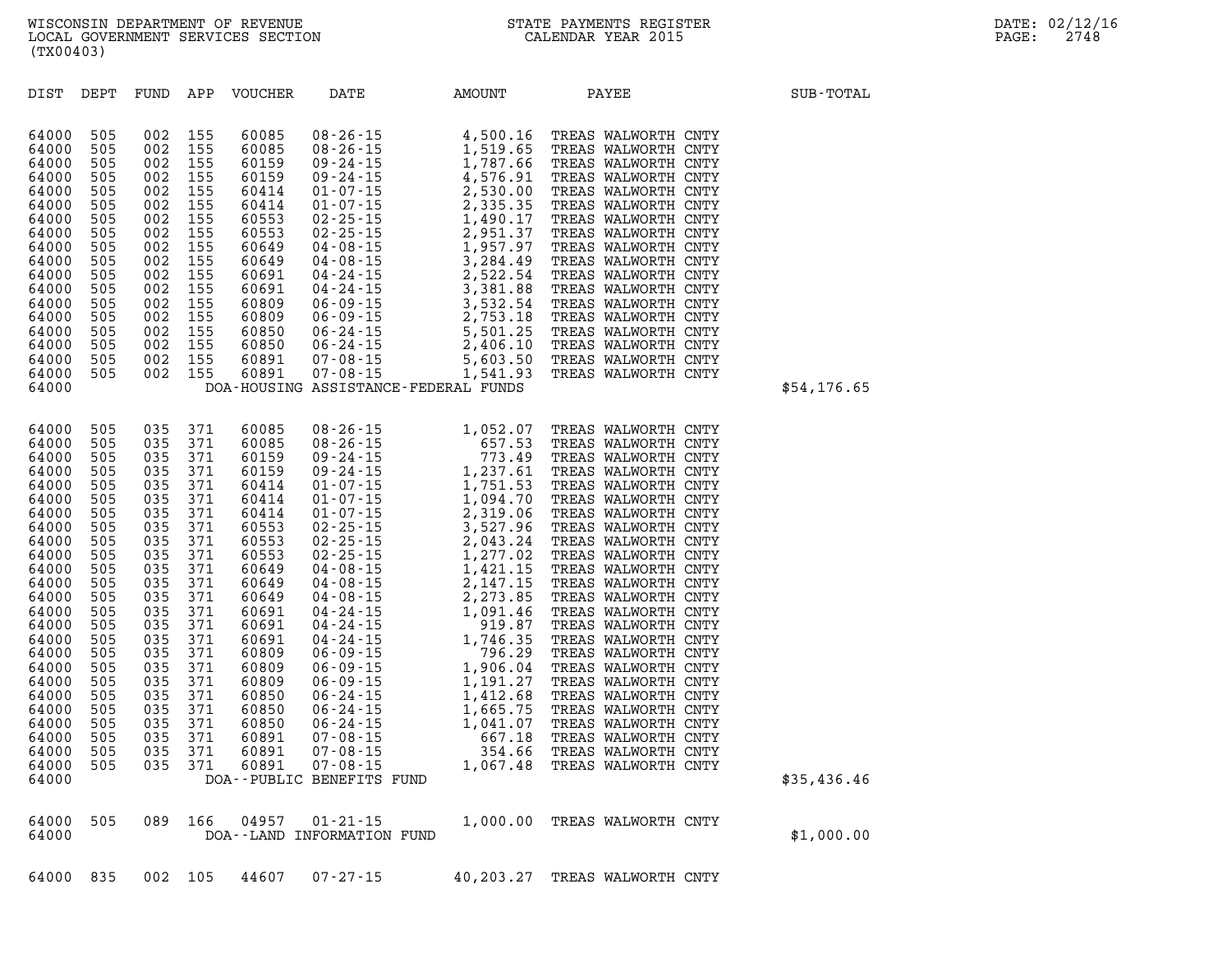| (TX00403)               |            |            |            | WISCONSIN DEPARTMENT OF REVENUE<br>LOCAL GOVERNMENT SERVICES SECTION |                                              |                                                           | STATE PAYMENTS REGISTER<br>CALENDAR YEAR 2015                    |                 | DATE: 02/12/16<br>PAGE:<br>2749 |
|-------------------------|------------|------------|------------|----------------------------------------------------------------------|----------------------------------------------|-----------------------------------------------------------|------------------------------------------------------------------|-----------------|---------------------------------|
| DIST                    | DEPT       | FUND       | APP        | VOUCHER                                                              | DATE                                         | AMOUNT                                                    | PAYEE                                                            | SUB-TOTAL       |                                 |
| 64000                   |            |            |            |                                                                      | REVENUE--STATE SHARED REVENUES               | \$40, 203.27                                              |                                                                  |                 |                                 |
| 64000<br>64000          | 835        | 002        | 109        | 01064                                                                | 07-27-15<br>REVENUE--EXEMPT COMPUTER AID     | 69,609.00                                                 | TREAS WALWORTH CNTY                                              | \$69,609.00     |                                 |
| 64000<br>64000<br>64000 | 835<br>835 | 002<br>002 | 302<br>302 | 10121<br>11121                                                       | 07-27-15                                     | 21,566,021.90<br>REVENUE-FIRST DOLLAR/SCHOOL LEVY CREDITS | TREAS WALWORTH CNTY<br>07-27-15 3,136,145.37 TREAS WALWORTH CNTY | \$24,702,167.27 |                                 |
| 64000<br>64000          | 835        | 021        | 363        | 37260                                                                | $03 - 23 - 15$<br>REVENUE - - LOTTERY CREDIT | 2,493,666.47                                              | TREAS WALWORTH CNTY                                              | \$2,493,666.47  |                                 |
| 64000                   |            |            |            |                                                                      | DISTRICT TOTAL APPROPRIATIONS                |                                                           |                                                                  | \$35,331,743.09 |                                 |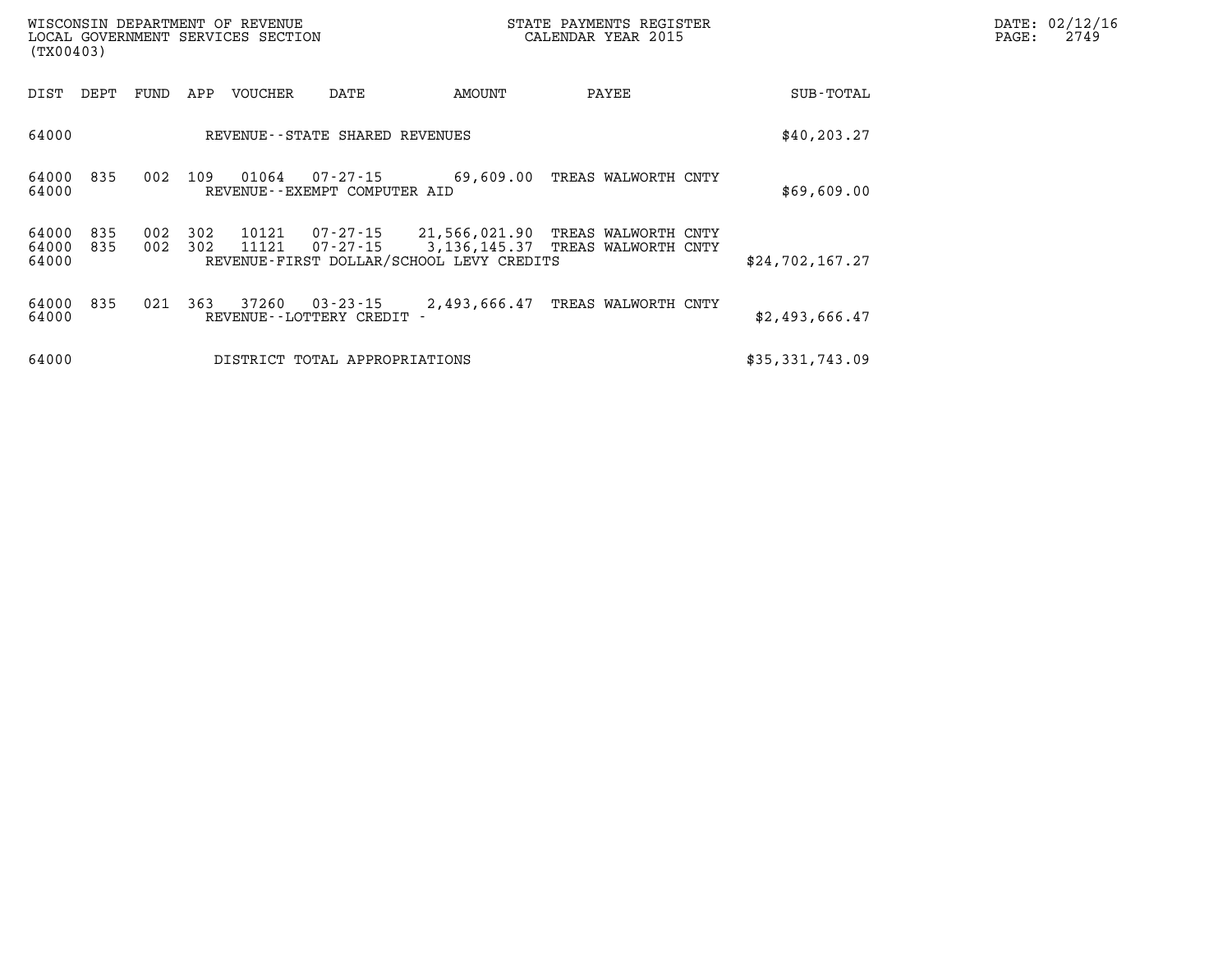| (TX00403)                                 |                            |         |                                          | WISCONSIN DEPARTMENT OF REVENUE<br>LOCAL GOVERNMENT SERVICES SECTION |                                                                |                                                                            |                                                                                                                                                              |              | DATE: 02/12/16<br>2750<br>PAGE: |
|-------------------------------------------|----------------------------|---------|------------------------------------------|----------------------------------------------------------------------|----------------------------------------------------------------|----------------------------------------------------------------------------|--------------------------------------------------------------------------------------------------------------------------------------------------------------|--------------|---------------------------------|
|                                           |                            |         |                                          | DIST DEPT FUND APP VOUCHER                                           | DATE                                                           | <b>AMOUNT</b>                                                              | PAYEE                                                                                                                                                        | SUB-TOTAL    |                                 |
| 64002 165<br>64002                        |                            |         | 002 225                                  | 01623                                                                |                                                                | $06 - 25 - 15$ 3,450.29<br>SAFETY/PROF SERV--FIRE INSURANCE DUES           | TREAS TN BLOOMFIELD                                                                                                                                          | \$3,450.29   |                                 |
| 64002 370<br>64002                        |                            |         | 002 503                                  | 17850                                                                |                                                                | $01 - 12 - 15$ 110.60<br>NAT RESOURCES--AIDS IN LIEU OF TAXES              | TREAS TN BLOOMFIELD<br>19.76 TOWN SHARE                                                                                                                      | \$110.60     |                                 |
| 64002 370<br>64002<br>64002<br>64002      | 370<br>370                 | 012 579 | 012 579<br>012 579                       | 20742<br>20742<br>20742                                              | 04-03-15<br>04-03-15                                           | 27.70<br>$04 - 03 - 15$ 1,430.68<br>NAT RESOURCES -- AIDS IN LIEU OF TAXES | 63.17 TREAS TN BLOOMFIELD<br>TREAS TN BLOOMFIELD<br>TREAS TN BLOOMFIELD                                                                                      | \$1,521.55   |                                 |
| 64002 370<br>64002                        |                            |         | 074 670                                  |                                                                      | NAT RESOURCES - - RU RECYCLING GRANT                           |                                                                            | 43145 05-29-15 4,530.73 TREAS TN BLOOMFIELD                                                                                                                  | \$4,530.73   |                                 |
| 64002 370<br>64002                        |                            |         | 074 673                                  |                                                                      |                                                                | NAT RESOURCES--RU CONSOLIDATED GRANT                                       | 43145 05-29-15 416.12 TREAS TN BLOOMFIELD                                                                                                                    | \$416.12     |                                 |
| 64002<br>64002<br>64002<br>64002<br>64002 | - 395<br>395<br>395<br>395 |         | 011 191<br>011 191<br>011 191<br>011 191 | 39628<br>47628<br>55628<br>67628                                     | $01 - 05 - 15$<br>04-06-15<br>$07 - 06 - 15$<br>$10 - 05 - 15$ | TRANSPORTATION - - GENERAL TRANSP AIDS - GTA                               | 17,406.81 TOWN OF BLOOMFIELD<br>17,406.81 TOWN OF BLOOMFIELD<br>17,406.81 TOWN OF BLOOMFIELD<br>17,406.81 TOWN OF BLOOMFIELD<br>17,406.81 TOWN OF BLOOMFIELD | \$69,627.24  |                                 |
| 64002 455<br>64002                        |                            |         | 002 231                                  | 08                                                                   | $03 - 12 - 15$<br>JUSTICE - - LAW ENFORCEMENT TRAINING         |                                                                            | 960.00 TREAS TN BLOOMFIELD                                                                                                                                   | \$960.00     |                                 |
| 64002 835<br>64002                        |                            |         | 002 105                                  | 44580                                                                | REVENUE--STATE SHARED REVENUES                                 |                                                                            | 07-27-15 1,779.02 TREAS TN BLOOMFIELD                                                                                                                        | \$1,779.02   |                                 |
| 64002 835<br>64002                        |                            |         | 002 109                                  | 03511                                                                | $07 - 27 - 15$<br>REVENUE--EXEMPT COMPUTER AID                 |                                                                            | 65.00 TREAS TN BLOOMFIELD                                                                                                                                    | \$65.00      |                                 |
| 64002 835<br>64002                        |                            |         | 002 501                                  | 00004                                                                | $02 - 02 - 15$                                                 | DOA-PAYMENT FOR MUNICIPAL SERVICES AID                                     | 755.40 TREAS TN BLOOMFIELD                                                                                                                                   | \$755.40     |                                 |
| 64002 835<br>64002                        |                            |         |                                          | 021 363 35921                                                        | 03-23-15<br>REVENUE--LOTTERY CREDIT -                          |                                                                            | 30,281.45 TREAS TN BLOOMFIELD                                                                                                                                | \$30,281.45  |                                 |
| 64002                                     |                            |         |                                          |                                                                      | DISTRICT TOTAL APPROPRIATIONS                                  |                                                                            |                                                                                                                                                              | \$113,497.40 |                                 |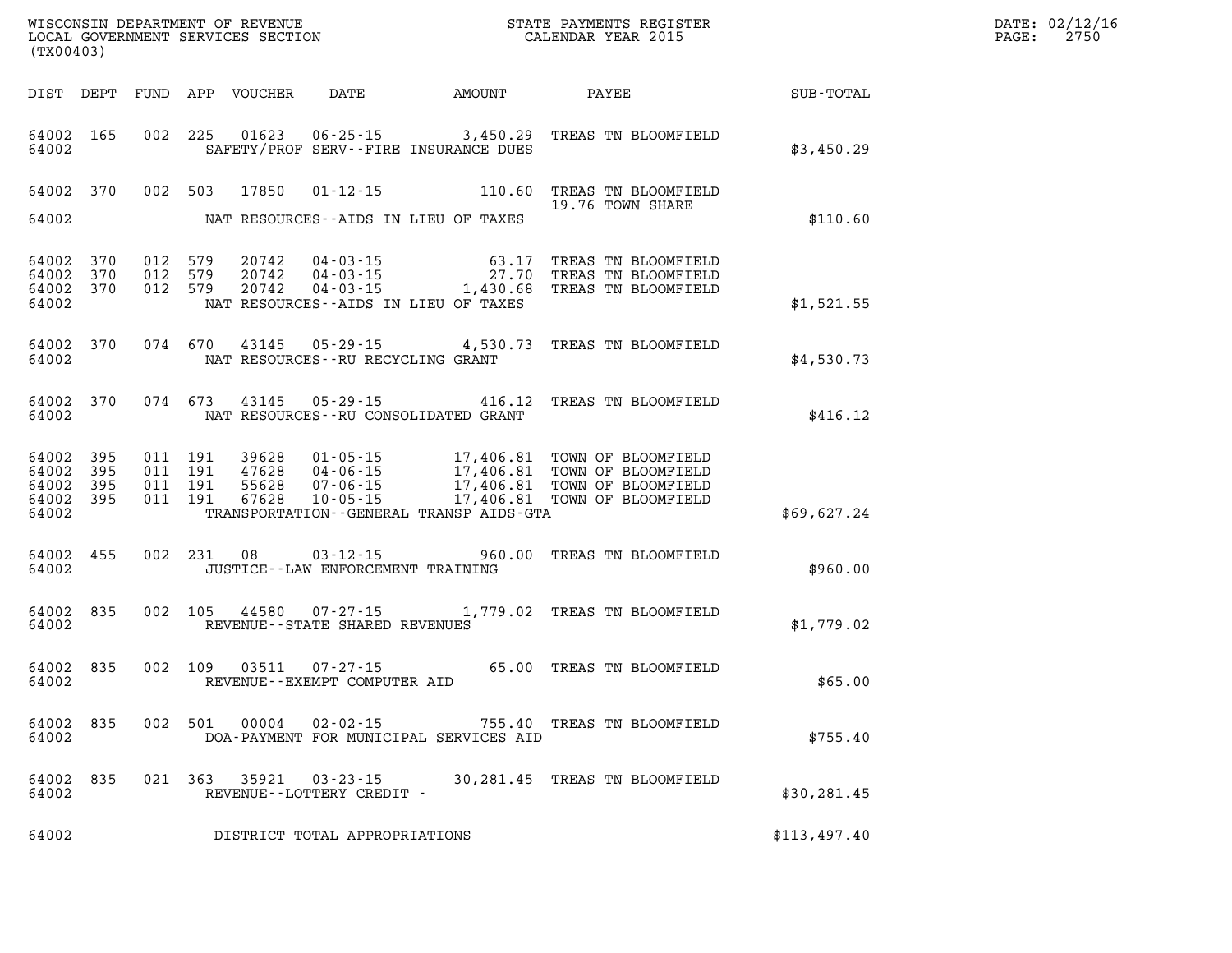| (TX00403)                                                 |  |  |                                         |                                              |                                                                                                                                                                                                          | WISCONSIN DEPARTMENT OF REVENUE<br>LOCAL GOVERNMENT SERVICES SECTION<br>(TWOO403) | DATE: 02/12/16<br>PAGE: 2751 |
|-----------------------------------------------------------|--|--|-----------------------------------------|----------------------------------------------|----------------------------------------------------------------------------------------------------------------------------------------------------------------------------------------------------------|-----------------------------------------------------------------------------------|------------------------------|
|                                                           |  |  |                                         |                                              |                                                                                                                                                                                                          | DIST DEPT FUND APP VOUCHER DATE AMOUNT PAYEE PAYER SUB-TOTAL                      |                              |
| 64004 165<br>64004                                        |  |  |                                         | SAFETY/PROF SERV--FIRE INSURANCE DUES        | 002 225 01624 06-25-15 6,466.16 TREAS TN DARIEN                                                                                                                                                          | \$6,466.16                                                                        |                              |
| 64004 370<br>64004 370<br>64004                           |  |  |                                         | NAT RESOURCES-SEVERANCE/YIELD/WITHDRAWAL     | 000 001 01DNR 04-09-15 5.40 TREAS TOWN DARIEN<br>000 001 05DNR 09-28-15 600.78 TREAS TOWN DARIEN                                                                                                         | \$606.18                                                                          |                              |
| 64004                                                     |  |  |                                         | NAT RESOURCES--FOREST CROP/MFL/CO FOREST     | 64004 370 012 571 39681 06-02-15 55.60 TREAS TN DARIEN                                                                                                                                                   | \$55.60                                                                           |                              |
| 64004 370<br>64004 370<br>64004                           |  |  |                                         | NAT RESOURCES--AIDS IN LIEU OF TAXES         | 012 579 20743 04-03-15 428.17 TREAS TN DARIEN<br>012 579 20743 04-03-15 186.16 TREAS TN DARIEN                                                                                                           | \$614.33                                                                          |                              |
|                                                           |  |  | 64004 NAT RESOURCES--RU RECYCLING GRANT |                                              | 64004 370 074 670 43146 05-29-15 2,530.90 TREAS TN DARIEN                                                                                                                                                | \$2,530.90                                                                        |                              |
| 64004 395<br>64004 395<br>64004 395<br>64004 395<br>64004 |  |  |                                         | TRANSPORTATION - - GENERAL TRANSP AIDS - GTA | 011 191 39629 01-05-15 21,265.81 TOWN OF DARIEN<br>011 191 47629 04-06-15 21,265.81 TOWN OF DARIEN<br>011 191 55629 07-06-15 21,265.81 TOWN OF DARIEN<br>011 191 67629 10-05-15 21,265.83 TOWN OF DARIEN | \$85,063.26                                                                       |                              |
|                                                           |  |  | 64004 REVENUE--STATE SHARED REVENUES    |                                              | 64004 835 002 105 44581 07-27-15 4,408.85 TREAS TN DARIEN                                                                                                                                                | \$4,408.85                                                                        |                              |
|                                                           |  |  | 64004 REVENUE - - EXEMPT COMPUTER AID   |                                              | 64004 835 002 109 03512 07-27-15 32.00 TREAS TN DARIEN                                                                                                                                                   | \$32.00                                                                           |                              |
| 64004                                                     |  |  | REVENUE--LOTTERY CREDIT -               |                                              | 64004 835 021 363 35922 03-23-15 9,334.13 TREAS TN DARIEN                                                                                                                                                | \$9,334.13                                                                        |                              |
|                                                           |  |  | 64004 DISTRICT TOTAL APPROPRIATIONS     |                                              |                                                                                                                                                                                                          | \$109, 111.41                                                                     |                              |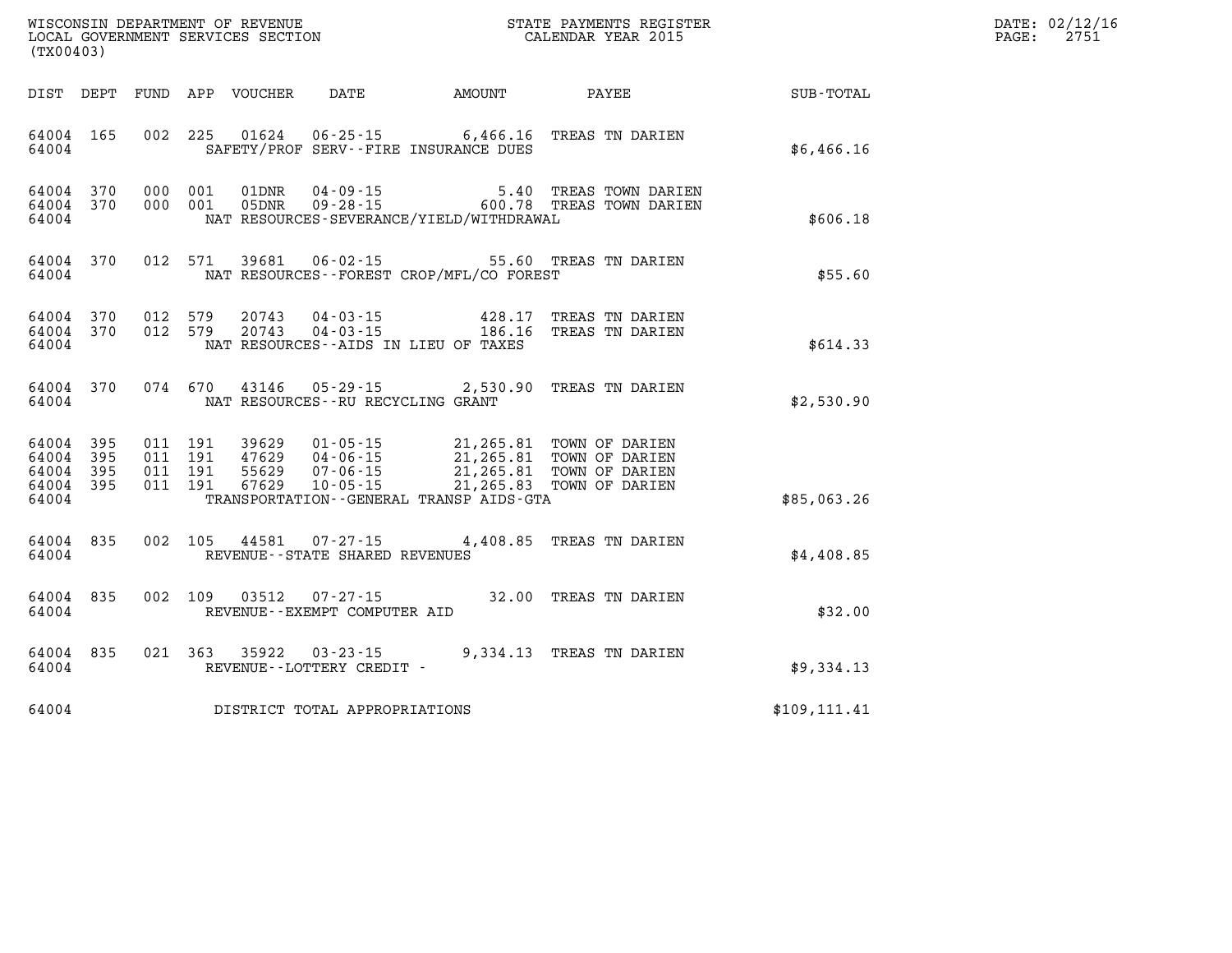| WIROWSIN DEFARTMENT OF REVENUE<br>LOCAL GOVERNMENT SERVICES SECTION<br>(TX00403) |           |  |                                          |                  |                                                   |                                                      | STATE PAYMENTS REGISTER<br>CALENDAR YEAR 2015                                                                                            |               | DATE: 02/12/16<br>$\mathtt{PAGE}$ :<br>2752 |
|----------------------------------------------------------------------------------|-----------|--|------------------------------------------|------------------|---------------------------------------------------|------------------------------------------------------|------------------------------------------------------------------------------------------------------------------------------------------|---------------|---------------------------------------------|
| DIST DEPT                                                                        |           |  |                                          | FUND APP VOUCHER | DATE AMOUNT                                       |                                                      | PAYEE                                                                                                                                    | SUB-TOTAL     |                                             |
| 64006 165<br>64006                                                               |           |  |                                          |                  | SAFETY/PROF SERV--FIRE INSURANCE DUES             |                                                      | 002 225 01625 06-25-15 27,167.80 TREAS TN DELAVAN                                                                                        | \$27,167.80   |                                             |
| 64006 370<br>64006                                                               |           |  | 012 381                                  | 00587            | $03 - 31 - 15$<br>NAT RESOURCES - - BOAT PATROL   |                                                      | 5,838.91 TREAS TN DELAVAN                                                                                                                | \$5,838.91    |                                             |
| 64006 370<br>64006                                                               |           |  | 012 550                                  | 00587            |                                                   | NAT RESOURCES--BOATING ENFORCEMENT AIDS              | 03-31-15 20,231.83 TREAS TN DELAVAN                                                                                                      | \$20, 231.83  |                                             |
| 64006 370<br>64006                                                               |           |  | 012 571                                  | 39682            |                                                   | NAT RESOURCES - - FOREST CROP/MFL/CO FOREST          | 06-02-15 5.40 TREAS TN DELAVAN                                                                                                           | \$5.40        |                                             |
| 64006 370<br>64006                                                               |           |  | 012 579                                  | 20744            | NAT RESOURCES--AIDS IN LIEU OF TAXES              |                                                      | 04-03-15 6.00 TREAS TN DELAVAN                                                                                                           | \$6.00        |                                             |
| 64006 370<br>64006                                                               |           |  | 012 678                                  | 02258            |                                                   | NAT RESOURCES -- INVASIVE AQUATICE SPECIES           | 04-06-15 6,033.00 TREAS TN DELAVAN                                                                                                       | \$6,033.00    |                                             |
| 64006                                                                            | 64006 370 |  | 074 670                                  | 43147            | NAT RESOURCES -- RU RECYCLING GRANT               |                                                      | 05-29-15 2,293.11 TREAS TN DELAVAN                                                                                                       | \$2,293.11    |                                             |
| 64006                                                                            | 64006 370 |  | 095 512                                  | 01471            | 01-07-15<br>NAT RESOURCES - - STEWARDSHIP 2000    |                                                      | 35,457.00 TREAS TN DELAVAN                                                                                                               | \$35,457.00   |                                             |
| 64006 395<br>64006 395<br>64006<br>64006 395<br>64006                            | 395       |  | 011 191<br>011 191<br>011 191<br>011 191 | 55630<br>67630   | $07 - 06 - 15$<br>$10 - 05 - 15$                  | 76,060.00<br>TRANSPORTATION--GENERAL TRANSP AIDS-GTA | 39630  01-05-15  76,060.00 TOWN OF DELAVAN<br>47630  04-06-15  76,060.00 TOWN OF DELAVAN<br>TOWN OF DELAVAN<br>76,060.03 TOWN OF DELAVAN | \$304, 240.03 |                                             |
| 64006 435<br>64006                                                               |           |  | 005 162                                  | 01DHS            | $09 - 11 - 15$                                    | HS--AMBULANCE FUNDING ASSISTANCE GRANTS              | 4,911.93 TOWN OF DELAVAN RESCUE SQUAD                                                                                                    | \$4,911.93    |                                             |
| 64006 455<br>64006                                                               |           |  |                                          |                  | JUSTICE - - LAW ENFORCEMENT TRAINING              |                                                      | 002 231 16 04-20-15 2,240.00 TREAS TN DELAVAN                                                                                            | \$2,240.00    |                                             |
| 64006<br>64006                                                                   | 835       |  |                                          |                  | REVENUE - - STATE SHARED REVENUES                 |                                                      | 002 105 44582 07-27-15 10,707.42 TREAS TN DELAVAN                                                                                        | \$10,707.42   |                                             |
| 64006<br>64006                                                                   | 835       |  | 002 109                                  | 03513            | $07 - 27 - 15$<br>REVENUE - - EXEMPT COMPUTER AID |                                                      | 540.00 TREAS TN DELAVAN                                                                                                                  | \$540.00      |                                             |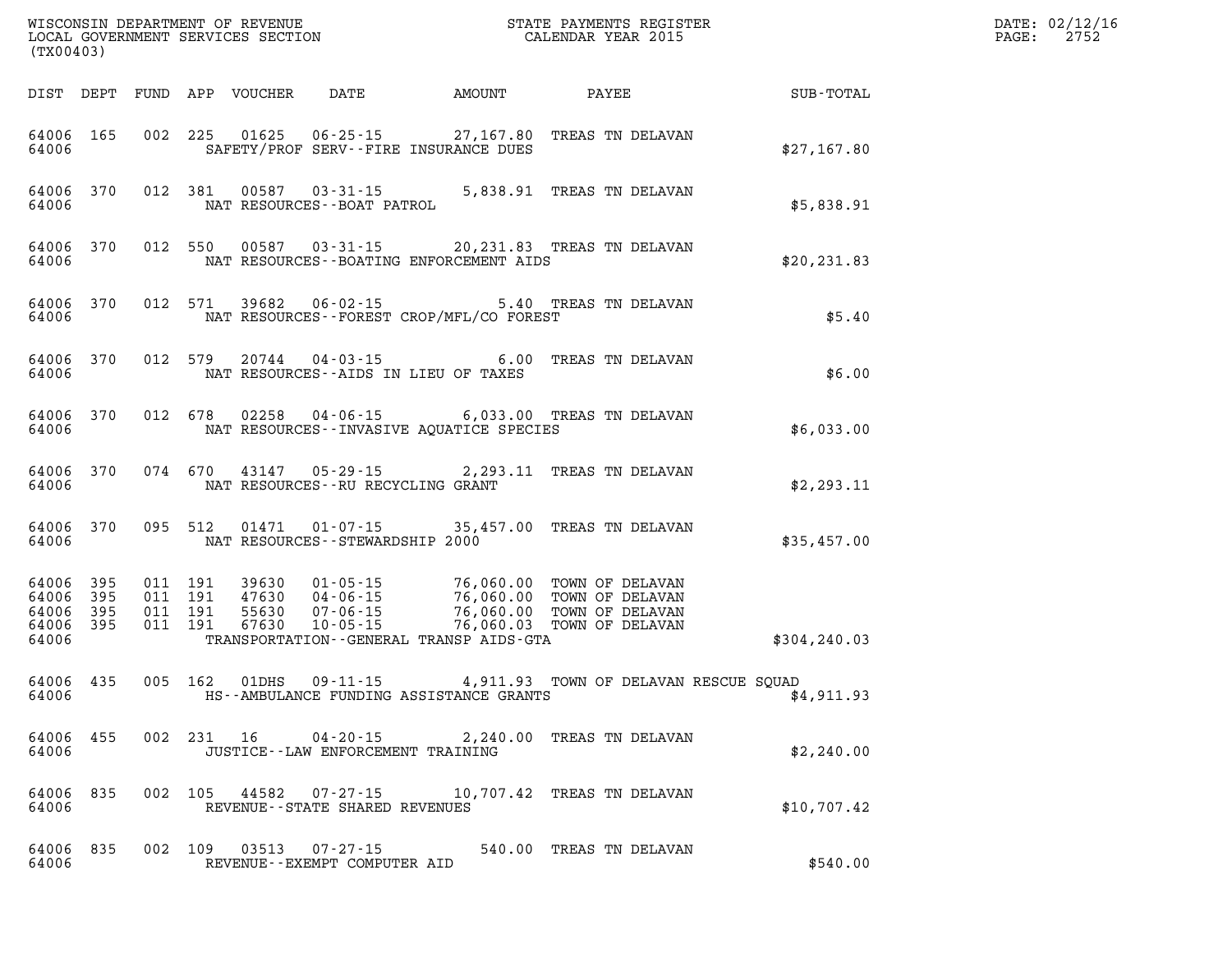| WISCONSIN DEPARTMENT OF REVENUE<br>LOCAL GOVERNMENT SERVICES SECTION<br>(TX00403) |      |      |     |         |                                             | STATE PAYMENTS REGISTER<br>CALENDAR YEAR 2015 |                  |              | DATE: 02/12/16<br>2753<br>PAGE: |
|-----------------------------------------------------------------------------------|------|------|-----|---------|---------------------------------------------|-----------------------------------------------|------------------|--------------|---------------------------------|
| DIST                                                                              | DEPT | FUND | APP | VOUCHER | DATE                                        | AMOUNT                                        | PAYEE            | SUB-TOTAL    |                                 |
| 64006<br>64006                                                                    | 835  | 021  | 363 | 35923   | $03 - 23 - 15$<br>REVENUE--LOTTERY CREDIT - | 2,337.20                                      | TREAS TN DELAVAN | \$2,337.20   |                                 |
| 64006                                                                             |      |      |     |         | DISTRICT TOTAL APPROPRIATIONS               |                                               |                  | \$422,009.63 |                                 |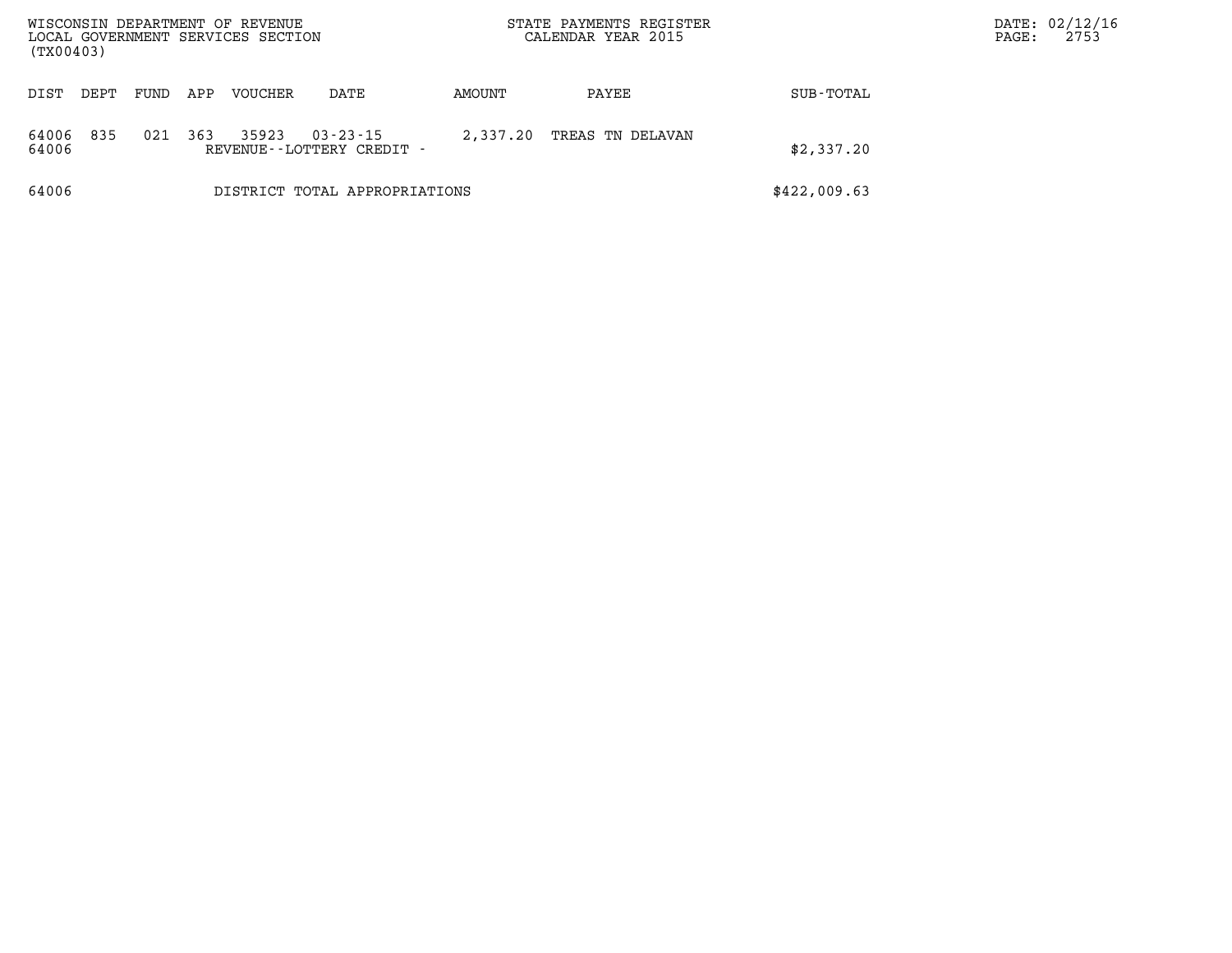|  | DATE: 02/12/16<br>PAGE: 2754 |
|--|------------------------------|
|  |                              |

| (TX00403)                                          |                                        |                                        |                                        |                                                    |                                                                                                                 |                                                                            |                                                                                                                                                                    |               |
|----------------------------------------------------|----------------------------------------|----------------------------------------|----------------------------------------|----------------------------------------------------|-----------------------------------------------------------------------------------------------------------------|----------------------------------------------------------------------------|--------------------------------------------------------------------------------------------------------------------------------------------------------------------|---------------|
| DIST                                               | DEPT                                   | FUND                                   | APP                                    | <b>VOUCHER</b>                                     | DATE                                                                                                            | AMOUNT                                                                     | PAYEE                                                                                                                                                              | SUB-TOTAL     |
| 64008<br>64008                                     | 165                                    | 002                                    | 225                                    | 01626                                              | $06 - 25 - 15$<br>SAFETY/PROF SERV--FIRE INSURANCE DUES                                                         | 21,122.41                                                                  | TREAS TN EAST TROY                                                                                                                                                 | \$21,122.41   |
| 64008<br>64008                                     | 370                                    | 000                                    | 001                                    | 04DNR                                              | $06 - 03 - 15$<br>NAT RESOURCES-SEVERANCE/YIELD/WITHDRAWAL                                                      | 133.20                                                                     | TREAS TOWN EAST TROY                                                                                                                                               | \$133.20      |
| 64008<br>64008<br>64008<br>64008<br>64008<br>64008 | 370<br>370<br>370<br>370<br>370<br>370 | 002<br>002<br>002<br>002<br>002<br>002 | 503<br>503<br>503<br>503<br>503<br>503 | 17851<br>17851<br>17851<br>18154<br>18154<br>18154 | $01 - 12 - 15$<br>$01 - 12 - 15$<br>$01 - 12 - 15$<br>$01 - 30 - 15$<br>$01 - 30 - 15$<br>$01 - 30 - 15$        | 15, 217. 12<br>1,098.44<br>67,474.93<br>10,781.74<br>1,098.44<br>67,474.93 | TREAS<br>TN EAST TROY<br>TN EAST TROY<br>TREAS<br>TN EAST TROY<br>TREAS<br>TN EAST TROY<br>TREAS<br>TREAS TN EAST TROY<br>TREAS TN EAST TROY<br>8613.57 TOWN SHARE |               |
| 64008                                              |                                        |                                        |                                        |                                                    | NAT RESOURCES--AIDS IN LIEU OF TAXES                                                                            |                                                                            |                                                                                                                                                                    | \$163, 145.60 |
| 64008<br>64008                                     | 370                                    | 012                                    | 381                                    | 00593                                              | $03 - 31 - 15$<br>NAT RESOURCES - - BOAT PATROL                                                                 | 3,478.93                                                                   | TREAS TN EAST TROY                                                                                                                                                 | \$3,478.93    |
| 64008<br>64008                                     | 370                                    | 012                                    | 550                                    | 00593                                              | $03 - 31 - 15$<br>NAT RESOURCES--BOATING ENFORCEMENT AIDS                                                       | 12,054.48                                                                  | TREAS TN EAST TROY                                                                                                                                                 | \$12,054.48   |
| 64008<br>64008                                     | 370                                    | 012                                    | 571                                    | 39683                                              | $06 - 02 - 15$<br>NAT RESOURCES - - FOREST CROP/MFL/CO FOREST                                                   | 11.00                                                                      | TREAS TN EAST TROY                                                                                                                                                 | \$11.00       |
| 64008<br>64008<br>64008<br>64008<br>64008          | 370<br>370<br>370<br>370               | 012<br>012<br>012<br>012               | 579<br>579<br>579<br>579               | 20745<br>20745<br>20745<br>20745                   | $04 - 03 - 15$<br>$04 - 03 - 15$<br>$04 - 03 - 15$<br>$04 - 03 - 15$<br>NAT RESOURCES--AIDS IN LIEU OF TAXES    | 46.60<br>138.35<br>44.86<br>63.48                                          | TREAS<br>TN EAST TROY<br>TN EAST TROY<br>TREAS<br>TREAS<br>TN EAST TROY<br>TREAS TN EAST TROY                                                                      | \$293.29      |
| 64008<br>64008                                     | 370                                    | 074                                    | 670                                    | 43148                                              | $05 - 29 - 15$<br>NAT RESOURCES - - RU RECYCLING GRANT                                                          | 13,838.69                                                                  | TREAS TN EAST TROY                                                                                                                                                 | \$13,838.69   |
| 64008<br>64008                                     | 370                                    | 074                                    | 673                                    | 43148                                              | $05 - 29 - 15$<br>NAT RESOURCES - - RU CONSOLIDATED GRANT                                                       | 1,054.25                                                                   | TREAS TN EAST TROY                                                                                                                                                 | \$1,054.25    |
| 64008<br>64008<br>64008<br>64008<br>64008          | 395<br>395<br>395<br>395               | 011<br>011<br>011<br>011               | 191<br>191<br>191<br>191               | 39631<br>47631<br>55631<br>67631                   | $01 - 05 - 15$<br>$04 - 06 - 15$<br>$07 - 06 - 15$<br>$10 - 05 - 15$<br>TRANSPORTATION--GENERAL TRANSP AIDS-GTA | 41,814.40<br>41,814.40<br>41,814.40<br>41,814.41                           | TOWN OF EAST TROY<br>TOWN OF EAST TROY<br>TOWN OF EAST TROY<br>TOWN OF EAST TROY                                                                                   | \$167, 257.61 |

WISCONSIN DEPARTMENT OF REVENUE STATE STATE PAYMENTS REGISTER LOCAL GOVERNMENT SERVICES SECTION

LOCAL GOVERNMENT SERVICES SECTION

**64008 395 011 278 61942 10-02-15 14,291.06 TREAS TN EAST TROY**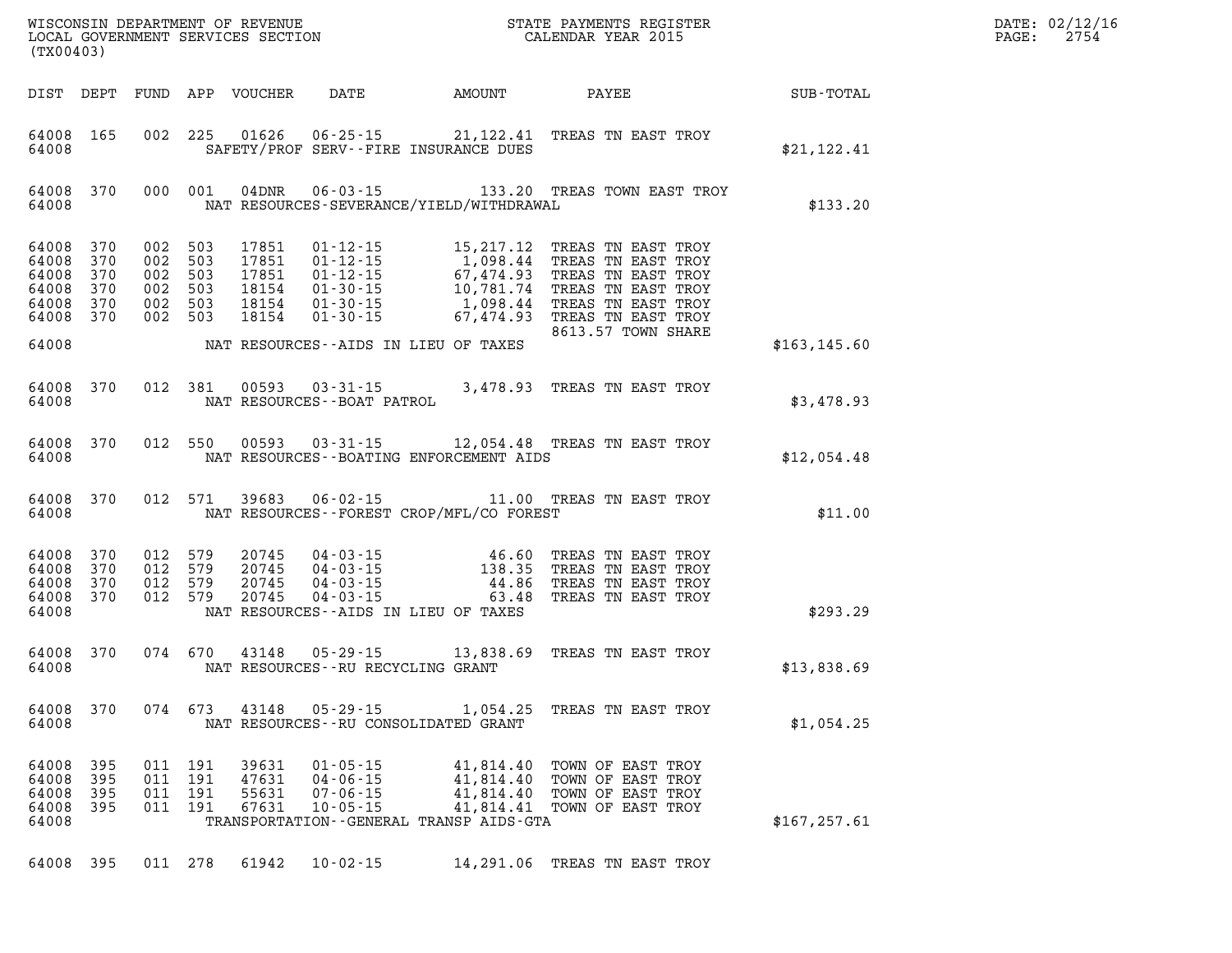| WISCONSIN DEPARTMENT OF REVENUE   | : PAYMENTS REGISTER<br>STATE |      | DATE: 02/12/16 |
|-----------------------------------|------------------------------|------|----------------|
| LOCAL GOVERNMENT SERVICES SECTION | CALENDAR YEAR 2015           | PAGE | つワに<br>- 415 - |

| (TX00403)             |             |         |                                                               |        |                                                          |              |
|-----------------------|-------------|---------|---------------------------------------------------------------|--------|----------------------------------------------------------|--------------|
| DIST<br>DEPT          | FUND<br>APP | VOUCHER | DATE                                                          | AMOUNT | <b>PAYEE</b>                                             | SUB-TOTAL    |
| 64008                 |             |         | TRANSPORTATION - - LRIP/TRIP/MSIP GRANTS                      |        |                                                          | \$14, 291.06 |
| 435<br>64008<br>64008 | 005<br>162  | 01DHS   | HS--AMBULANCE FUNDING ASSISTANCE GRANTS                       |        | 09-11-15 4,746.10 TOWN OF CONVOVER                       | \$4,746.10   |
| 64008<br>435<br>64008 | 005<br>163  |         | HS--PREPAID MEDICAL TRANSPORT REIMBURSE                       |        | 01LGS  11-16-15   6,259.50 DHS PREPAID MEDICAL TRANSPORT | \$6,259.50   |
| 455<br>64008<br>64008 | 002<br>231  | 16      | $04 - 20 - 15$ 960.00<br>JUSTICE - - LAW ENFORCEMENT TRAINING |        | TREAS TN EAST TROY                                       | \$960.00     |
| 835<br>64008<br>64008 | 002<br>105  | 44583   | $07 - 27 - 15$ 7,526.12<br>REVENUE--STATE SHARED REVENUES     |        | TREAS TN EAST TROY                                       | \$7,526.12   |
| 835<br>64008<br>64008 | 002<br>109  | 03514   | $07 - 27 - 15$<br>REVENUE--EXEMPT COMPUTER AID                | 128.00 | TREAS TN EAST TROY                                       | \$128.00     |
| 835<br>64008<br>64008 | 002<br>501  | 00004   | $02 - 02 - 15$<br>DOA-PAYMENT FOR MUNICIPAL SERVICES AID      | 278.70 | TREAS TN EAST TROY                                       | \$278.70     |
| 64008                 |             |         | DISTRICT TOTAL APPROPRIATIONS                                 |        |                                                          | \$416,578.94 |

WISCONSIN DEPARTMENT OF REVENUE **STATE PAYMENTS REGISTER** LOCAL GOVERNMENT SERVICES SECTION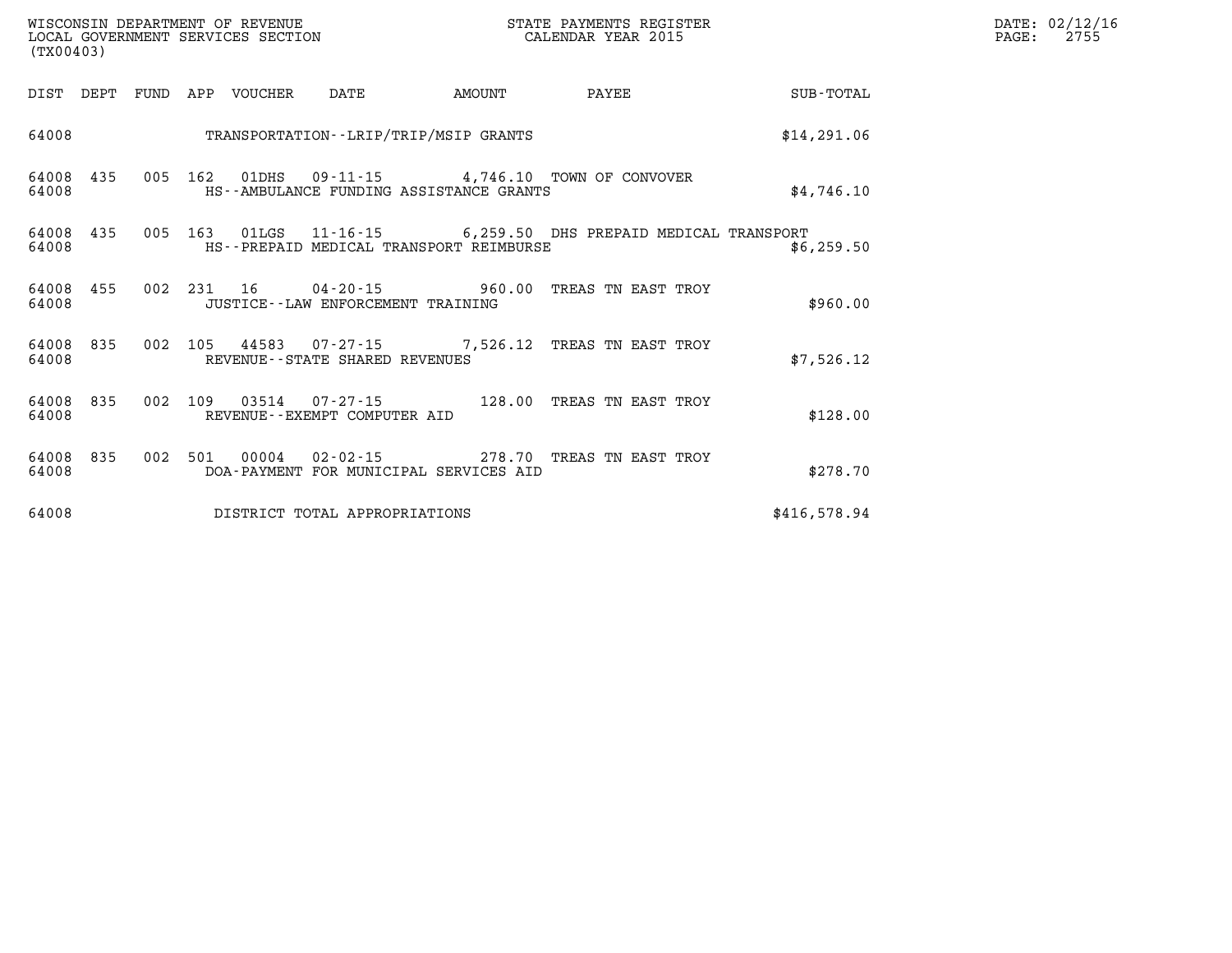| WISCONSIN DEPARTMENT OF REVENUE<br>LOCAL GOVERNMENT SERVICES SECTION<br>(TYO0402)<br>(TX00403) |           |  |                               |               |                                    |                                              |                                                                                                                                                                                       |                                                    | DATE: 02/12/16<br>$\mathtt{PAGE:}$<br>2756 |
|------------------------------------------------------------------------------------------------|-----------|--|-------------------------------|---------------|------------------------------------|----------------------------------------------|---------------------------------------------------------------------------------------------------------------------------------------------------------------------------------------|----------------------------------------------------|--------------------------------------------|
|                                                                                                |           |  |                               |               |                                    |                                              |                                                                                                                                                                                       | DIST DEPT FUND APP VOUCHER DATE AMOUNT PAYEE TOTAL |                                            |
| 64010                                                                                          | 64010 165 |  |                               |               |                                    | SAFETY/PROF SERV--FIRE INSURANCE DUES        | 002 225 01627 06-25-15 28,792.70 TREAS TN GENEVA                                                                                                                                      | \$28,792.70                                        |                                            |
| 64010                                                                                          |           |  |                               |               |                                    | NAT RESOURCES--AIDS IN LIEU OF TAXES         | 64010 370 002 503 17852 01-12-15 2,731.57 TREAS TN GENEVA<br>309.08 TOWN SHARE                                                                                                        | \$2,731.57                                         |                                            |
| 64010                                                                                          |           |  |                               |               | NAT RESOURCES - - BOAT PATROL      |                                              | 64010 370 012 381 00599 03-31-15 1,866.69 TREAS TN GENEVA                                                                                                                             | \$1,866.69                                         |                                            |
| 64010                                                                                          |           |  |                               |               |                                    | NAT RESOURCES - - BOATING ENFORCEMENT AIDS   | 64010 370 012 550 00599 03-31-15 6,468.07 TREAS TN GENEVA                                                                                                                             | \$6,468.07                                         |                                            |
| 64010                                                                                          | 64010 370 |  |                               |               |                                    | NAT RESOURCES--FOREST CROP/MFL/CO FOREST     | 012 571 39684 06-02-15 3.00 TREAS TN GENEVA                                                                                                                                           | \$3.00                                             |                                            |
| 64010                                                                                          | 64010 370 |  | 012 579                       |               |                                    | NAT RESOURCES--AIDS IN LIEU OF TAXES         | 20746  04-03-15  248.29  TREAS TN GENEVA                                                                                                                                              | \$248.29                                           |                                            |
| 64010                                                                                          | 64010 370 |  |                               |               | NAT RESOURCES--RU RECYCLING GRANT  |                                              | 074 670 43149 05-29-15 6,481.41 TREAS TN GENEVA                                                                                                                                       | \$6,481.41                                         |                                            |
| 64010                                                                                          | 64010 370 |  |                               |               | NAT RESOURCES - - STEWARDSHIP 2000 |                                              | 095 512 02775 06-10-15 30,821.00 TREAS TN GENEVA                                                                                                                                      | \$30,821.00                                        |                                            |
| 64010                                                                                          | 64010 395 |  |                               |               |                                    | TRANSPORTATION - - HIGHWAY SAFETY - FEDERAL  | 011 185 61515 10-01-15 4,000.00 TREAS TN GENEVA                                                                                                                                       | \$4,000.00                                         |                                            |
| 64010 395<br>64010 395<br>64010 395<br>64010 395<br>64010                                      |           |  | 011 191<br>011 191<br>011 191 | 011 191 39632 |                                    | TRANSPORTATION - - GENERAL TRANSP AIDS - GTA | 39632  01-05-15  50,870.48  TOWN OF GENEVA<br>47632  04-06-15  50,870.48  TOWN OF GENEVA<br>55632  07-06-15  50,870.48  TOWN OF GENEVA<br>67632  10-05-15   50,870.49  TOWN OF GENEVA | \$203,481.93                                       |                                            |
| 64010                                                                                          |           |  |                               |               |                                    | HS--AMBULANCE FUNDING ASSISTANCE GRANTS      | 64010 435 005 162 01DHS 09-11-15 4,938.40 TOWN OF GENEVA PARATECH AMB                                                                                                                 | \$4,938.40                                         |                                            |
| 64010                                                                                          |           |  |                               |               | JUSTICE--LAW ENFORCEMENT TRAINING  |                                              | 64010 455 002 231 11 03-19-15 1,120.00 TREAS TN GENEVA                                                                                                                                | \$1,120.00                                         |                                            |
|                                                                                                |           |  |                               |               |                                    |                                              | 64010 835 002 105 44584 07-27-15 9,067.60 TREAS TN GENEVA                                                                                                                             |                                                    |                                            |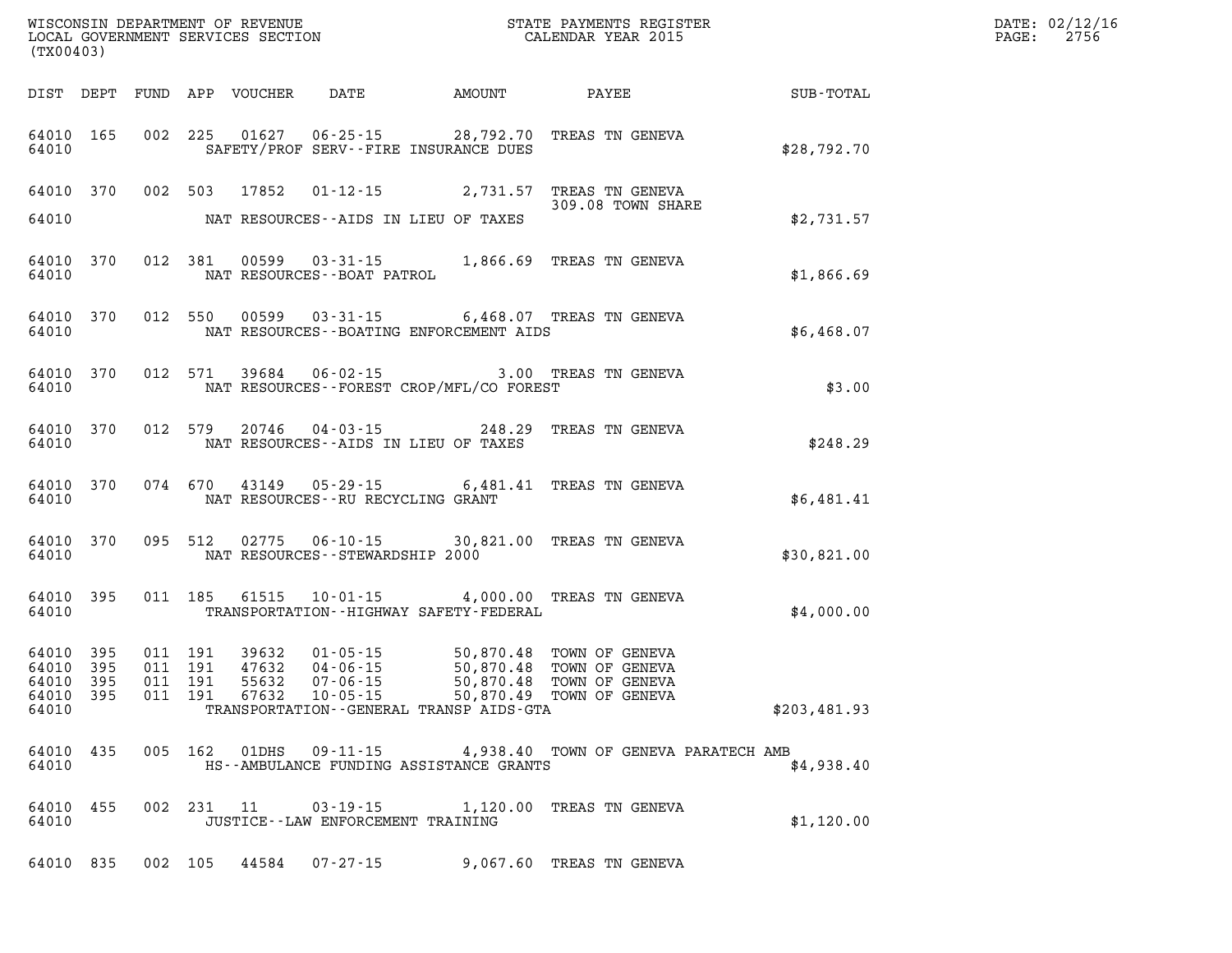| WISCONSIN DEPARTMENT OF REVENUE<br>LOCAL GOVERNMENT SERVICES SECTION<br>(TX00403) |                                                      | STATE PAYMENTS REGISTER<br>CALENDAR YEAR 2015 |              |  | DATE: 02/12/16<br>2757 |
|-----------------------------------------------------------------------------------|------------------------------------------------------|-----------------------------------------------|--------------|--|------------------------|
| DIST<br>FUND<br>APP<br>VOUCHER<br>DEPT                                            | AMOUNT<br>DATE                                       | PAYEE                                         | SUB-TOTAL    |  |                        |
| 64010                                                                             | REVENUE - - STATE SHARED REVENUES                    |                                               | \$9,067.60   |  |                        |
| 835<br>002<br>109<br>03515<br>64010<br>64010                                      | 07-27-15<br>2,363.00<br>REVENUE--EXEMPT COMPUTER AID | TREAS TN GENEVA                               | \$2,363.00   |  |                        |
| 835<br>363<br>35924<br>021<br>64010<br>64010<br>REVENUE--LOTTERY CREDIT -         | $03 - 23 - 15$<br>1,297.81                           | TREAS TN GENEVA                               | \$1,297.81   |  |                        |
| 64010                                                                             | DISTRICT TOTAL APPROPRIATIONS                        |                                               | \$303,681.47 |  |                        |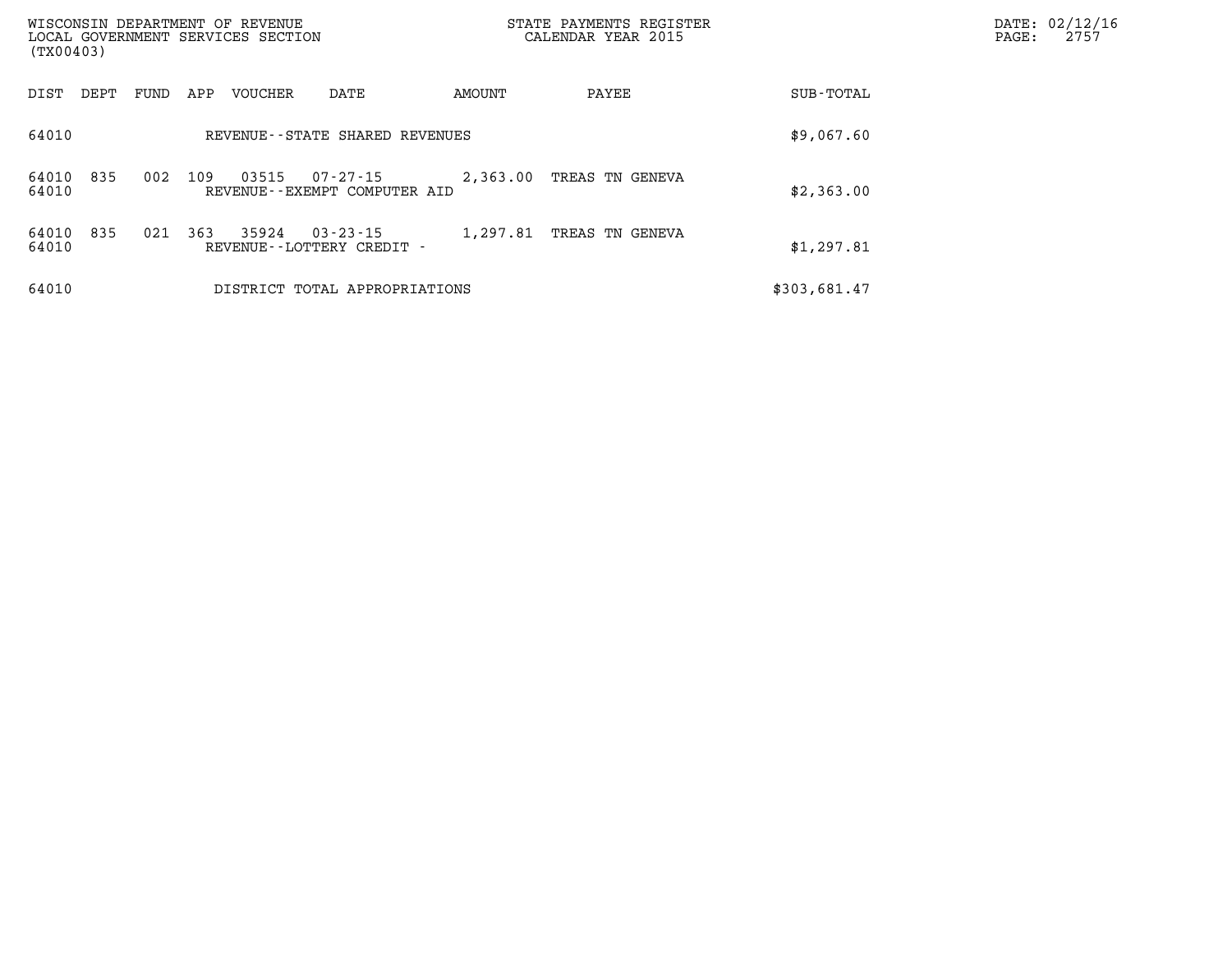| WISCONSIN DEPARTMENT OF REVENUE<br>LOCAL GOVERNMENT SERVICES SECTION<br>CALENDAR YEAR 2015<br>(TX00403) |                                                  |  |  |  |                                     |                                              |                                                                                                                                                                                                                          |               | DATE: 02/12/16<br>PAGE: 2758 |
|---------------------------------------------------------------------------------------------------------|--------------------------------------------------|--|--|--|-------------------------------------|----------------------------------------------|--------------------------------------------------------------------------------------------------------------------------------------------------------------------------------------------------------------------------|---------------|------------------------------|
|                                                                                                         |                                                  |  |  |  |                                     |                                              | DIST DEPT FUND APP VOUCHER DATE AMOUNT PAYEE TOTAL                                                                                                                                                                       |               |                              |
| 64012                                                                                                   | 64012 165                                        |  |  |  |                                     | SAFETY/PROF SERV--FIRE INSURANCE DUES        | 002 225 01628 06-25-15 9,206.05 TREAS TN LA FAYETTE                                                                                                                                                                      | \$9,206.05    |                              |
| 64012                                                                                                   |                                                  |  |  |  |                                     | NAT RESOURCES-SEVERANCE/YIELD/WITHDRAWAL     | 64012 370 000 001 01DNR 04-09-15 2,076.09 TREAS TOWN LAFAYETTE                                                                                                                                                           | \$2,076.09    |                              |
| 64012                                                                                                   |                                                  |  |  |  |                                     | NAT RESOURCES--FOREST CROP/MFL/CO FOREST     | 64012 370 012 571 39685 06-02-15 86.40 TREAS TN LA FAYETTE                                                                                                                                                               | \$86.40       |                              |
| 64012                                                                                                   |                                                  |  |  |  |                                     | NAT RESOURCES--AIDS IN LIEU OF TAXES         | 64012 370 012 579 20748 04-03-15 106.02 TREAS TN LA FAYETTE                                                                                                                                                              | \$106.02      |                              |
| 64012                                                                                                   |                                                  |  |  |  | NAT RESOURCES -- RU RECYCLING GRANT |                                              | 64012 370 074 670 43150 05-29-15 3,765.83 TREAS TN LA FAYETTE                                                                                                                                                            | \$3,765.83    |                              |
| 64012                                                                                                   | 64012 395<br>64012 395<br>64012 395<br>64012 395 |  |  |  |                                     | TRANSPORTATION - - GENERAL TRANSP AIDS - GTA | 011 191 39633 01-05-15 23,957.76 TOWN OF LA FAYETTE<br>011 191 47633 04-06-15 23,957.76 TOWN OF LA FAYETTE<br>011 191 55633 07-06-15 23,957.76 TOWN OF LA FAYETTE<br>011 191 67633 10-05-15 23,957.76 TOWN OF LA FAYETTE | \$95,831.04   |                              |
| 64012                                                                                                   | 64012 835                                        |  |  |  | REVENUE--STATE SHARED REVENUES      |                                              | 002 105 44585 07-27-15 3,034.75 TREAS TN LA FAYETTE                                                                                                                                                                      | \$3,034.75    |                              |
| 64012                                                                                                   | 64012 835                                        |  |  |  | REVENUE--EXEMPT COMPUTER AID        |                                              | 002 109 03516 07-27-15 37.00 TREAS TN LA FAYETTE                                                                                                                                                                         | \$37.00       |                              |
| 64012                                                                                                   |                                                  |  |  |  |                                     | DOA-PAYMENT FOR MUNICIPAL SERVICES AID       | 64012 835 002 501 00004 02-02-15 75.88 TREAS TN LA FAYETTE                                                                                                                                                               | \$75.88       |                              |
| 64012                                                                                                   |                                                  |  |  |  | DISTRICT TOTAL APPROPRIATIONS       |                                              |                                                                                                                                                                                                                          | \$114, 219.06 |                              |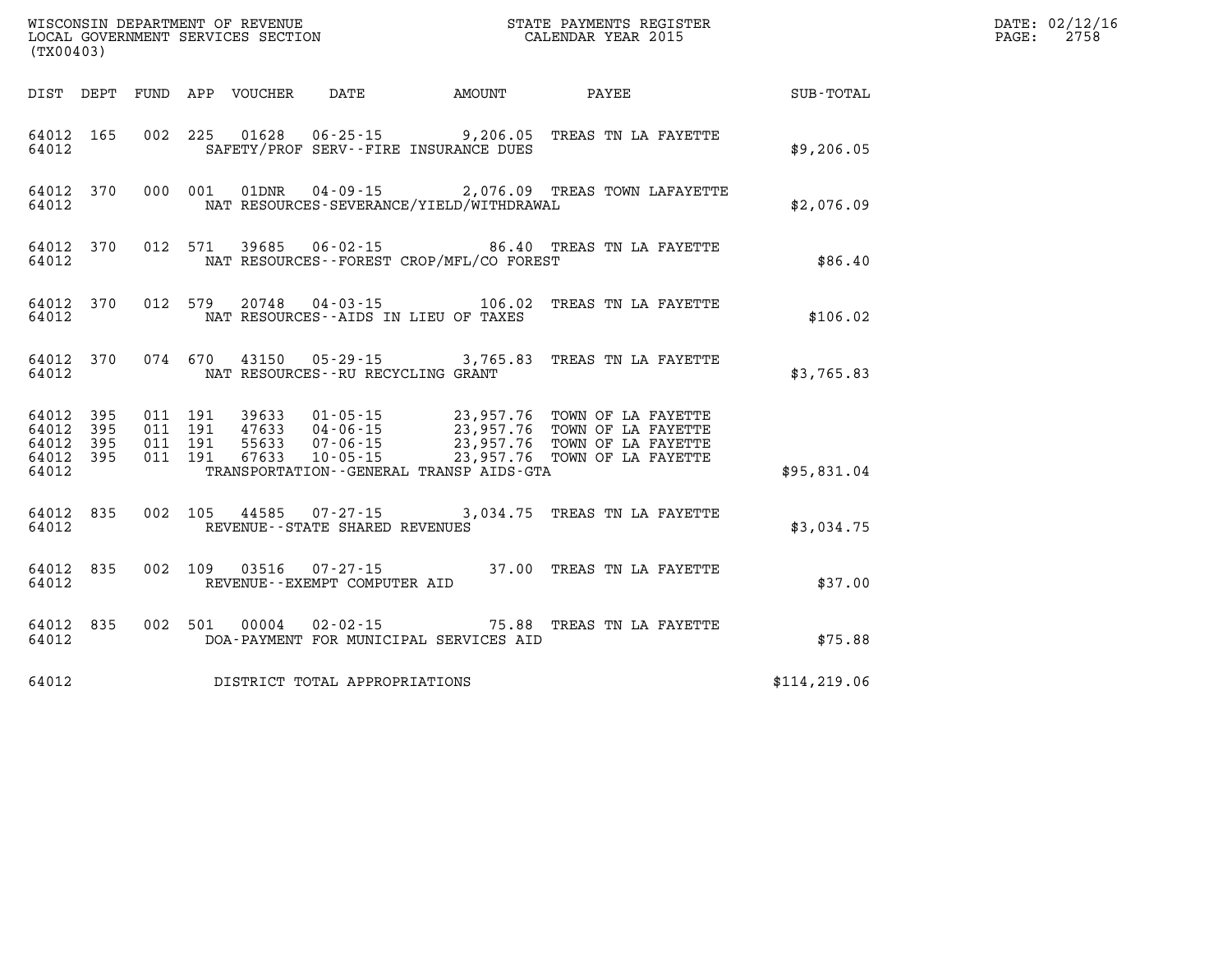| WISCONSIN DEPARTMENT OF REVENUE<br>LOCAL GOVERNMENT SERVICES SECTION<br>(TX00403) |            |                    |                    |                                 |                                      |                                              | STATE PAYMENTS REGISTER<br>CALENDAR YEAR 2015                                                                                                                                                |              | DATE: 02/12/16<br>$\mathtt{PAGE:}$<br>2759 |
|-----------------------------------------------------------------------------------|------------|--------------------|--------------------|---------------------------------|--------------------------------------|----------------------------------------------|----------------------------------------------------------------------------------------------------------------------------------------------------------------------------------------------|--------------|--------------------------------------------|
|                                                                                   |            |                    |                    | DIST DEPT FUND APP VOUCHER DATE |                                      | AMOUNT PAYEE                                 |                                                                                                                                                                                              | SUB-TOTAL    |                                            |
| 64014                                                                             | 64014 165  |                    |                    |                                 |                                      | SAFETY/PROF SERV--FIRE INSURANCE DUES        | 002 225 01629 06-25-15 16,151.55 TREAS TN LA GRANGE                                                                                                                                          | \$16, 151.55 |                                            |
| 64014                                                                             | 64014 370  |                    |                    |                                 |                                      | NAT RESOURCES-SEVERANCE/YIELD/WITHDRAWAL     | 000 001 01DNR  04-09-15   100.30 TREAS TOWN LA GRANGE                                                                                                                                        | \$100.30     |                                            |
|                                                                                   |            |                    |                    |                                 |                                      |                                              | 64014 370 002 503 17853 01-12-15 59,505.81 TREAS TN LA GRANGE<br>2179.10 TOWN SHARE                                                                                                          |              |                                            |
| 64014                                                                             |            |                    |                    |                                 |                                      | NAT RESOURCES--AIDS IN LIEU OF TAXES         |                                                                                                                                                                                              | \$59,505.81  |                                            |
| 64014                                                                             | 64014 370  |                    |                    |                                 |                                      | NAT RESOURCES--FOREST CROP/MFL/CO FOREST     | 012 571 39686 06-02-15 84.01 TREAS TN LA GRANGE                                                                                                                                              | \$84.01      |                                            |
| 64014                                                                             | 64014 370  |                    |                    |                                 |                                      | NAT RESOURCES -- AIDS IN LIEU OF TAXES       | 012 579 20747 04-03-15 5,421.22 TREAS TN LA GRANGE                                                                                                                                           | \$5,421.22   |                                            |
| 64014                                                                             | 64014 370  |                    |                    |                                 | NAT RESOURCES - - RU RECYCLING GRANT |                                              | 074 670 43151 05-29-15 11,031.95 TREAS TN LA GRANGE                                                                                                                                          | \$11,031.95  |                                            |
| 64014<br>64014                                                                    | 395<br>395 |                    | 011 191<br>011 191 |                                 |                                      |                                              |                                                                                                                                                                                              |              |                                            |
| 64014<br>64014<br>64014                                                           | 395<br>395 | 011 191<br>011 191 |                    |                                 |                                      | TRANSPORTATION - - GENERAL TRANSP AIDS - GTA | 39634  01-05-15  34,131.00 TOWN OF LA GRANGE<br>47634  04-06-15  34,131.00 TOWN OF LA GRANGE<br>55634  07-06-15  34,131.00 TOWN OF LA GRANGE<br>67634  10-05-15  34,131.00 TOWN OF LA GRANGE | \$136,524.00 |                                            |
| 64014                                                                             | 64014 835  |                    |                    |                                 | REVENUE - - STATE SHARED REVENUES    |                                              | 002 105 44586 07-27-15 3,580.85 TREAS TN LA GRANGE                                                                                                                                           | \$3,580.85   |                                            |
| 64014                                                                             | 64014 835  |                    |                    |                                 | REVENUE--EXEMPT COMPUTER AID         |                                              | 002 109 03517 07-27-15 41.00 TREAS TN LA GRANGE                                                                                                                                              | \$41.00      |                                            |
| 64014                                                                             |            |                    |                    |                                 | DISTRICT TOTAL APPROPRIATIONS        |                                              |                                                                                                                                                                                              | \$232,440.69 |                                            |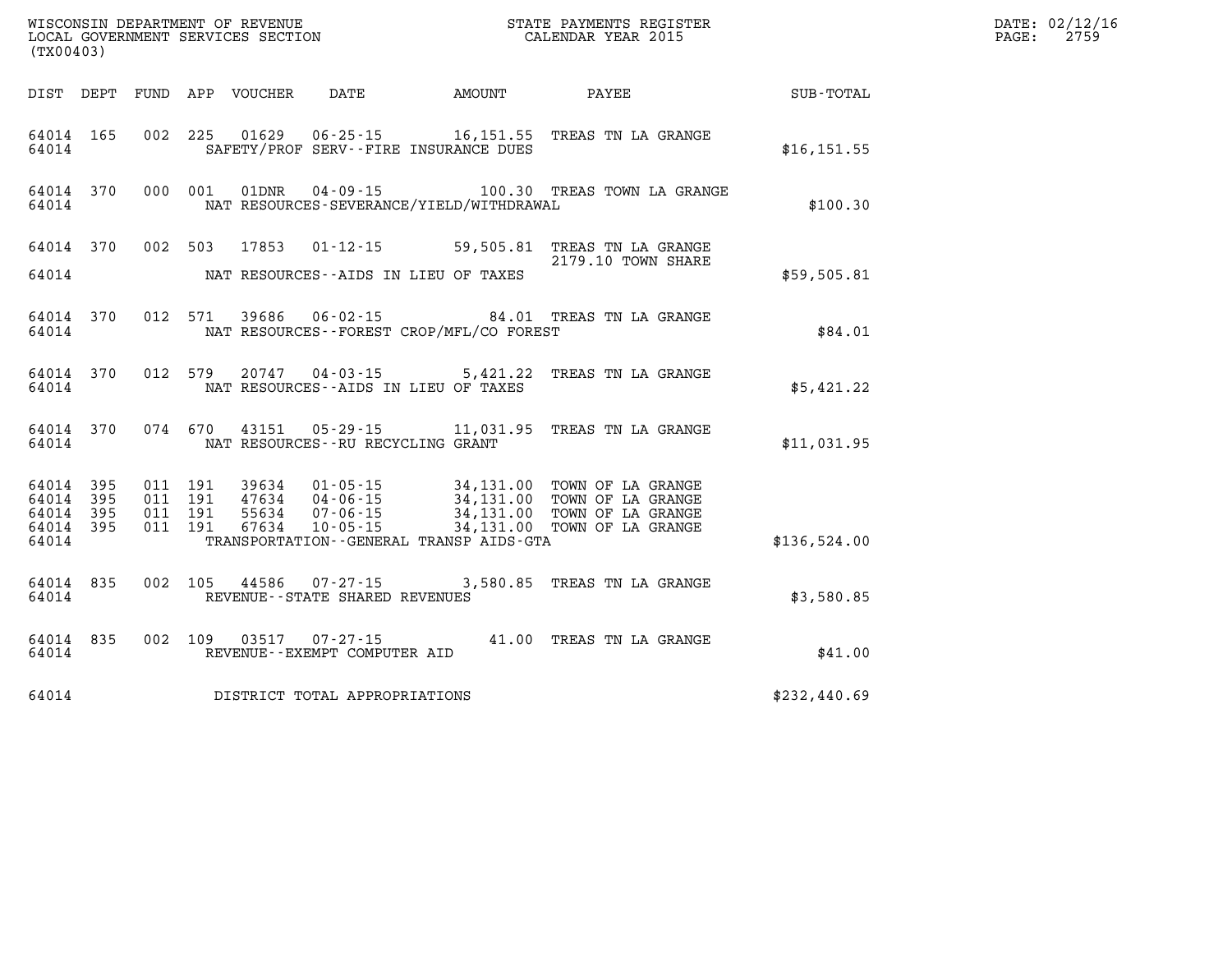| (TX00403)                                             |     |                                                   |                                                                                                                                                                                                                |                                                 |              | DATE: 02/12/16<br>$\mathtt{PAGE:}$<br>2760 |
|-------------------------------------------------------|-----|---------------------------------------------------|----------------------------------------------------------------------------------------------------------------------------------------------------------------------------------------------------------------|-------------------------------------------------|--------------|--------------------------------------------|
|                                                       |     |                                                   | DIST DEPT FUND APP VOUCHER DATE AMOUNT PAYEE                                                                                                                                                                   |                                                 | SUB-TOTAL    |                                            |
| 64016 165<br>64016                                    |     |                                                   | 002 225 01630 06-25-15 34,493.71 TREAS TN LINN<br>SAFETY/PROF SERV--FIRE INSURANCE DUES                                                                                                                        |                                                 | \$34,493.71  |                                            |
| 64016 370<br>64016                                    |     |                                                   | 012 571 39687 06-02-15 5.60 TREAS TN LINN<br>NAT RESOURCES--FOREST CROP/MFL/CO FOREST                                                                                                                          |                                                 | \$5.60       |                                            |
| 64016 370<br>64016                                    |     | 012 579                                           | 20749  04-03-15    67.86<br>NAT RESOURCES--AIDS IN LIEU OF TAXES                                                                                                                                               | TREAS TN LINN                                   | \$67.86      |                                            |
| 64016 370<br>64016                                    |     | 074 670 43152                                     | 05-29-15 10,650.69 TREAS TN LINN<br>NAT RESOURCES--RU RECYCLING GRANT                                                                                                                                          |                                                 | \$10,650.69  |                                            |
| 64016 395<br>64016<br>64016 395<br>64016 395<br>64016 | 395 | 011 191<br>011 191<br>011 191<br>011 191<br>67635 | 39635  01-05-15  46,059.65  TOWN OF LINN<br>47635  04-06-15  46,059.65  TOWN OF LINN<br>55635  07-06-15  46,059.65  TOWN OF LINN<br>10-05-15 46,059.66 TOWN OF LINN<br>TRANSPORTATION--GENERAL TRANSP AIDS-GTA |                                                 | \$184,238.61 |                                            |
| 64016 435<br>64016                                    |     | 005 162 01DHS                                     | HS--AMBULANCE FUNDING ASSISTANCE GRANTS                                                                                                                                                                        | 09-11-15 4,611.37 TOWN OF LINN FIRE AND EMS     | \$4,611.37   |                                            |
| 64016<br>64016                                        | 435 | 005 163 01LGS                                     | HS--PREPAID MEDICAL TRANSPORT REIMBURSE                                                                                                                                                                        | 11-16-15 2,000.00 DHS PREPAID MEDICAL TRANSPORT | \$2,000.00   |                                            |
| 64016<br>64016                                        | 455 |                                                   | 002 231 15 04-13-15 1,120.00 TREAS TN LINN<br>JUSTICE - - LAW ENFORCEMENT TRAINING                                                                                                                             |                                                 | \$1,120.00   |                                            |
| 64016 835<br>64016                                    |     |                                                   | 002 105 44587 07-27-15 3,965.69 TREAS TN LINN<br>REVENUE--STATE SHARED REVENUES                                                                                                                                |                                                 | \$3,965.69   |                                            |
| 64016 835<br>64016                                    |     | 002 109 03518 07-27-15                            | REVENUE--EXEMPT COMPUTER AID                                                                                                                                                                                   | 146.00 TREAS TN LINN                            | \$146.00     |                                            |
| 64016<br>64016                                        | 835 | 002 501<br>00004                                  | 02-02-15 1,572.22 TREAS TN LINN<br>DOA-PAYMENT FOR MUNICIPAL SERVICES AID                                                                                                                                      |                                                 | \$1,572.22   |                                            |
| 64016                                                 |     |                                                   | DISTRICT TOTAL APPROPRIATIONS                                                                                                                                                                                  |                                                 | \$242,871.75 |                                            |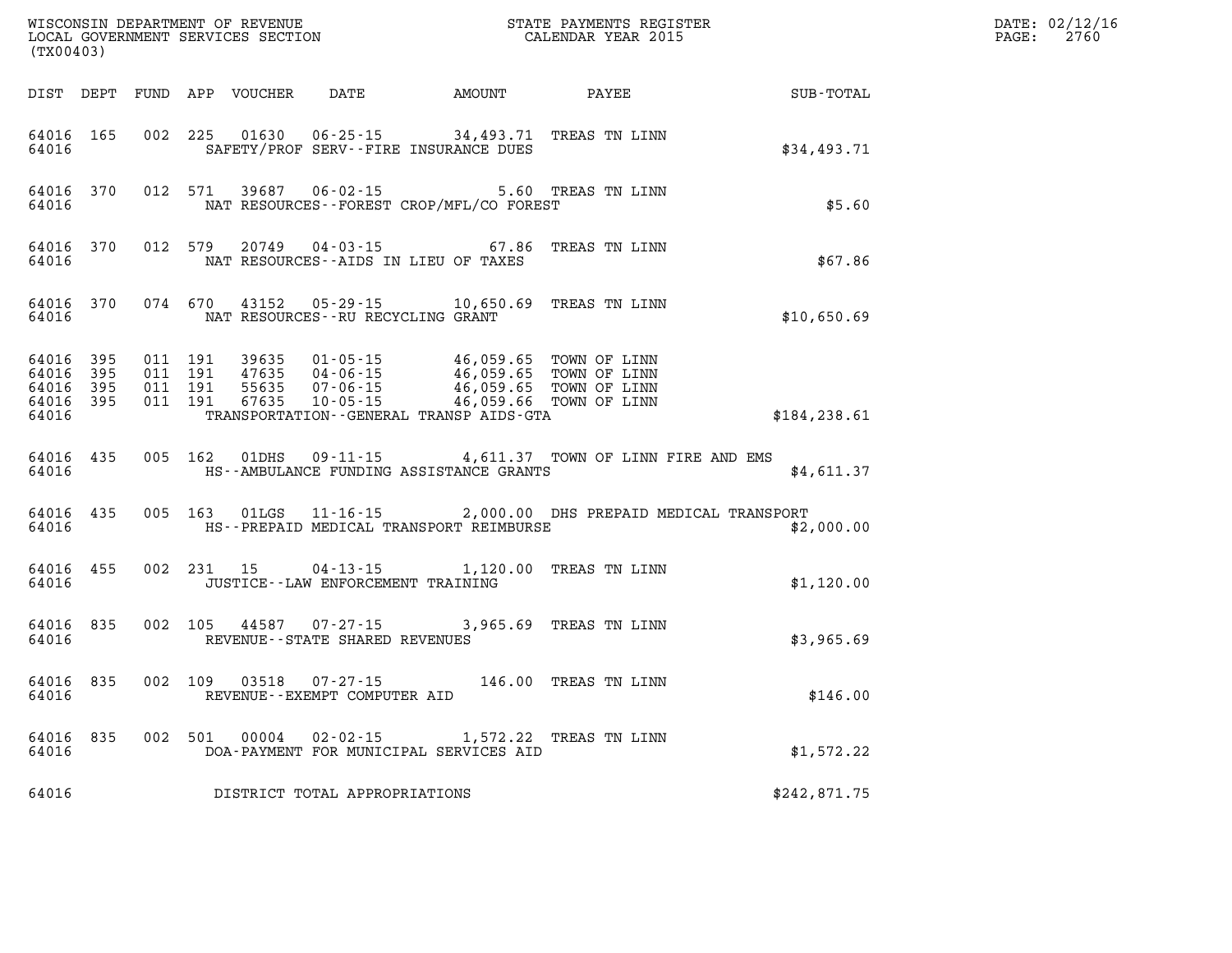| (TX00403)                           |                    |                                                   |         |               |                                                     |                                                                                                                                                                 |                                                                                                                    | $\mathbb{R}^n$ | DATE: 02/12/16<br>PAGE: 2761 |
|-------------------------------------|--------------------|---------------------------------------------------|---------|---------------|-----------------------------------------------------|-----------------------------------------------------------------------------------------------------------------------------------------------------------------|--------------------------------------------------------------------------------------------------------------------|----------------|------------------------------|
|                                     |                    |                                                   |         |               |                                                     |                                                                                                                                                                 |                                                                                                                    |                |                              |
|                                     | 64018              |                                                   |         |               |                                                     | 64018 165 002 225 01631 06-25-15 13,455.14 TREAS TN LYONS<br>SAFETY/PROF SERV--FIRE INSURANCE DUES                                                              |                                                                                                                    | \$13,455.14    |                              |
|                                     |                    |                                                   |         |               |                                                     | 64018 370 002 503 17854 01-12-15 2,110.10 TREAS TN LYONS                                                                                                        | 1007.67 TOWN SHARE                                                                                                 |                |                              |
|                                     |                    |                                                   |         |               |                                                     |                                                                                                                                                                 |                                                                                                                    | \$2,110.10     |                              |
|                                     | 64018              |                                                   |         |               |                                                     | NAT RESOURCES - FOREST CROP/MFL/CO FOREST                                                                                                                       | 64018 370 012 571 39688 06-02-15 37.94 TREAS TN LYONS                                                              | \$37.94        |                              |
| 64018                               | 64018 370          | 64018 370 012 579<br>012 579<br>64018 370 012 579 |         |               |                                                     | 20750  04-03-15  8.16 TREAS TN LYONS<br>20750  04-03-15  69.18 TREAS TN LYONS<br>20750  04-03-15  180.77 TREAS TN LYONS<br>NAT RESOURCES--AIDS IN LIEU OF TAXES |                                                                                                                    | \$258.11       |                              |
|                                     | 64018              |                                                   |         |               | NAT RESOURCES -- RU RECYCLING GRANT                 | 64018 370 074 670 43153 05-29-15 6,358.55 TREAS TN LYONS                                                                                                        |                                                                                                                    | \$6,358.55     |                              |
| 64018 395<br>64018 395<br>64018 395 | 64018 395<br>64018 |                                                   |         |               |                                                     | TRANSPORTATION - - GENERAL TRANSP AIDS - GTA                                                                                                                    |                                                                                                                    | \$124,148.76   |                              |
|                                     |                    |                                                   |         |               |                                                     | 64018 395 011 278 67375 11-25-15 14,858.92 TREAS TN LYONS<br>64018 THE TRANSPORTATION--LRIP/TRIP/MSIP GRANTS                                                    |                                                                                                                    | \$14,858.92    |                              |
|                                     |                    |                                                   |         |               |                                                     | 64018 HS--AMBULANCE FUNDING ASSISTANCE GRANTS                                                                                                                   | 64018 435 005 162 01DHS 09-11-15 4,909.46 TOWN OF LYONS AMBULANCE SERV                                             | \$4,909.46     |                              |
| 64018                               |                    |                                                   |         |               |                                                     |                                                                                                                                                                 | 64018 435 005 163 01LGS 11-16-15 2,000.00 DHS PREPAID MEDICAL TRANSPORT<br>HS--PREPAID MEDICAL TRANSPORT REIMBURSE | \$2,000.00     |                              |
| 64018 835<br>64018                  |                    |                                                   | 002 105 | 44588         | $07 - 27 - 15$<br>REVENUE - - STATE SHARED REVENUES |                                                                                                                                                                 | 6,276.27 TREAS TN LYONS                                                                                            | \$6,276.27     |                              |
| 64018 835<br>64018                  |                    |                                                   | 002 109 | 03519         | REVENUE--EXEMPT COMPUTER AID                        | 07-27-15 427.00 TREAS TN LYONS                                                                                                                                  |                                                                                                                    | \$427.00       |                              |
| 64018 835<br>64018                  |                    |                                                   |         | 021 363 35925 | 03-23-15<br>REVENUE--LOTTERY CREDIT -               |                                                                                                                                                                 | 891.58 TREAS TN LYONS                                                                                              | \$891.58       |                              |
| 64018                               |                    |                                                   |         |               | DISTRICT TOTAL APPROPRIATIONS                       |                                                                                                                                                                 |                                                                                                                    | \$175,731.83   |                              |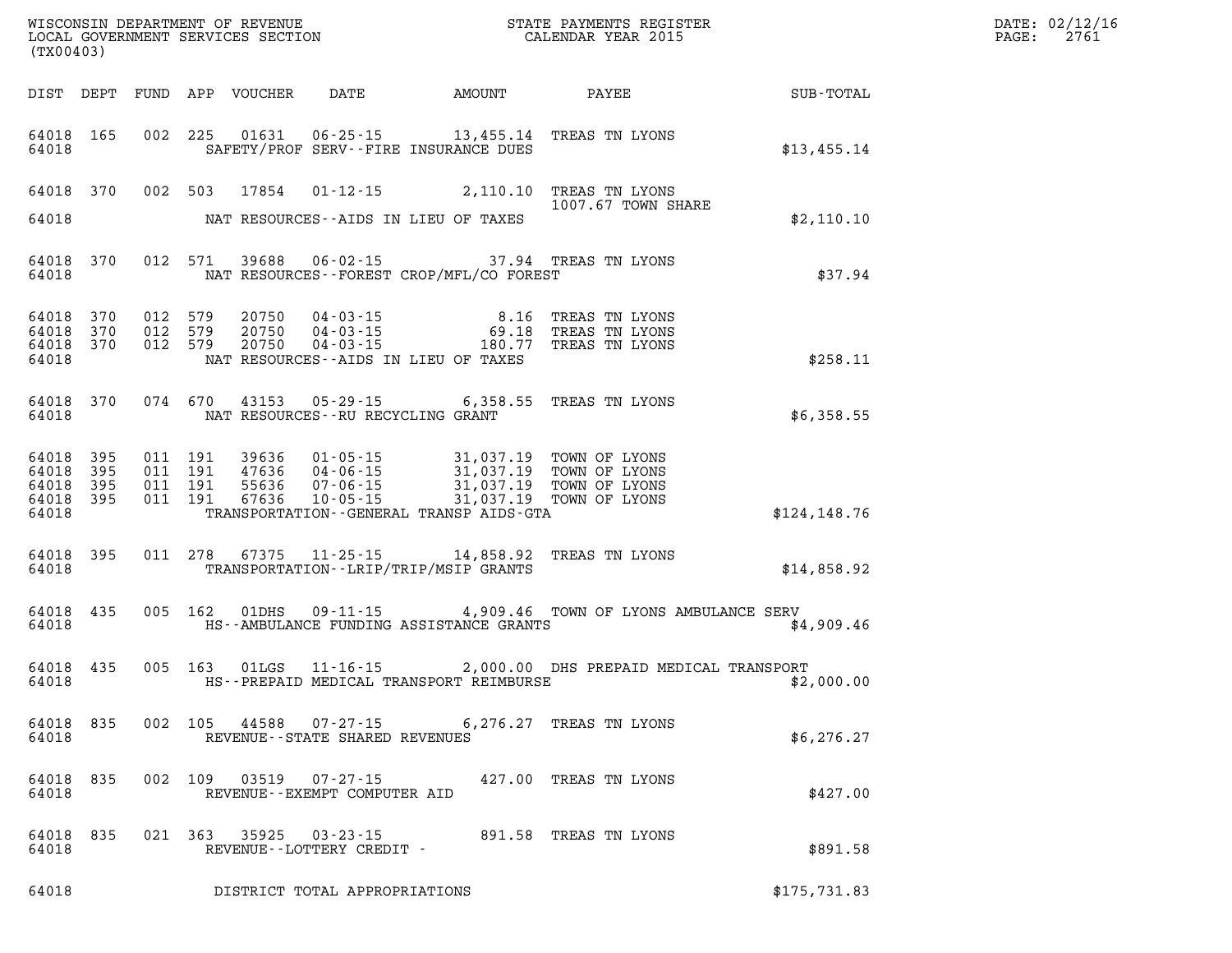| (TX00403)                          | WISCONSIN DEPARTMENT OF REVENUE<br>LOCAL GOVERNMENT SERVICES SECTION<br>CALENDAR YEAR 2015                                                                                                                       |                    |              | DATE: 02/12/16<br>PAGE: 2762 |
|------------------------------------|------------------------------------------------------------------------------------------------------------------------------------------------------------------------------------------------------------------|--------------------|--------------|------------------------------|
|                                    | DIST DEPT FUND APP VOUCHER DATE AMOUNT PAYEE TOTAL SUB-TOTAL                                                                                                                                                     |                    |              |                              |
| 64020 165<br>64020                 | 002 225 01632 06-25-15 7,199.82 TREAS TN RICHMOND<br>SAFETY/PROF SERV--FIRE INSURANCE DUES                                                                                                                       |                    | \$7,199.82   |                              |
|                                    | 64020 370 002 503 17855 01-12-15 15,832.33 TREAS TN RICHMOND                                                                                                                                                     | 1337.94 TOWN SHARE |              |                              |
| 64020                              | NAT RESOURCES--AIDS IN LIEU OF TAXES                                                                                                                                                                             |                    | \$15,832.33  |                              |
| 64020<br>370<br>64020              | 012 571 39689 06-02-15 52.55 TREAS TN RICHMOND<br>NAT RESOURCES--FOREST CROP/MFL/CO FOREST                                                                                                                       |                    | \$52.55      |                              |
| 64020                              | 64020 370 074 670 43154 05-29-15 5,539.75 TREAS TN RICHMOND<br>NAT RESOURCES--RU RECYCLING GRANT                                                                                                                 |                    | \$5,539.75   |                              |
| 64020<br>395<br>64020<br>395       | 011 191 39637 01-05-15 27,376.36 TOWN OF RICHMOND<br>011 191 47637 04-06-15 27,376.36 TOWN OF RICHMOND<br>011 191 55637 07-06-15 27,376.36 TOWN OF RICHMOND<br>011 191 67637 10-05-15 27,376.38 TOWN OF RICHMOND |                    |              |                              |
| 64020<br>395<br>64020 395<br>64020 | TRANSPORTATION - - GENERAL TRANSP AIDS-GTA                                                                                                                                                                       |                    | \$109,505.46 |                              |
| 64020 835<br>64020                 | 002 105 44589 07-27-15 3,065.50 TREAS TN RICHMOND<br>REVENUE--STATE SHARED REVENUES                                                                                                                              |                    | \$3,065.50   |                              |
| 64020 835<br>64020                 | 002 109 03520 07-27-15 26.00 TREAS TN RICHMOND<br>REVENUE--EXEMPT COMPUTER AID                                                                                                                                   |                    | \$26.00      |                              |
| 64020<br>835<br>64020              | 021 363 35926 03-23-15 1,350.02 TREAS TN RICHMOND<br>REVENUE--LOTTERY CREDIT -                                                                                                                                   |                    | \$1,350.02   |                              |
| 64020                              | DISTRICT TOTAL APPROPRIATIONS                                                                                                                                                                                    |                    | \$142,571.43 |                              |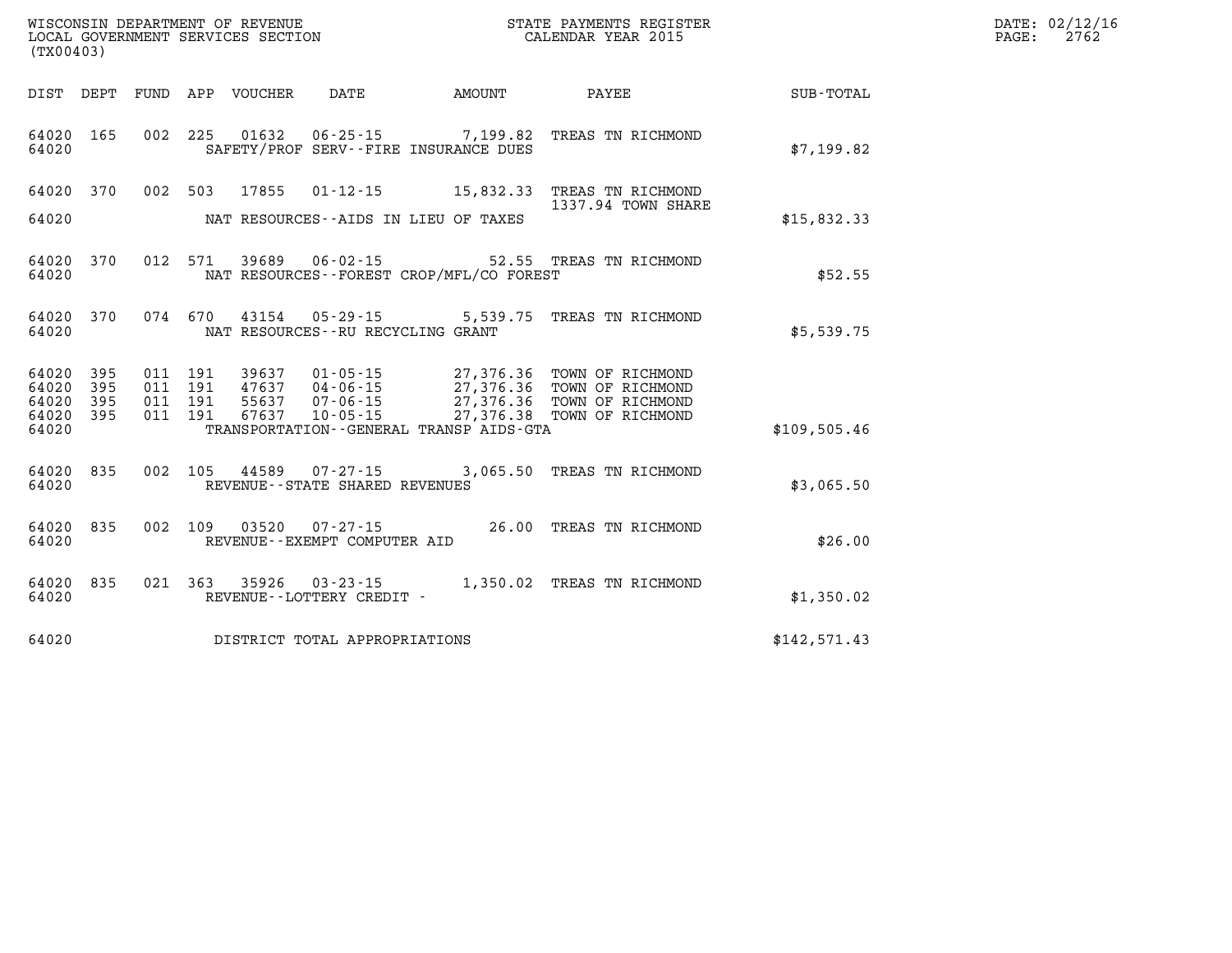| (TX00403)                            |                   |                                          | WISCONSIN DEPARTMENT OF REVENUE | LOCAL GOVERNMENT SERVICES SECTION                        |                                              | STATE PAYMENTS REGISTER<br>CALENDAR YEAR 2015                                                                                                                            |             | DATE: 02/12/16<br>PAGE:<br>2763 |
|--------------------------------------|-------------------|------------------------------------------|---------------------------------|----------------------------------------------------------|----------------------------------------------|--------------------------------------------------------------------------------------------------------------------------------------------------------------------------|-------------|---------------------------------|
|                                      |                   |                                          | DIST DEPT FUND APP VOUCHER      | DATE                                                     | <b>AMOUNT</b>                                | PAYEE                                                                                                                                                                    | SUB-TOTAL   |                                 |
| 64022                                | 64022 165         |                                          |                                 | SAFETY/PROF SERV--FIRE INSURANCE DUES                    |                                              | 002 225 01633 06-25-15 2,615.02 TREAS TN SHARON                                                                                                                          | \$2,615.02  |                                 |
| 64022                                | 64022 370         |                                          |                                 | NAT RESOURCES -- AIDS IN LIEU OF TAXES                   |                                              | 012 579 20751 04-03-15 215.92 TREAS TN SHARON                                                                                                                            | \$215.92    |                                 |
| 64022 370<br>64022                   |                   | 074 670                                  |                                 | NAT RESOURCES--RU RECYCLING GRANT                        |                                              | 43155 05-29-15 980.49 TREAS TN SHARON                                                                                                                                    | \$980.49    |                                 |
| 64022<br>64022<br>64022<br>64022 395 | 395<br>395<br>395 | 011 191<br>011 191<br>011 191<br>011 191 | 67638                           |                                                          |                                              | 39638  01-05-15  22,746.66  TOWN OF SHARON<br>47638  04-06-15  22,746.66  TOWN OF SHARON<br>55638 07-06-15 22,746.66 TOWN OF SHARON<br>10-05-15 22,746.66 TOWN OF SHARON |             |                                 |
| 64022                                |                   |                                          |                                 |                                                          | TRANSPORTATION - - GENERAL TRANSP AIDS - GTA |                                                                                                                                                                          | \$90,986.64 |                                 |
| 64022 835<br>64022                   |                   |                                          |                                 | 002 105 44590 07-27-15<br>REVENUE--STATE SHARED REVENUES |                                              | 2,388.02 TREAS TN SHARON                                                                                                                                                 | \$2,388.02  |                                 |
| 64022 835<br>64022                   |                   | 002 109                                  |                                 | REVENUE--EXEMPT COMPUTER AID                             |                                              |                                                                                                                                                                          | \$120.00    |                                 |
| 64022                                |                   |                                          |                                 | DISTRICT TOTAL APPROPRIATIONS                            |                                              |                                                                                                                                                                          | \$97,306.09 |                                 |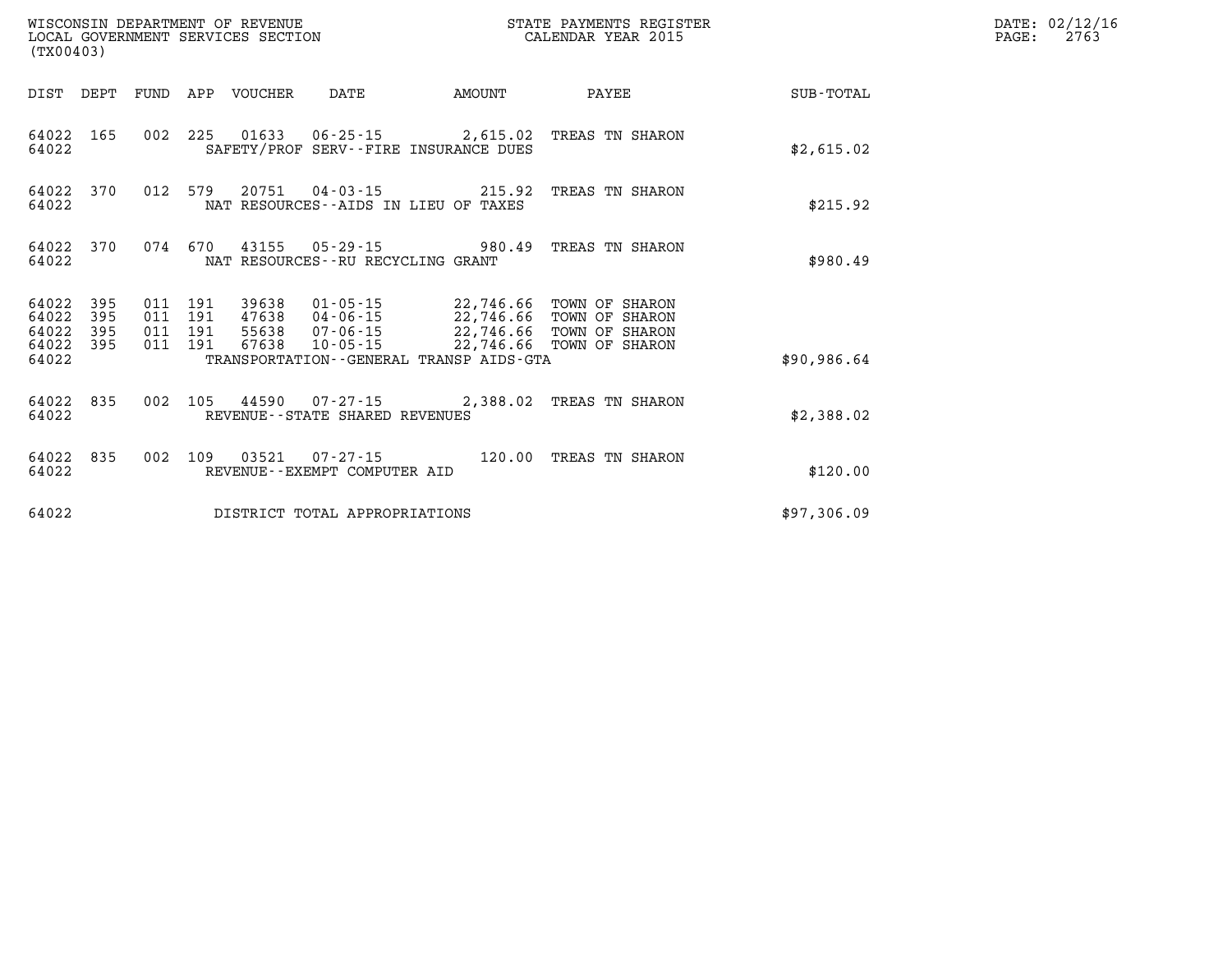| (TX00403) |                                 |  |         |  |  |                                         |                                              |                                                                                                                                                                                                                                         |             | DATE: 02/12/1<br>2764<br>$\mathtt{PAGE}$ : |
|-----------|---------------------------------|--|---------|--|--|-----------------------------------------|----------------------------------------------|-----------------------------------------------------------------------------------------------------------------------------------------------------------------------------------------------------------------------------------------|-------------|--------------------------------------------|
|           |                                 |  |         |  |  |                                         |                                              |                                                                                                                                                                                                                                         |             |                                            |
|           | 64024 165<br>64024              |  |         |  |  |                                         | SAFETY/PROF SERV--FIRE INSURANCE DUES        | 002  225  01634  06-25-15  7,149.68  TREAS TN SPRING PRAIRIE                                                                                                                                                                            | \$7,149.68  |                                            |
|           |                                 |  |         |  |  |                                         |                                              | 64024 370 002 503 18042 01-30-15 4,597.77 TREAS TN SPRING PRAIRIE<br>637.23 TOWN SHARE                                                                                                                                                  |             |                                            |
|           |                                 |  |         |  |  |                                         |                                              |                                                                                                                                                                                                                                         | \$4,597.77  |                                            |
|           | 64024                           |  |         |  |  |                                         | NAT RESOURCES--FOREST CROP/MFL/CO FOREST     | 64024 370 012 571 39690 06-02-15 32.60 TREAS TN SPRING PRAIRIE                                                                                                                                                                          | \$32.60     |                                            |
|           | 64024                           |  |         |  |  |                                         | NAT RESOURCES--AIDS IN LIEU OF TAXES         | 64024 370 012 579 20752 04-03-15 35.20 TREAS TN SPRING PRAIRIE                                                                                                                                                                          | \$35.20     |                                            |
|           |                                 |  |         |  |  | 64024 MAT RESOURCES--RU RECYCLING GRANT |                                              | 64024 370 074 670 43156 05-29-15 1,404.56 TREAS TN SPRING PRAIRIE                                                                                                                                                                       | \$1,404.56  |                                            |
|           | 64024 395<br>64024 395          |  |         |  |  |                                         |                                              | 011 191 39639 01-05-15 21,620.12 TOWN OF SPRING PRAIRIE<br>011 191 47639 04-06-15 21,620.12 TOWN OF SPRING PRAIRIE<br>011 191 67639 07-06-15 21,620.12 TOWN OF SPRING PRAIRIE<br>011 191 67639 10-05-15 21,620.15 TOWN OF SPRING PRAIRI |             |                                            |
|           | 64024 395<br>64024 395<br>64024 |  | 011 191 |  |  |                                         | TRANSPORTATION - - GENERAL TRANSP AIDS - GTA |                                                                                                                                                                                                                                         | \$86,480.51 |                                            |
|           | 64024 835<br>64024              |  |         |  |  | REVENUE--EXEMPT COMPUTER AID            |                                              | 002 109 03522 07-27-15 36.00 TREAS TN SPRING PRAIRIE                                                                                                                                                                                    | \$36.00     |                                            |
|           |                                 |  |         |  |  | 64024 DISTRICT TOTAL APPROPRIATIONS     |                                              |                                                                                                                                                                                                                                         | \$99,736.32 |                                            |

**DATE: 02/12/16<br>PAGE: 2764**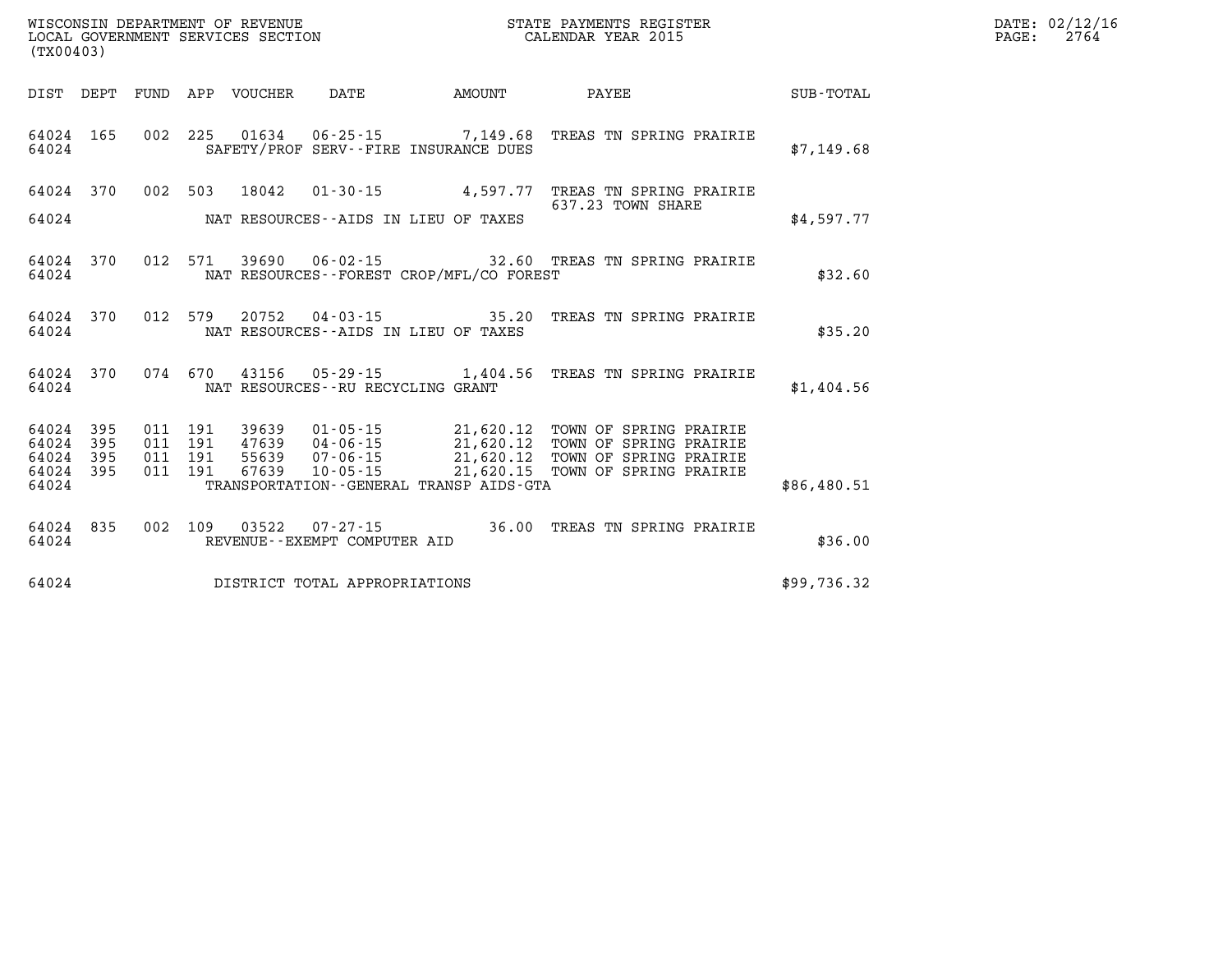| $\mathtt{DATE}$ : | 02/12/16 |
|-------------------|----------|
| PAGE:             | 2765     |

|              |                                                                                                              |                                                                   |                                                                      |                         |                                  |                                        | (TX00403)                                 |
|--------------|--------------------------------------------------------------------------------------------------------------|-------------------------------------------------------------------|----------------------------------------------------------------------|-------------------------|----------------------------------|----------------------------------------|-------------------------------------------|
| SUB-TOTAL    | PAYEE                                                                                                        | AMOUNT                                                            | DATE                                                                 | FUND APP VOUCHER        |                                  | DEPT                                   | DIST                                      |
| \$12,775.25  | 12,775.25 TREAS TN SUGAR CREEK                                                                               | SAFETY/PROF SERV--FIRE INSURANCE DUES                             | $06 - 25 - 15$                                                       | 01635                   | 002 225                          | 165                                    | 64026<br>64026                            |
|              | 31,124.06 TREAS TN SUGAR CREEK<br>26,764.18 TREAS TN SUGAR CREEK                                             |                                                                   | $01 - 12 - 15$<br>$01 - 30 - 15$                                     | 17856<br>18155          | 002<br>503<br>503                | 370<br>370<br>002                      | 64026<br>64026                            |
| \$57,888.24  | 1980.63 TOWN SHARE                                                                                           | NAT RESOURCES--AIDS IN LIEU OF TAXES                              |                                                                      |                         |                                  |                                        | 64026                                     |
| \$5.80       | 5.80 TREAS TN SUGAR CREEK                                                                                    | NAT RESOURCES - - FOREST CROP/MFL/CO FOREST                       | $06 - 02 - 15$                                                       | 39691                   | 571                              | 012<br>370                             | 64026<br>64026                            |
| \$10,451.74  | 10,451.74 TREAS TN SUGAR CREEK                                                                               |                                                                   | $05 - 29 - 15$<br>NAT RESOURCES - - RU RECYCLING GRANT               | 43157                   | 074 670                          | 370                                    | 64026<br>64026                            |
| \$134,784.42 | 33,696.10 TOWN OF SUGAR CREEK<br>33,696.10 TOWN OF SUGAR CREEK<br>TOWN OF SUGAR CREEK<br>TOWN OF SUGAR CREEK | 33,696.10<br>33,696.12<br>TRANSPORTATION--GENERAL TRANSP AIDS-GTA | $01 - 05 - 15$<br>47640 04-06-15<br>$07 - 06 - 15$<br>$10 - 05 - 15$ | 39640<br>55640<br>67640 | 011 191<br>191<br>191<br>011 191 | 395<br>011<br>395<br>395<br>011<br>395 | 64026<br>64026<br>64026<br>64026<br>64026 |
| \$14,291.06  | 14,291.06 TREAS TN SUGAR CREEK                                                                               | TRANSPORTATION - - LRIP/TRIP/MSIP GRANTS                          | $10 - 23 - 15$                                                       | 64138                   | 278                              | 011<br>395                             | 64026<br>64026                            |
| \$6,536.18   | 07-27-15 6,536.18 TREAS TN SUGAR CREEK                                                                       |                                                                   | REVENUE - - STATE SHARED REVENUES                                    | 44591                   | 105                              | 835<br>002                             | 64026<br>64026                            |
| \$47.00      | 47.00 TREAS TN SUGAR CREEK                                                                                   |                                                                   | $07 - 27 - 15$<br>REVENUE--EXEMPT COMPUTER AID                       | 03523                   | 109                              | 835<br>002                             | 64026<br>64026                            |
| \$110.35     | 110.35 TREAS TN SUGAR CREEK                                                                                  | DOA-PAYMENT FOR MUNICIPAL SERVICES AID                            | $02 - 02 - 15$                                                       | 00004                   | 501<br>002                       | 835                                    | 64026<br>64026                            |
| \$236,890.04 |                                                                                                              |                                                                   | DISTRICT TOTAL APPROPRIATIONS                                        |                         |                                  |                                        | 64026                                     |

WISCONSIN DEPARTMENT OF REVENUE **STATE PAYMENTS REGISTER**<br>LOCAL GOVERNMENT SERVICES SECTION

LOCAL GOVERNMENT SERVICES SECTION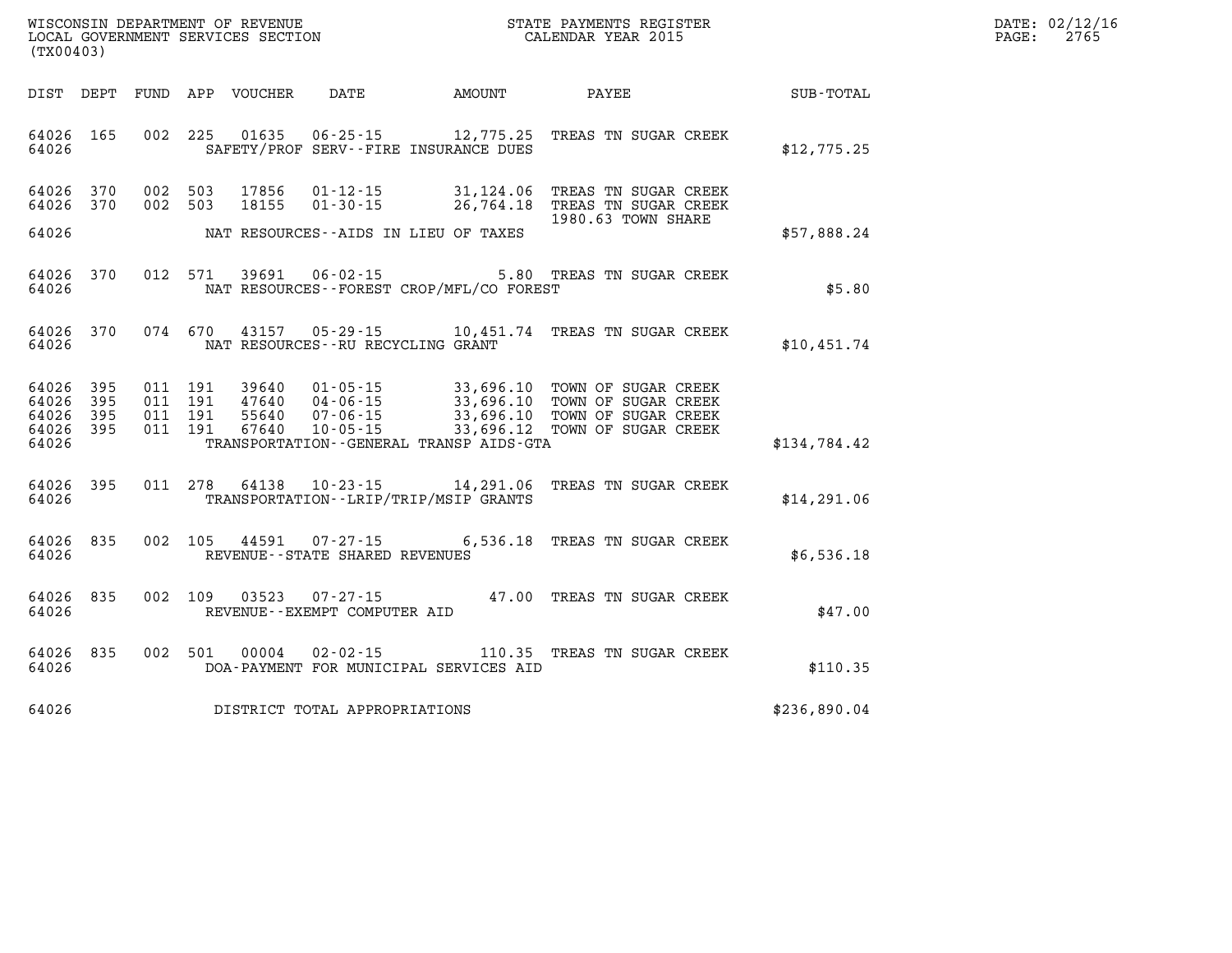| %WISCONSIN DEPARTMENT OF REVENUE $$\tt STATE~PAYMEMTS~REGISTER~LOCALSONSTR~QOVERNMENT~SERVICS~SECTION~CALENDAR~YEAR~2015$<br>(TX00403) |                                                           |                   |                                          |            |                                  |                                                                                                                                     |                                                   |                                                                              |             | DATE: 02/12/16<br>PAGE:<br>2766 |
|----------------------------------------------------------------------------------------------------------------------------------------|-----------------------------------------------------------|-------------------|------------------------------------------|------------|----------------------------------|-------------------------------------------------------------------------------------------------------------------------------------|---------------------------------------------------|------------------------------------------------------------------------------|-------------|---------------------------------|
|                                                                                                                                        |                                                           |                   |                                          |            | DIST DEPT FUND APP VOUCHER       |                                                                                                                                     |                                                   | DATE AMOUNT PAYEE                                                            | SUB-TOTAL   |                                 |
|                                                                                                                                        | 64028 165<br>64028                                        |                   |                                          |            |                                  | 002 225 01636 06-25-15 7,770.72 TREAS TN TROY<br>SAFETY/PROF SERV--FIRE INSURANCE DUES                                              |                                                   |                                                                              | \$7,770.72  |                                 |
|                                                                                                                                        | 64028 370<br>64028                                        |                   |                                          | 000 001    | 05DNR                            | NAT RESOURCES-SEVERANCE/YIELD/WITHDRAWAL                                                                                            |                                                   | 09-28-15 181.71 TREAS TOWN TROY                                              | \$181.71    |                                 |
|                                                                                                                                        | 64028 370<br>64028 370<br>64028 370                       |                   | 002 503<br>002 503<br>002 503            |            |                                  | 17857  01-12-15  28,138.04  TREAS  TN TROY<br>17857  01-12-15  556.72  TREAS  TN TROY<br>17857  01-12-15  38,098.28  TREAS  TN TROY |                                                   | 8721.46 TOWN SHARE                                                           |             |                                 |
|                                                                                                                                        | 64028                                                     |                   |                                          |            |                                  | NAT RESOURCES--AIDS IN LIEU OF TAXES                                                                                                |                                                   |                                                                              | \$66,793.04 |                                 |
|                                                                                                                                        | 64028 370<br>64028                                        |                   |                                          | 012 381    | 00659                            | $04 - 03 - 15$ 3,577.23 TREAS TN TROY<br>NAT RESOURCES - - BOAT PATROL                                                              |                                                   |                                                                              | \$3,577.23  |                                 |
|                                                                                                                                        | 64028 370<br>64028                                        |                   |                                          |            | 012 550 00659                    | 04-03-15 12,395.11 TREAS TN TROY<br>NAT RESOURCES--BOATING ENFORCEMENT AIDS                                                         |                                                   |                                                                              | \$12,395.11 |                                 |
|                                                                                                                                        | 64028 370<br>64028                                        |                   |                                          | 012 571    | 39692                            | $06 - 02 - 15$<br>NAT RESOURCES - - FOREST CROP/MFL/CO FOREST                                                                       |                                                   | 33.00 TREAS TN TROY                                                          | \$33.00     |                                 |
|                                                                                                                                        | 64028 370<br>64028                                        |                   |                                          | 012 573    | 03002                            | $06 - 23 - 15$<br>NAT RESOURCES - - BOATING PROJECTS                                                                                |                                                   | 280.50 TREAS TN TROY                                                         | \$280.50    |                                 |
|                                                                                                                                        | 64028 370<br>64028 370<br>64028 370<br>64028 370<br>64028 |                   | 012 579<br>012 579<br>012 579<br>012 579 |            | 20753<br>20753<br>20753<br>20753 | 04 - 03 - 15<br>04 - 03 - 15<br>04 - 03 - 15<br>04 - 03 - 15<br>NAT RESOURCES--AIDS IN LIEU OF TAXES                                | 925.44<br>546.03                                  | 828.65 TREAS TN TROY<br>8.84 TREAS TN TROY<br>TREAS TN TROY<br>TREAS TN TROY | \$2,308.96  |                                 |
|                                                                                                                                        | 64028                                                     | 64028 370         |                                          |            |                                  | 074 670 43158 05-29-15 3,053.25 TREAS TN TROY<br>NAT RESOURCES--RU RECYCLING GRANT                                                  |                                                   |                                                                              | \$3,053.25  |                                 |
|                                                                                                                                        | 64028<br>64028<br>64028<br>64028 395<br>64028             | 395<br>395<br>395 | 011 191<br>011<br>011<br>011 191         | 191<br>191 | 39641<br>47641<br>55641<br>67641 | $01 - 05 - 15$<br>$04 - 06 - 15$<br>$07 - 06 - 15$<br>$10 - 05 - 15$<br>TRANSPORTATION--GENERAL TRANSP AIDS-GTA                     | 23,299.00<br>23,299.00<br>23,299.00<br>23, 299.03 | TOWN OF TROY<br>TOWN OF TROY<br>TOWN OF TROY<br>TOWN OF TROY                 | \$93,196.03 |                                 |
|                                                                                                                                        | 64028 455<br>64028                                        |                   |                                          | 002 231    | 10                               | $03 - 19 - 15$<br>JUSTICE--LAW ENFORCEMENT TRAINING                                                                                 | 320.00                                            | TREAS TN TROY                                                                | \$320.00    |                                 |
|                                                                                                                                        | 64028 835                                                 |                   |                                          | 002 105    | 44592                            | 07-27-15                                                                                                                            |                                                   | 4,479.61 TREAS TN TROY                                                       |             |                                 |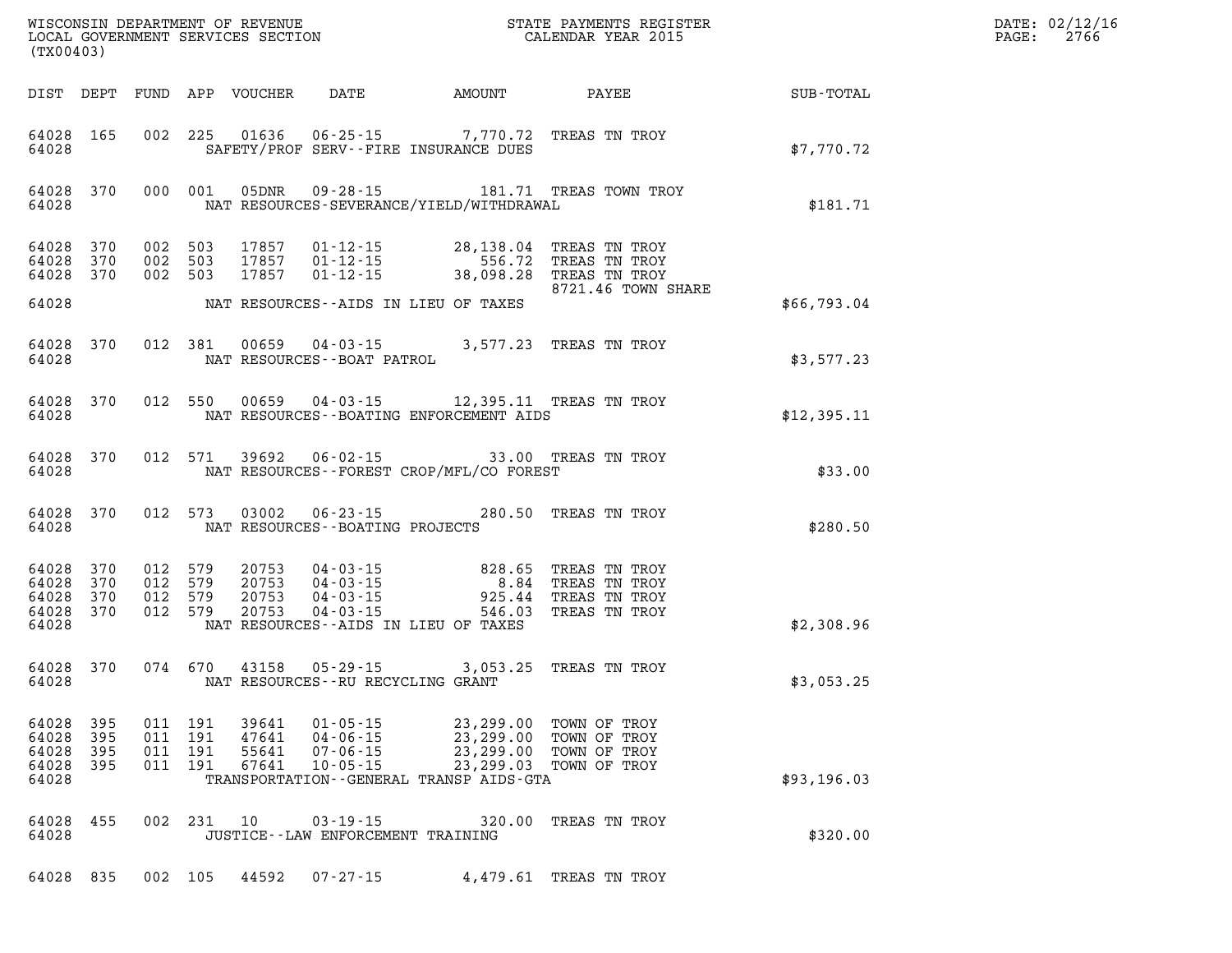| WISCONSIN DEPARTMENT OF REVENUE<br>LOCAL GOVERNMENT SERVICES SECTION<br>(TX00403)              | STATE PAYMENTS REGISTER<br>CALENDAR YEAR 2015 | DATE: 02/12/16<br>2767<br>PAGE: |
|------------------------------------------------------------------------------------------------|-----------------------------------------------|---------------------------------|
| AMOUNT<br>DIST<br>FUND<br>APP<br><b>VOUCHER</b><br>DATE<br>DEPT                                | <b>SUB-TOTAL</b><br>PAYEE                     |                                 |
| 64028<br>REVENUE - - STATE SHARED REVENUES                                                     | \$4,479.61                                    |                                 |
| 835<br>03524<br>64028<br>002<br>109<br>$07 - 27 - 15$<br>64028<br>REVENUE--EXEMPT COMPUTER AID | 63.00<br>TREAS TN TROY<br>\$63.00             |                                 |
| 835<br>363<br>35927<br>64028<br>021<br>$03 - 23 - 15$<br>64028<br>REVENUE--LOTTERY CREDIT -    | 6,965.97<br>TREAS TN TROY<br>\$6,965.97       |                                 |
| 64028<br>DISTRICT TOTAL APPROPRIATIONS                                                         | \$201, 418.13                                 |                                 |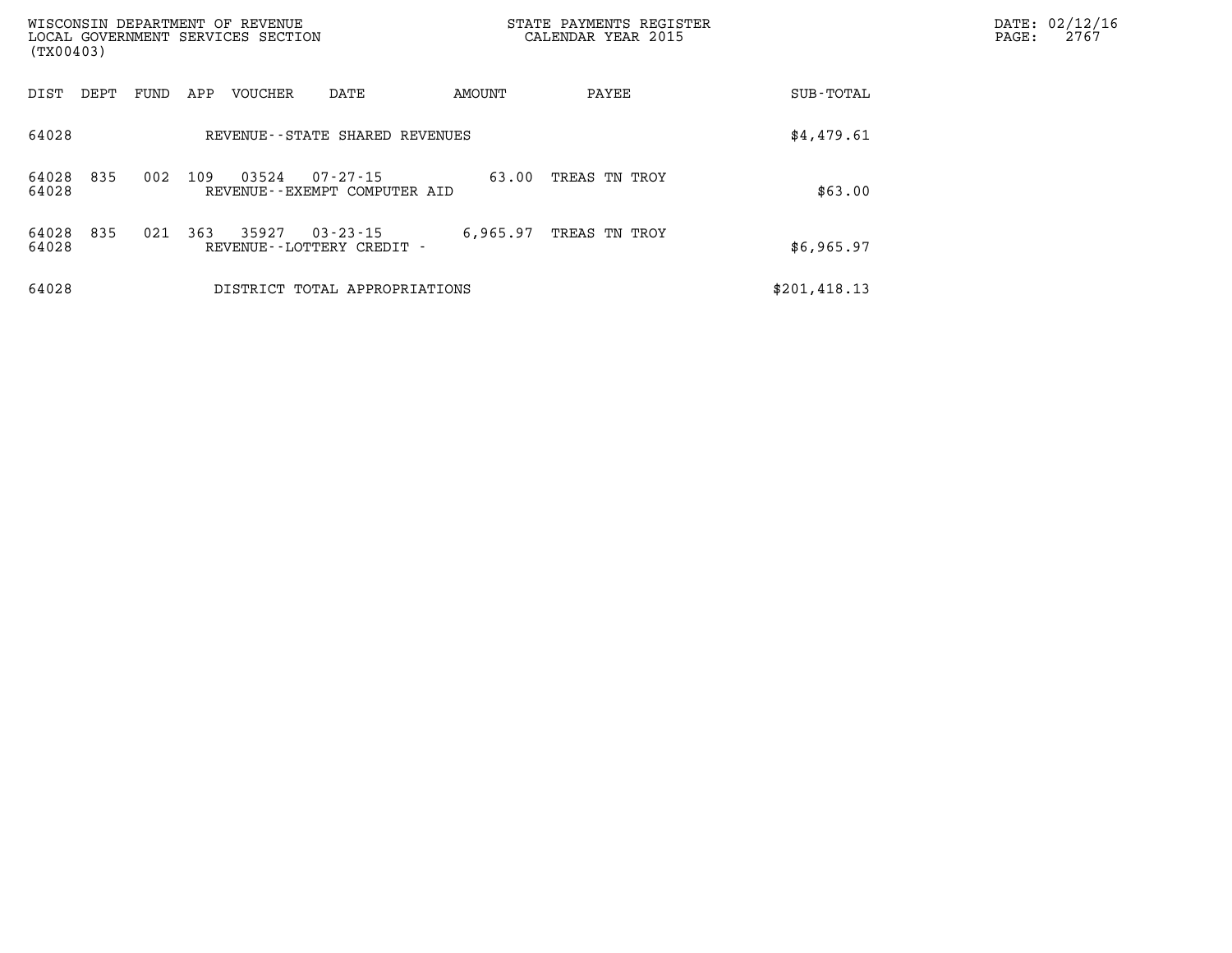| WISCONSIN DEPARTMENT OF REVENUE<br>LOCAL GOVERNMENT SERVICES SECTION<br>(TX00403) |                   |  |  |                                 |                                                          |                                          | STATE PAYMENTS REGISTER<br>CALENDAR YEAR 2015                                                                                                                                                                                                                                                                                                  |               | DATE: 02/12/16<br>2768<br>$\mathtt{PAGE:}$ |
|-----------------------------------------------------------------------------------|-------------------|--|--|---------------------------------|----------------------------------------------------------|------------------------------------------|------------------------------------------------------------------------------------------------------------------------------------------------------------------------------------------------------------------------------------------------------------------------------------------------------------------------------------------------|---------------|--------------------------------------------|
|                                                                                   |                   |  |  | DIST DEPT FUND APP VOUCHER DATE |                                                          | <b>AMOUNT</b>                            | <b>PAYEE</b>                                                                                                                                                                                                                                                                                                                                   | SUB-TOTAL     |                                            |
| 64030 165<br>64030                                                                |                   |  |  |                                 |                                                          | SAFETY/PROF SERV--FIRE INSURANCE DUES    | 002 225 01637 06-25-15 7,640.41 TREAS TN WALWORTH                                                                                                                                                                                                                                                                                              | \$7.640.41    |                                            |
| 64030                                                                             | 64030 370         |  |  |                                 |                                                          | NAT RESOURCES--FOREST CROP/MFL/CO FOREST | 012 571 39693 06-02-15 5.80 TREAS TN WALWORTH                                                                                                                                                                                                                                                                                                  | \$5.80        |                                            |
| 64030                                                                             | 64030 370         |  |  |                                 | NAT RESOURCES - - RU RECYCLING GRANT                     |                                          | 074 670 43159 05-29-15 4,563.22 TREAS TN WALWORTH                                                                                                                                                                                                                                                                                              | \$4,563.22    |                                            |
| 64030<br>64030<br>64030                                                           | 395<br>395<br>395 |  |  |                                 |                                                          |                                          | $\begin{array}{cccc} 011 & 191 & 39642 & 01\cdot 05\cdot 15 & 22,113.58 & \text{TOWN OF WALWORTH} \\ 011 & 191 & 47642 & 04\cdot 06\cdot 15 & 22,113.58 & \text{TOWN OF WALWORTH} \\ 011 & 191 & 55642 & 07\cdot 06\cdot 15 & 22,113.58 & \text{TOWN OF WALWORTH} \\ 011 & 191 & 67642 & 10\cdot 05\cdot 15 & -22,113.60 & \text{TOWN OF WALW$ |               |                                            |
| 64030 395<br>64030                                                                |                   |  |  |                                 |                                                          | TRANSPORTATION--GENERAL TRANSP AIDS-GTA  |                                                                                                                                                                                                                                                                                                                                                | \$88,454.34   |                                            |
| 64030                                                                             | 64030 835         |  |  |                                 | 002 105 44593 07-27-15<br>REVENUE--STATE SHARED REVENUES |                                          | 5,168.59 TREAS TN WALWORTH                                                                                                                                                                                                                                                                                                                     | \$5,168.59    |                                            |
| 64030                                                                             | 64030 835         |  |  |                                 | REVENUE--EXEMPT COMPUTER AID                             |                                          | 002 109 03525 07-27-15 618.00 TREAS TN WALWORTH                                                                                                                                                                                                                                                                                                | \$618.00      |                                            |
| 64030                                                                             |                   |  |  |                                 | DISTRICT TOTAL APPROPRIATIONS                            |                                          |                                                                                                                                                                                                                                                                                                                                                | \$106, 450.36 |                                            |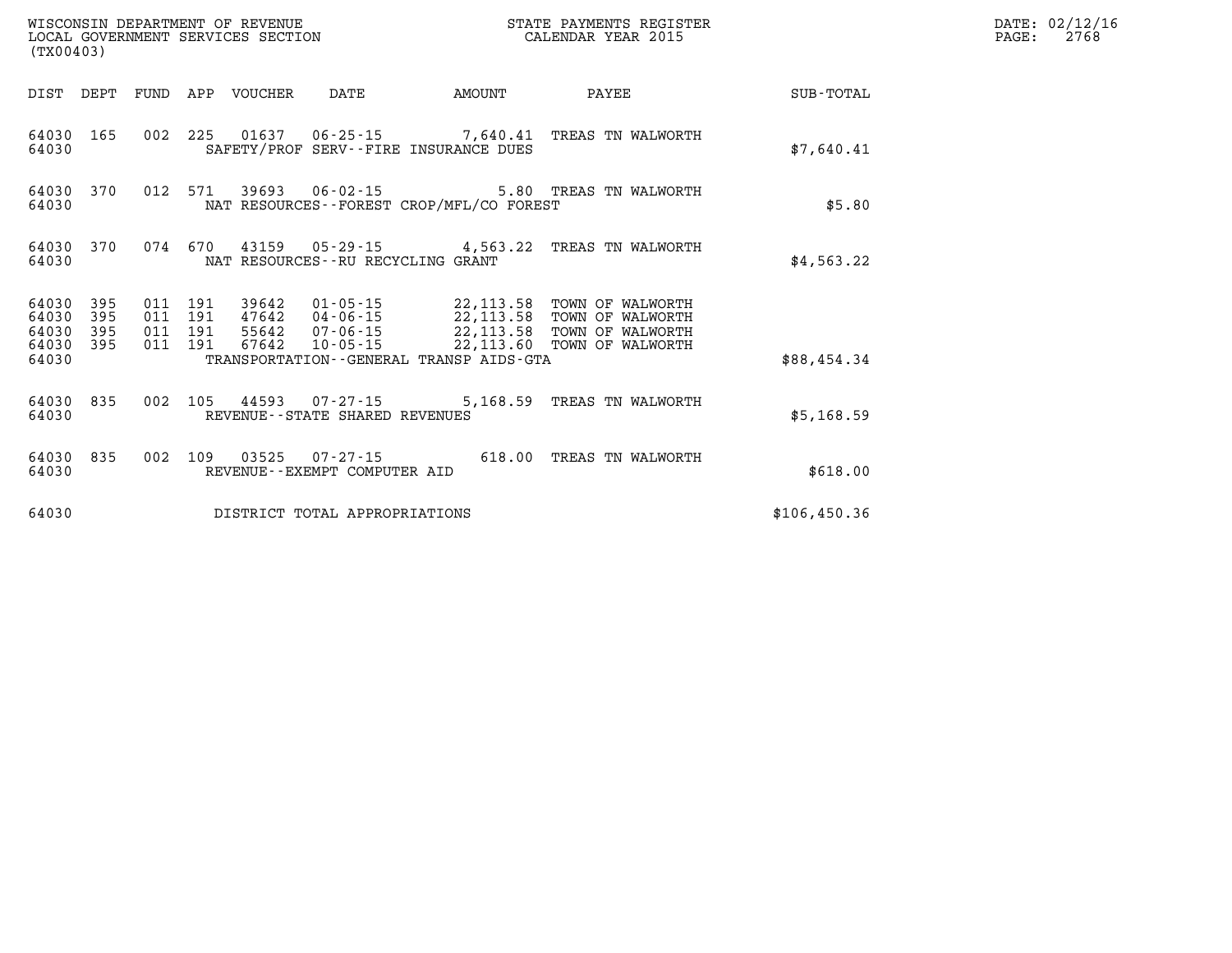| DATE: | 02/12/16 |
|-------|----------|
| PAGE: | 2769     |

| % WISCONSIN DEPARTMENT OF REVENUE $$\tt STATE$ PAYMENTS REGIST LOCAL GOVERNMENT SERVICES SECTION $$\tt CALEINDAR$ YEAR 2015<br>(TX00403) |            |                               |  |                            |                                      |                                             | STATE PAYMENTS REGISTER                                                                                                                                                                                                                  |                 | DATE: 02/12/1<br>2769<br>PAGE: |
|------------------------------------------------------------------------------------------------------------------------------------------|------------|-------------------------------|--|----------------------------|--------------------------------------|---------------------------------------------|------------------------------------------------------------------------------------------------------------------------------------------------------------------------------------------------------------------------------------------|-----------------|--------------------------------|
|                                                                                                                                          |            |                               |  | DIST DEPT FUND APP VOUCHER |                                      | DATE AMOUNT                                 |                                                                                                                                                                                                                                          | PAYEE SUB-TOTAL |                                |
| 64032 165<br>64032                                                                                                                       |            |                               |  |                            |                                      | SAFETY/PROF SERV--FIRE INSURANCE DUES       | 002 225 01638 06-25-15 8,952.65 TREAS TN WHITEWATER                                                                                                                                                                                      | \$8,952.65      |                                |
| 64032 370<br>64032<br>64032 370<br>64032 370                                                                                             | 370        | 002 503<br>002 503<br>002 503 |  | 18156<br>002 503 18156     |                                      |                                             | 17858   01-12-15   5,984.69   TREAS TN WHITEWATER<br>17858   01-12-15   37,591.98   TREAS TN WHITEWATER<br>18156   01-30-15   26,194.73   TREAS TN WHITEWATER<br>18156   01-30-15   5,984.69   TREAS TN WHITEWATER<br>1809.10 TOWN SHARE |                 |                                |
| 64032                                                                                                                                    |            |                               |  |                            |                                      | NAT RESOURCES--AIDS IN LIEU OF TAXES        |                                                                                                                                                                                                                                          | \$75,756.09     |                                |
| 64032 370<br>64032                                                                                                                       |            |                               |  |                            | NAT RESOURCES - - BOAT PATROL        |                                             | 012 381 00668 04-03-15 4,198.34 TREAS TN WHITEWATER                                                                                                                                                                                      | \$4,198.34      |                                |
| 64032 370<br>64032                                                                                                                       |            |                               |  |                            |                                      | NAT RESOURCES--BOATING ENFORCEMENT AIDS     | 012 550 00668 04-03-15 14,547.24 TREAS TN WHITEWATER                                                                                                                                                                                     | \$14,547.24     |                                |
| 64032 370<br>64032                                                                                                                       |            |                               |  |                            |                                      | NAT RESOURCES - - FOREST CROP/MFL/CO FOREST | 012 571 39694 06-02-15 23.20 TREAS TN WHITEWATER                                                                                                                                                                                         | \$23.20         |                                |
| 64032 370<br>64032<br>64032<br>64032 370<br>64032 370<br>64032                                                                           | 370<br>370 |                               |  |                            |                                      | NAT RESOURCES -- AIDS IN LIEU OF TAXES      | 012 579 20754 04-03-15 1,952.28 TREAS TN WHITEWATER<br>012 579 20754 04-03-15 176.88 TREAS TN WHITEWATER<br>012 579 20754 04-03-15 150.89 TREAS TN WHITEWATER<br>012 579 20754 04-03-15 43.39 TREAS TN WHITEWATER<br>012 579 20754 04-   | \$2,603.62      |                                |
| 64032 370<br>64032                                                                                                                       |            |                               |  |                            | NAT RESOURCES - - RU RECYCLING GRANT |                                             | 074 670 43160 05-29-15 5,412.14 TREAS TN WHITEWATER                                                                                                                                                                                      | \$5,412.14      |                                |
| 64032 395<br>64032<br>64032<br>64032 395<br>64032                                                                                        | 395<br>395 |                               |  |                            |                                      | TRANSPORTATION--GENERAL TRANSP AIDS-GTA     | 011 191 39643 01-05-15 25,251.43 TOWN OF WHITEWATER<br>011 191 47643 04-06-15 25,251.43 TOWN OF WHITEWATER<br>011 191 55643 07-06-15 25,251.43 TOWN OF WHITEWATER<br>011 191 67643 10-05-15 25,251.45 TOWN OF WHITEWATER                 | \$101,005.74    |                                |
| 64032                                                                                                                                    |            |                               |  |                            | REVENUE--STATE SHARED REVENUES       |                                             | 64032 835 002 105 44594 07-27-15 4,263.35 TREAS TN WHITEWATER                                                                                                                                                                            | \$4, 263.35     |                                |
| 64032 835<br>64032                                                                                                                       |            |                               |  |                            | REVENUE--EXEMPT COMPUTER AID         |                                             | 002 109 03526 07-27-15 32.00 TREAS TN WHITEWATER                                                                                                                                                                                         | \$32.00         |                                |
| 64032 835<br>64032                                                                                                                       |            |                               |  |                            |                                      | DOA-PAYMENT FOR MUNICIPAL SERVICES AID      | 002 501 00004 02-02-15 49.93 TREAS TN WHITEWATER                                                                                                                                                                                         | \$49.93         |                                |

**64032 DISTRICT TOTAL APPROPRIATIONS \$216,844.30**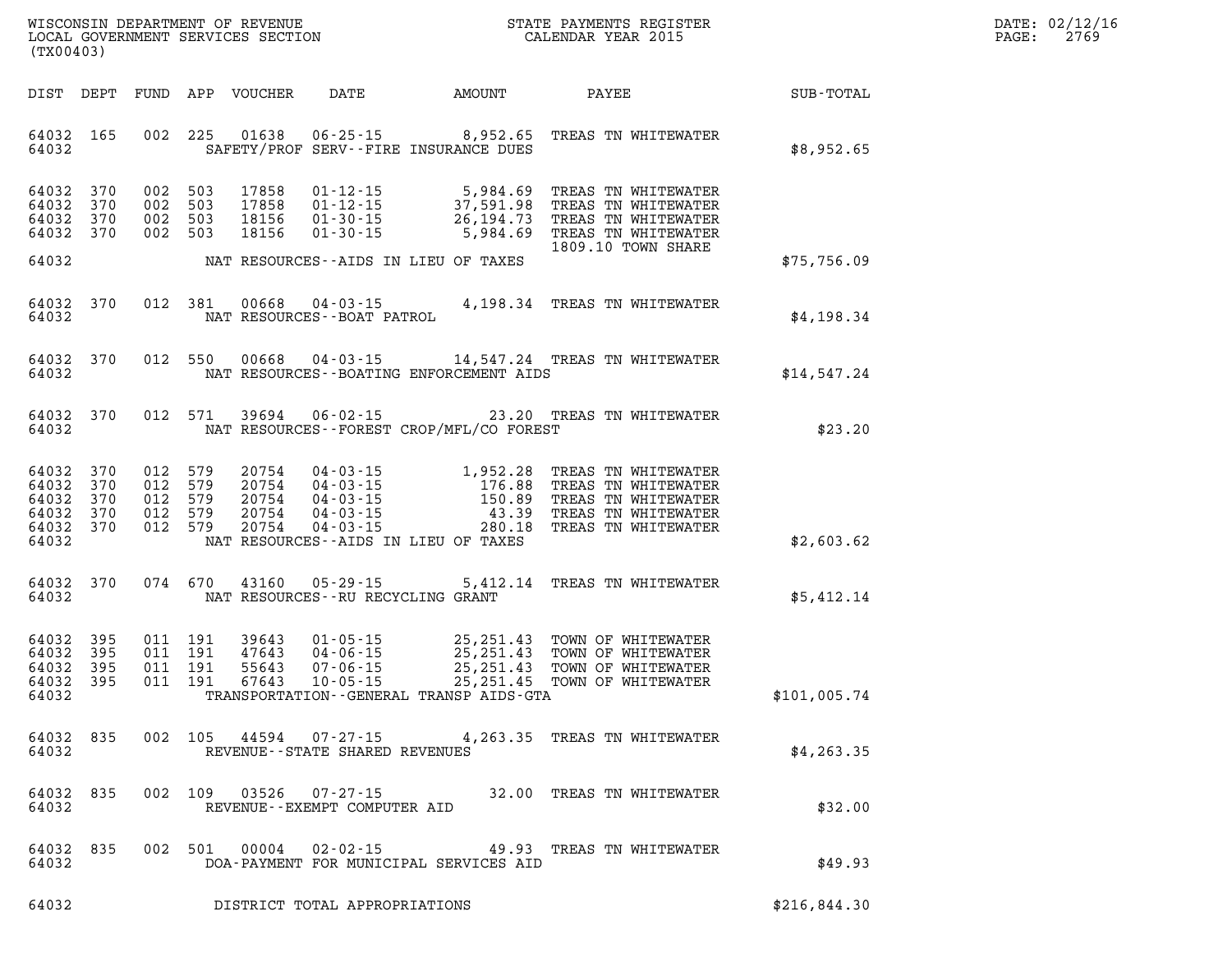|                                           | LOCAL GOVERNMENT SERVICES SECTION<br>CALENDAR YEAR 2015<br>(TX00403) |                          |                          |                         |                                                                                                    |        |                                                                                                                                          |               |  |
|-------------------------------------------|----------------------------------------------------------------------|--------------------------|--------------------------|-------------------------|----------------------------------------------------------------------------------------------------|--------|------------------------------------------------------------------------------------------------------------------------------------------|---------------|--|
| DIST                                      | DEPT                                                                 | FUND                     | APP                      | VOUCHER                 | DATE                                                                                               | AMOUNT | PAYEE                                                                                                                                    | SUB-TOTAL     |  |
| 64115<br>64115                            | 165                                                                  | 002                      | 225                      |                         | SAFETY/PROF SERV--FIRE INSURANCE DUES                                                              |        | TREAS VIL BLOOMFIELD                                                                                                                     | \$12,021.49   |  |
| 64115<br>64115                            | 370                                                                  |                          | 074 670                  |                         | 43161  05-29-15  9,869.94<br>NAT RESOURCES - - RU RECYCLING GRANT                                  |        | TREAS VIL BLOOMFIELD                                                                                                                     | \$9,869.94    |  |
| 64115<br>64115                            | 370                                                                  | 074                      | 673                      | 43161                   | 05-29-15 1,220.96<br>NAT RESOURCES--RU CONSOLIDATED GRANT                                          |        | TREAS VIL BLOOMFIELD                                                                                                                     | \$1,220.96    |  |
| 64115<br>64115<br>64115<br>64115<br>64115 | 395<br>395<br>395<br>395                                             | 011<br>011<br>011<br>011 | 191<br>191<br>191<br>191 | 47644<br>55644<br>67644 | 39644 01-05-15<br>04-06-15<br>07-06-15<br>10-05-15<br>TRANSPORTATION - - GENERAL TRANSP AIDS - GTA |        | 28,785.64 VILLAGE OF BLOOMFIELD<br>28,785.64 VILLAGE OF BLOOMFIELD<br>28,785.64 VILLAGE OF BLOOMFIELD<br>28,785.66 VILLAGE OF BLOOMFIELD | \$115, 142.58 |  |
| 64115<br>64115                            | 435                                                                  | 005                      | 162                      | 01DHS                   | $09 - 11 - 15$<br>HS--AMBULANCE FUNDING ASSISTANCE GRANTS                                          |        | 5,263.48 BLOOMFIELD GENOA CITY FIRE                                                                                                      | \$5,263.48    |  |
| 64115<br>64115                            | 835                                                                  | 002                      | 105                      |                         | 44595 07-27-15 6,229.21<br>REVENUE - - STATE SHARED REVENUES                                       |        | TREAS VIL BLOOMFIELD                                                                                                                     | \$6, 229.21   |  |
| 64115<br>64115                            | 835                                                                  | 002                      | 109                      |                         | $03527$ $07 - 27 - 15$<br>REVENUE - - EXEMPT COMPUTER AID                                          | 694.00 | TREAS VIL BLOOMFIELD                                                                                                                     | \$694.00      |  |
| 64115                                     |                                                                      |                          |                          |                         | DISTRICT TOTAL APPROPRIATIONS                                                                      |        |                                                                                                                                          | \$150,441.66  |  |

WISCONSIN DEPARTMENT OF REVENUE **STATE PAYMENTS REGISTER** 

**DATE: 02/12/16<br>PAGE: 2770**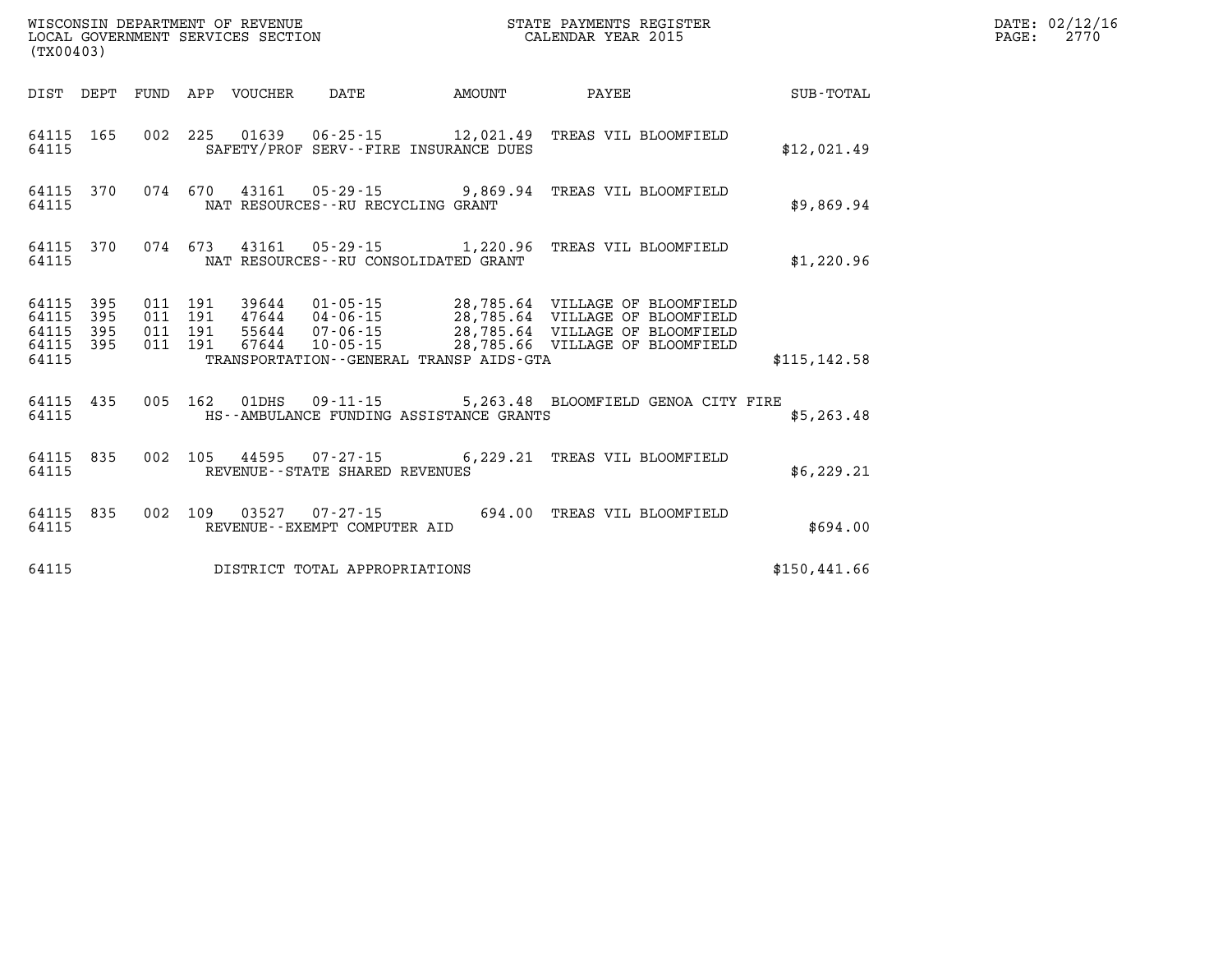| (TX00403)                                 |                          |                          |                          | WISCONSIN DEPARTMENT OF REVENUE<br>LOCAL GOVERNMENT SERVICES SECTION |                                                            |                                                                                 | STATE PAYMENTS REGISTER<br>CALENDAR YEAR 2015                                                                            |              |  |  |
|-------------------------------------------|--------------------------|--------------------------|--------------------------|----------------------------------------------------------------------|------------------------------------------------------------|---------------------------------------------------------------------------------|--------------------------------------------------------------------------------------------------------------------------|--------------|--|--|
| DIST                                      | DEPT                     | FUND                     | APP                      | VOUCHER                                                              | <b>DATE</b>                                                | AMOUNT                                                                          | PAYEE                                                                                                                    | SUB-TOTAL    |  |  |
| 64116<br>64116                            | 165                      | 002                      | 225                      | 01640                                                                | SAFETY/PROF SERV--FIRE INSURANCE DUES                      | $06 - 25 - 15$ 4,024.90                                                         | TREAS VIL DARIEN                                                                                                         | \$4,024.90   |  |  |
| 64116<br>64116                            | 370                      | 074                      | 670                      |                                                                      | NAT RESOURCES -- RU RECYCLING GRANT                        |                                                                                 | 43162  05-29-15  6,011.38  TREAS VIL DARIEN                                                                              | \$6,011.38   |  |  |
| 64116<br>64116<br>64116<br>64116<br>64116 | 395<br>395<br>395<br>395 | 011<br>011<br>011<br>011 | 191<br>191<br>191<br>191 | 39645<br>47645  04-06-15<br>55645  07-06-15<br>55645<br>67645        | $01 - 05 - 15$<br>$10 - 05 - 15$                           | TRANSPORTATION--GENERAL TRANSP AIDS-GTA                                         | 20,357.05 VILLAGE OF DARIEN<br>20,357.05 VILLAGE OF DARIEN<br>20,357.05 VILLAGE OF DARIEN<br>20,357.07 VILLAGE OF DARIEN | \$81,428.22  |  |  |
| 64116<br>64116                            | 395                      | 011                      | 278                      | 37156                                                                | TRANSPORTATION - - LRIP/TRIP/MSIP GRANTS                   | $01 - 21 - 15$ 24,816.30                                                        | TREAS VIL DARIEN                                                                                                         | \$24,816.30  |  |  |
| 64116 435<br>64116                        |                          | 005                      | 162                      |                                                                      |                                                            | 01DHS  09-11-15  4,862.11 DARIEN EMS<br>HS--AMBULANCE FUNDING ASSISTANCE GRANTS |                                                                                                                          | \$4,862.11   |  |  |
| 64116<br>64116                            | 835                      | 002                      | 105                      |                                                                      | REVENUE - - STATE SHARED REVENUES                          |                                                                                 | 44596 07-27-15 94,519.55 TREAS VIL DARIEN                                                                                | \$94,519.55  |  |  |
| 64116<br>64116<br>64116                   | 835<br>835               | 002<br>002               | 109<br>109               | 03528<br>05338                                                       | $07 - 27 - 15$<br>07-27-15<br>REVENUE--EXEMPT COMPUTER AID | 2,645.00<br>4,601.00                                                            | TREAS VIL DARIEN<br>TREAS VIL DARIEN                                                                                     | \$7,246.00   |  |  |
| 64116                                     |                          |                          |                          |                                                                      | DISTRICT TOTAL APPROPRIATIONS                              |                                                                                 |                                                                                                                          | \$222,908.46 |  |  |

**DATE: 02/12/16<br>PAGE: 2771**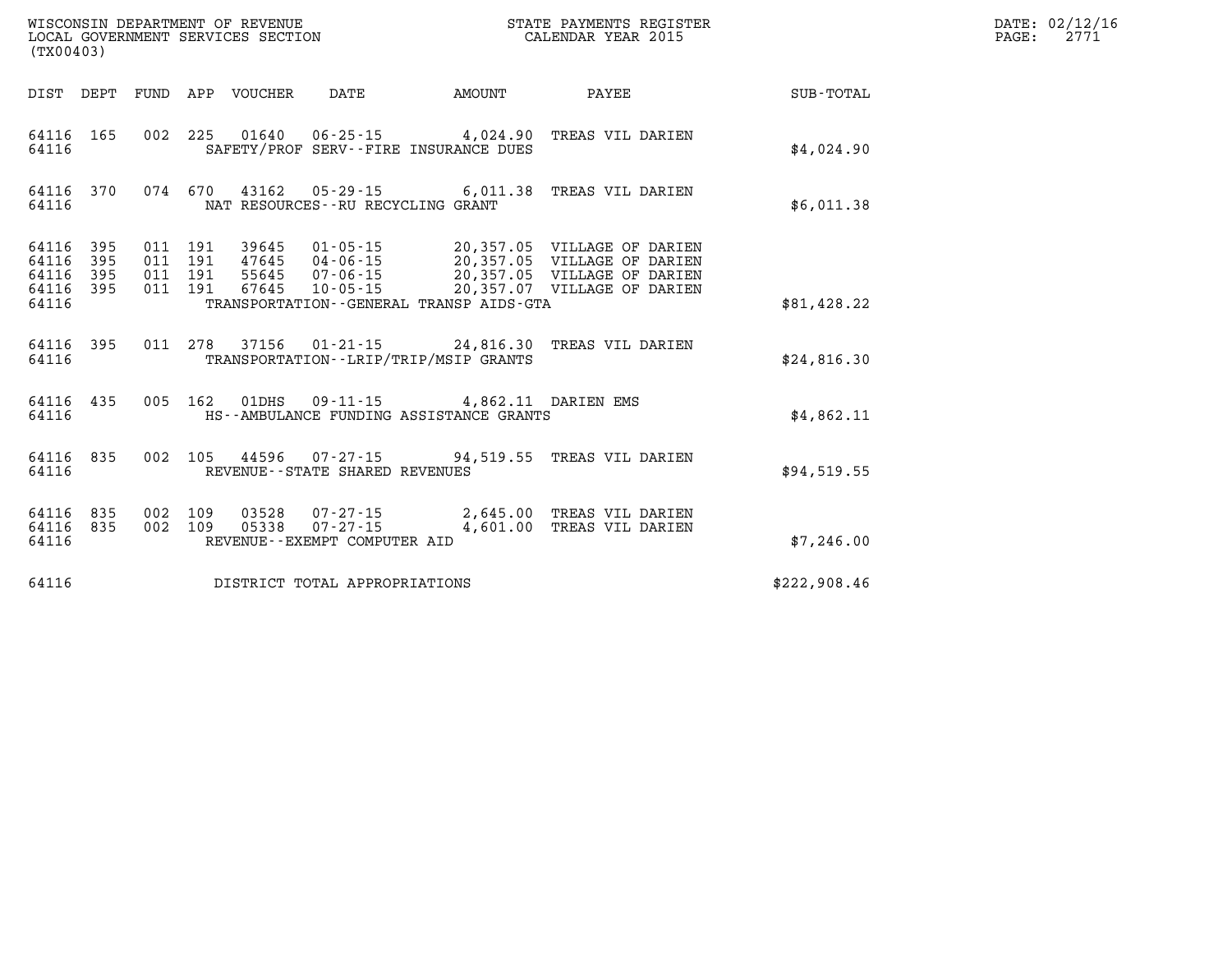| WISCONSIN DEPARTMENT OF REVENUE      | PAYMENTS REGISTER<br>3TATE | DATE: | 02/12/16 |
|--------------------------------------|----------------------------|-------|----------|
| LOCAL<br>GOVERNMENT SERVICES SECTION | CALENDAR YEAR 2015         | PAGE  | מים מ    |

| (TX00403)                                                 |                        |  |                                      |                                         | LOCAL GOVERNMENT SERVICES SECTION CALENDAR YEAR 2015                                                                                                                                                                                                                                                                                       | PAGE:         | 2772 |  |
|-----------------------------------------------------------|------------------------|--|--------------------------------------|-----------------------------------------|--------------------------------------------------------------------------------------------------------------------------------------------------------------------------------------------------------------------------------------------------------------------------------------------------------------------------------------------|---------------|------|--|
|                                                           |                        |  |                                      |                                         | DIST DEPT FUND APP VOUCHER DATE AMOUNT PAYEE SUB-TOTAL                                                                                                                                                                                                                                                                                     |               |      |  |
| 64121                                                     | 64121 165              |  |                                      | SAFETY/PROF SERV--FIRE INSURANCE DUES   | 002 225 01641 06-25-15 12,999.86 TREAS VIL EAST TROY                                                                                                                                                                                                                                                                                       | \$12,999.86   |      |  |
| 64121                                                     |                        |  |                                      | NAT RESOURCES--AIDS IN LIEU OF TAXES    | 64121 370 002 503 17859 01-12-15 1,901.46 TREAS VIL EAST TROY<br>592.53 VILL SHARE                                                                                                                                                                                                                                                         | \$1,901.46    |      |  |
| 64121                                                     | 64121 370              |  | NAT RESOURCES--RU RECYCLING GRANT    |                                         | 074 670 43163 05-29-15 6,930.84 TREAS VIL EAST TROY                                                                                                                                                                                                                                                                                        | \$6,930.84    |      |  |
| 64121 395<br>64121 395<br>64121 395<br>64121 395<br>64121 |                        |  |                                      | TRANSPORTATION--GENERAL TRANSP AIDS-GTA | $\begin{array}{cccc} 011 & 191 & 39646 & 01\cdot 05\cdot 15 & 40\, ,699\, .20 & \text{VILLAGE OF EAST TROY} \\ 011 & 191 & 47646 & 04\cdot 06\cdot 15 & 40\, ,699\, .20 & \text{VILLAGE OF EAST TROY} \\ 011 & 191 & 55646 & 07\cdot 06\cdot 15 & 40\, ,699\, .20 & \text{VILLAGE OF EAST TROY} \\ 011 & 191 & 67646 & 10\cdot 05\cdot 15$ | \$162,796.80  |      |  |
| 64121                                                     | 64121 455              |  | JUSTICE - - LAW ENFORCEMENT TRAINING |                                         | 002 231 16 04-20-15 1,120.00 TREAS VIL EAST TROY                                                                                                                                                                                                                                                                                           | \$1,120.00    |      |  |
| 64121                                                     | 64121 835              |  | REVENUE--STATE SHARED REVENUES       |                                         | 002 105 44597 07-27-15 100,204.57 TREAS VIL EAST TROY                                                                                                                                                                                                                                                                                      | \$100, 204.57 |      |  |
| 64121                                                     | 64121 835<br>64121 835 |  | REVENUE--EXEMPT COMPUTER AID         |                                         | 002 109 03529 07-27-15 6,292.00 TREAS VIL EAST TROY<br>002 109 05339 07-27-15 1,621.00 TREAS VIL EAST TROY                                                                                                                                                                                                                                 | \$7.913.00    |      |  |
| 64121                                                     | 64121 835              |  | REVENUE--LOTTERY CREDIT -            |                                         | 021 363 35928 03-23-15 7,302.62 TREAS VIL EAST TROY                                                                                                                                                                                                                                                                                        | \$7,302.62    |      |  |
| 64121                                                     |                        |  | DISTRICT TOTAL APPROPRIATIONS        |                                         |                                                                                                                                                                                                                                                                                                                                            | \$301, 169.15 |      |  |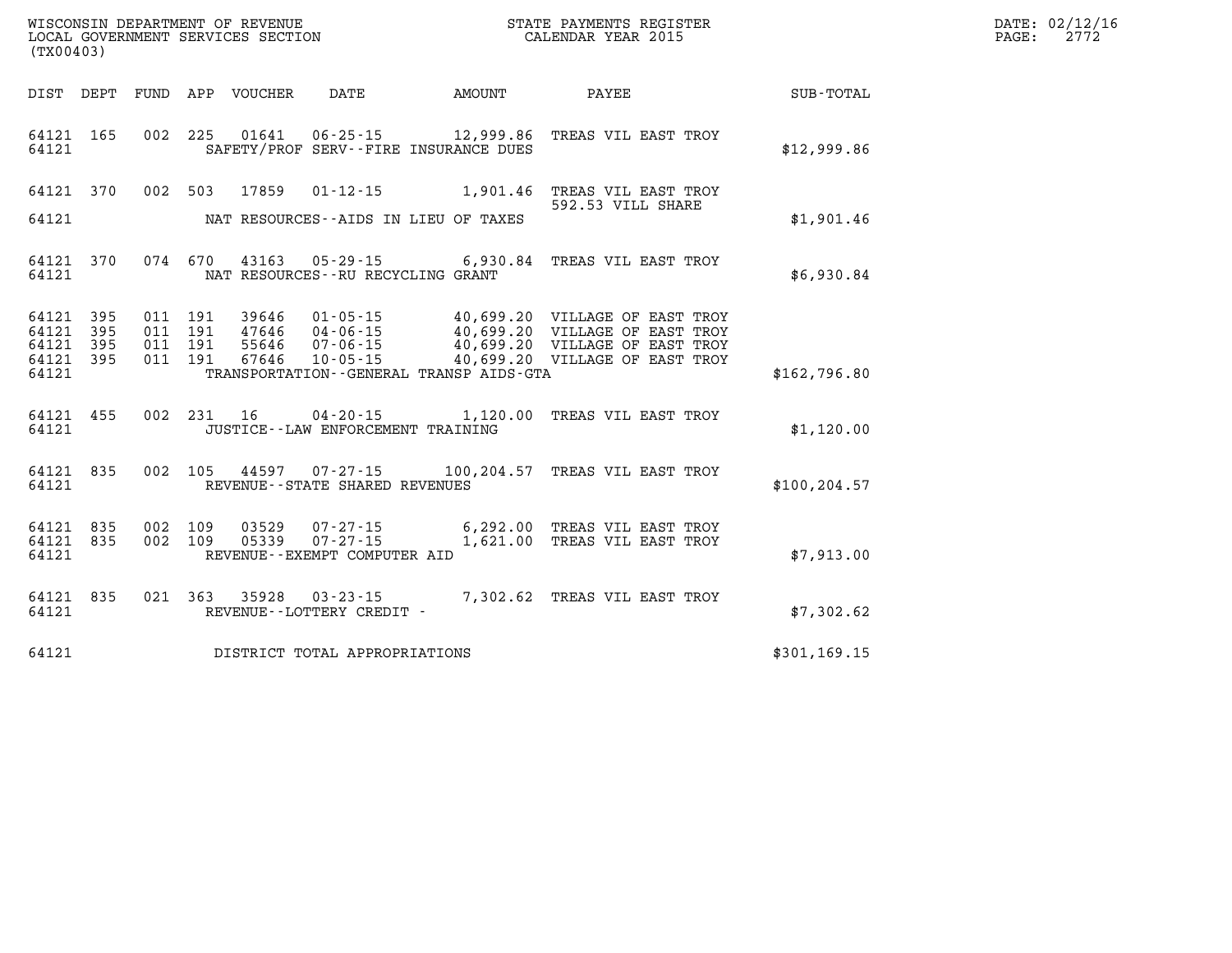| (TX00403)      |                                            |                               |                                                 |                                         |                                                                                                                                                                                                                                  |              | DATE: 02/12/16<br>$\mathtt{PAGE:}$<br>2773 |
|----------------|--------------------------------------------|-------------------------------|-------------------------------------------------|-----------------------------------------|----------------------------------------------------------------------------------------------------------------------------------------------------------------------------------------------------------------------------------|--------------|--------------------------------------------|
|                |                                            |                               | DIST DEPT FUND APP VOUCHER DATE AMOUNT          |                                         | PAYEE SUB-TOTAL                                                                                                                                                                                                                  |              |                                            |
| 64126          | 64126 165                                  |                               |                                                 | SAFETY/PROF SERV--FIRE INSURANCE DUES   | 002 225 01642 06-25-15 33,039.47 TREAS VIL FONTANA                                                                                                                                                                               | \$33,039.47  |                                            |
| 64126          |                                            |                               | NAT RESOURCES - - BOATING PROJECTS              |                                         | 64126 370 012 573 00055 08-06-15 9,705.50 TREAS VIL FONTANA                                                                                                                                                                      | \$9,705.50   |                                            |
| 64126          |                                            |                               | NAT RESOURCES--RU RECYCLING GRANT               |                                         | 64126 370 074 670 43164 05-29-15 16,888.76 TREAS VIL FONTANA                                                                                                                                                                     | \$16,888.76  |                                            |
| 64126<br>64126 | 64126 395<br>64126 395<br>395<br>64126 395 | 011 191<br>011 191<br>011 191 |                                                 | TRANSPORTATION--GENERAL TRANSP AIDS-GTA | 39647  01-05-15  92,829.07  VILLAGE OF FONTANA<br>47647  04-06-15  92,829.07  VILLAGE OF FONTANA<br>$\overline{55647}$ $\overline{07-06-15}$ 92,829.07 VILLAGE OF FONTANA<br>011 191 67647 10-05-15 92,829.09 VILLAGE OF FONTANA | \$371,316.30 |                                            |
| 64126          |                                            |                               |                                                 | HS--AMBULANCE FUNDING ASSISTANCE GRANTS | 64126 435 005 162 01DHS 09-11-15 4,710.27 FONTANA RESCUE SQUAD                                                                                                                                                                   | \$4.710.27   |                                            |
| 64126          | 64126 455                                  |                               | JUSTICE - - LAW ENFORCEMENT TRAINING            |                                         | 002 231 11 03-19-15 1,120.00 TREAS VIL FONTANA                                                                                                                                                                                   | \$1,120.00   |                                            |
| 64126          |                                            |                               | REVENUE - - STATE SHARED REVENUES               |                                         | 64126 835 002 105 44598 07-27-15 3,230.43 TREAS VIL FONTANA                                                                                                                                                                      | \$3,230.43   |                                            |
| 64126          | 64126 835<br>64126 835                     | 002 109                       | 05340  07-27-15<br>REVENUE--EXEMPT COMPUTER AID |                                         | 002 109 03530 07-27-15 375.00 TREAS VIL FONTANA<br>2,177.00 TREAS VIL FONTANA                                                                                                                                                    | \$2,552.00   |                                            |
| 64126          |                                            |                               | DISTRICT TOTAL APPROPRIATIONS                   |                                         |                                                                                                                                                                                                                                  | \$442,562.73 |                                            |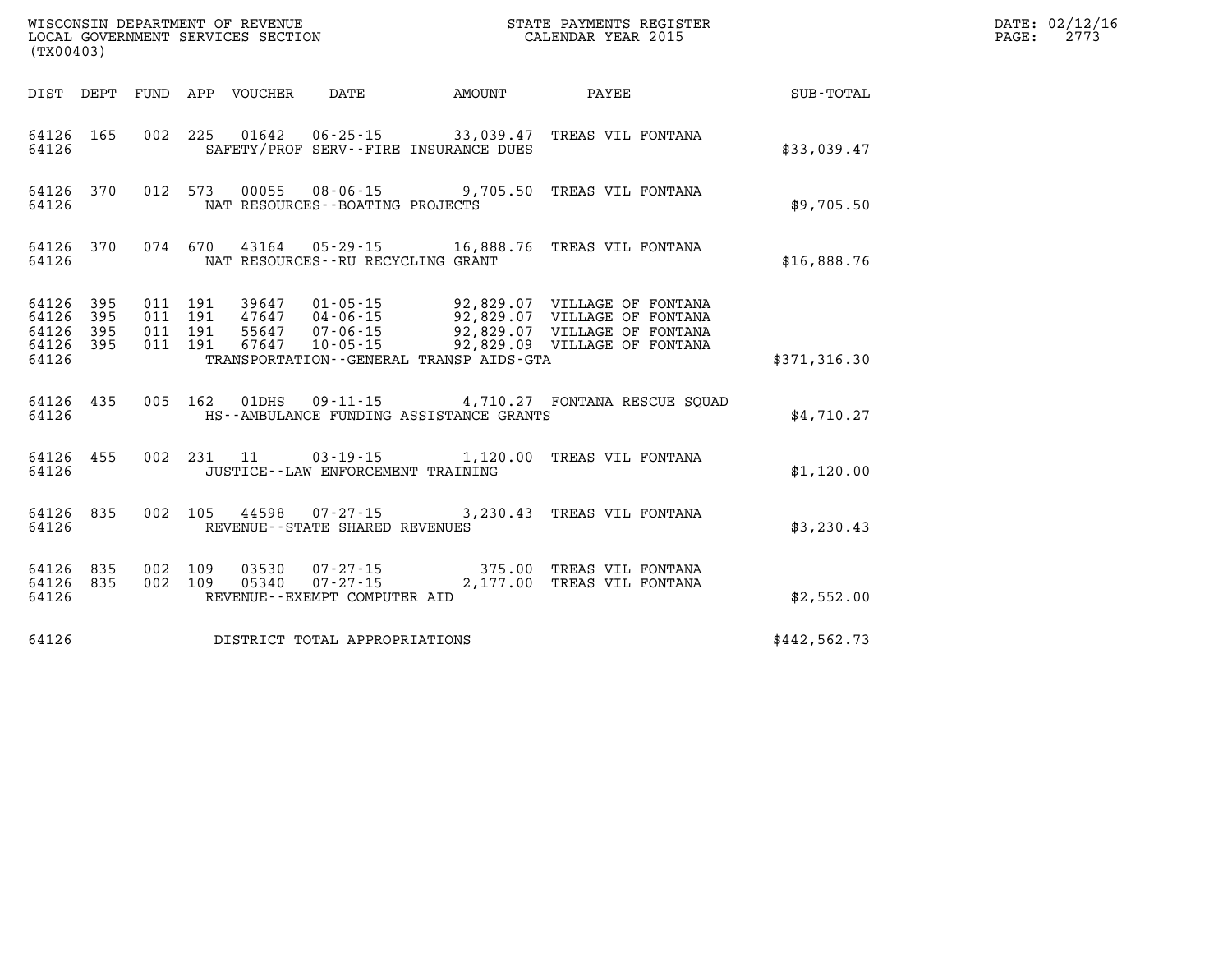| (TX00403) |       |  |                                         |                                                  | WISCONSIN DEPARTMENT OF REVENUE<br>LOCAL GOVERNMENT SERVICES SECTION<br>CALENDAR YEAR 2015                                                                                                                                              |              | DATE: 02/12/16<br>PAGE: 2774 |
|-----------|-------|--|-----------------------------------------|--------------------------------------------------|-----------------------------------------------------------------------------------------------------------------------------------------------------------------------------------------------------------------------------------------|--------------|------------------------------|
|           |       |  |                                         |                                                  | DIST DEPT FUND APP VOUCHER DATE AMOUNT PAYEE PAYER SUB-TOTAL                                                                                                                                                                            |              |                              |
|           | 64131 |  |                                         | SAFETY/PROF SERV--FIRE INSURANCE DUES            | 64131 165 002 225 01643 06-25-15 6,117.74 TREAS VIL GENOA CITY                                                                                                                                                                          | \$6, 117.74  |                              |
|           |       |  | 64131 NAT RESOURCES--RU RECYCLING GRANT |                                                  | 64131 370 074 670 43165 05-29-15 5,688.77 TREAS VIL GENOA CITY                                                                                                                                                                          | \$5,688.77   |                              |
|           |       |  |                                         | 64131 TRANSPORTATION - HIGHWAY SAFETY - FEDERAL  | 64131 395 011 185 45995 04-24-15 4,000.00 TREAS VIL GENOA CITY                                                                                                                                                                          | \$4,000.00   |                              |
|           |       |  |                                         | 64131 TRANSPORTATION - GENERAL TRANSP AIDS - GTA | 64131 395 011 191 39648 01-05-15 26,218.33 VILLAGE OF GENOA CITY<br>64131 395 011 191 47648 04-06-15 26,218.33 VILLAGE OF GENOA CITY<br>64131 395 011 191 55648 07-06-15 26,218.33 VILLAGE OF GENOA CITY<br>64131 395 011 191 67648 10- | \$104,873.33 |                              |
|           |       |  |                                         |                                                  |                                                                                                                                                                                                                                         |              |                              |
|           |       |  |                                         | 64131 TRANSPORTATION - - LRIP/TRIP/MSIP GRANTS   | 64131 395 011 278 44566 04-07-15 20,681.02 TREAS VIL GENOA CITY                                                                                                                                                                         | \$20,681.02  |                              |
|           |       |  |                                         |                                                  | 64131 455 002 231 11 03-19-15 1,120.00 TREAS VIL GENOA CITY                                                                                                                                                                             | \$1,120.00   |                              |
|           |       |  | 64131 REVENUE - STATE SHARED REVENUES   |                                                  | 64131 835 002 105 44599 07-27-15 10,586.61 TREAS VIL GENOA CITY                                                                                                                                                                         | \$10,586.61  |                              |
|           |       |  | 64131 REVENUE - EXEMPT COMPUTER AID     |                                                  | 64131 835 002 109 03531 07-27-15 3,625.00 TREAS VIL GENOA CITY                                                                                                                                                                          | \$3,625.00   |                              |
|           |       |  | 64131 DISTRICT TOTAL APPROPRIATIONS     |                                                  |                                                                                                                                                                                                                                         | \$156,692.47 |                              |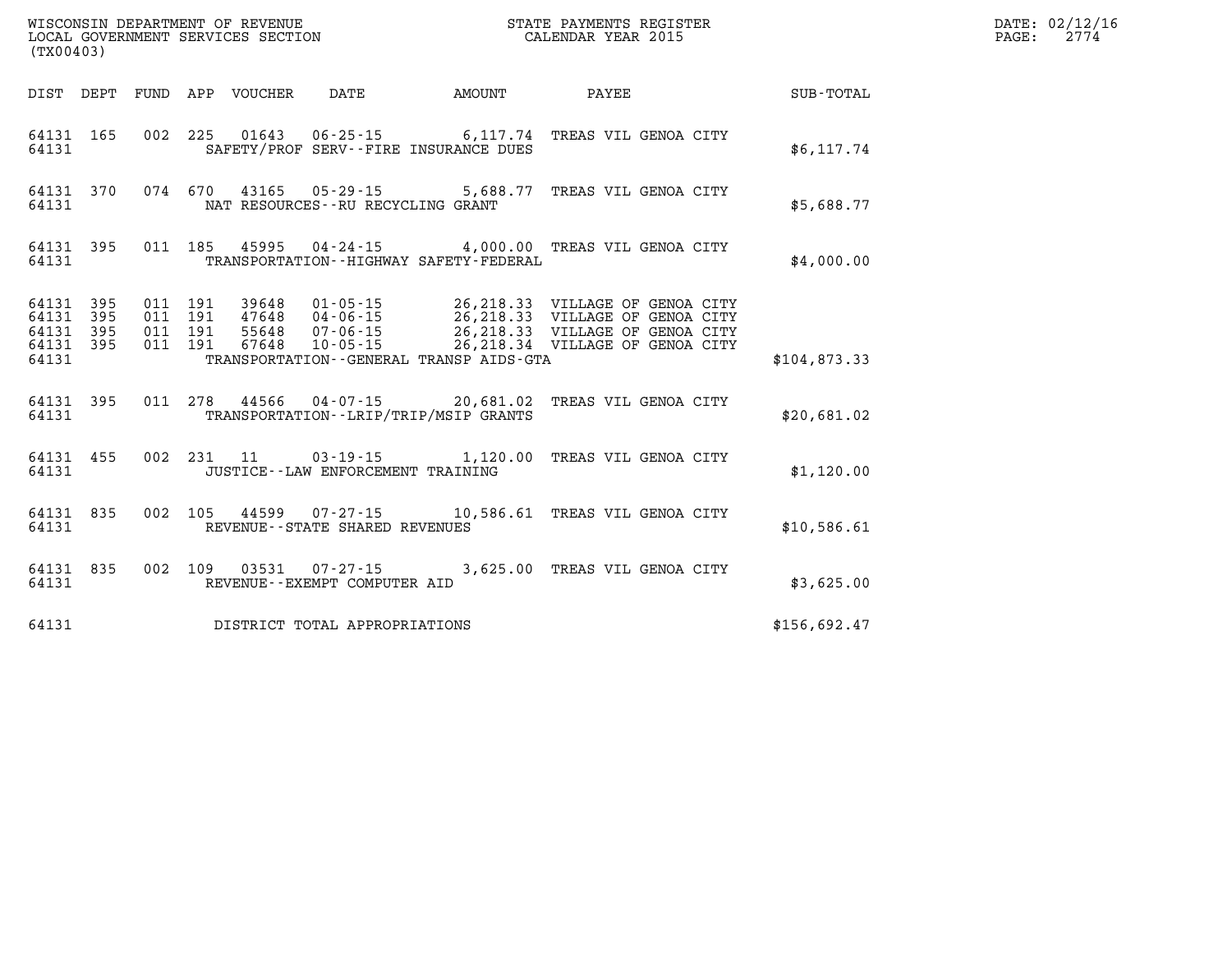| (TX00403)                                                                                |            |                                                     |         |               |                                             |                                             | WISCONSIN DEPARTMENT OF REVENUE<br>LOCAL GOVERNMENT SERVICES SECTION CALENDAR YEAR 2015                                                                                                                                                       |              | DATE: 02/12/16<br>$\mathtt{PAGE:}$<br>2775 |
|------------------------------------------------------------------------------------------|------------|-----------------------------------------------------|---------|---------------|---------------------------------------------|---------------------------------------------|-----------------------------------------------------------------------------------------------------------------------------------------------------------------------------------------------------------------------------------------------|--------------|--------------------------------------------|
| DIST DEPT                                                                                |            |                                                     |         |               |                                             |                                             |                                                                                                                                                                                                                                               |              |                                            |
| 64181 165<br>64181                                                                       |            |                                                     |         |               |                                             | SAFETY/PROF SERV--FIRE INSURANCE DUES       | 002 225 01644 06-25-15 2,731.47 TREAS VIL SHARON                                                                                                                                                                                              | \$2,731.47   |                                            |
| 64181 370<br>64181                                                                       |            |                                                     |         |               | NAT RESOURCES--RU RECYCLING GRANT           |                                             | 074 670 43166 05-29-15 4,778.03 TREAS VIL SHARON                                                                                                                                                                                              | \$4,778.03   |                                            |
| 64181 395<br>64181                                                                       |            |                                                     |         |               |                                             | TRANSPORTATION - - HIGHWAY SAFETY - FEDERAL | 011 185 62752 10-14-15 4,000.00 TREAS VIL SHARON                                                                                                                                                                                              | \$4,000.00   |                                            |
| 64181 395<br>64181 395<br>64181 395<br>64181 395<br>64181                                |            |                                                     |         |               |                                             | TRANSPORTATION - GENERAL TRANSP AIDS - GTA  |                                                                                                                                                                                                                                               | \$98,416.86  |                                            |
| 64181 435<br>64181                                                                       |            |                                                     |         | 005 162 01DHS |                                             | HS--AMBULANCE FUNDING ASSISTANCE GRANTS     | 09-11-15 4,875.00 SHARON FIRE & RESCUE                                                                                                                                                                                                        | \$4,875.00   |                                            |
| 64181 435<br>64181                                                                       |            |                                                     |         | 005 163 01LGS |                                             | HS--PREPAID MEDICAL TRANSPORT REIMBURSE     | 11-16-15 2,000.00 DHS PREPAID MEDICAL TRANSPORT                                                                                                                                                                                               | \$2,000.00   |                                            |
| 64181 455<br>64181                                                                       |            |                                                     |         | 002 231 17    | JUSTICE - - LAW ENFORCEMENT TRAINING        |                                             | 04-17-15 960.00 TREAS VIL SHARON                                                                                                                                                                                                              | \$960.00     |                                            |
| 64181 505<br>64181<br>64181 505<br>64181<br>64181 505<br>64181 505<br>64181 505<br>64181 | 505<br>505 | 002 743<br>002 743<br>002 743<br>002 743<br>002 743 | 002 743 | 002 743 00813 | DOA--HOUSING ASSISTANCE GRANTS              |                                             | 00813 09-01-15 380.00 TREAS VIL SHARON<br>00813 09-01-15 61,331.00 TREAS VIL SHARON<br>04359 01-08-15 207,131.00 TREAS VIL SHARON<br>05281 02-06-15 29,110.00 TREAS VIL SHARON<br>05411 02-09-15 102,904.00 TREAS VIL SHARON<br>07798 04-30-1 | \$451,656.00 |                                            |
| 64181                                                                                    |            |                                                     |         |               | REVENUE - - STATE SHARED REVENUES           |                                             | 64181 835 002 105 44600 07-27-15 67,649.42 TREAS VIL SHARON                                                                                                                                                                                   | \$67,649.42  |                                            |
| 64181 835<br>64181                                                                       |            |                                                     |         | 002 109 03533 | 07-27-15<br>REVENUE--EXEMPT COMPUTER AID    |                                             | 298.00 TREAS VIL SHARON                                                                                                                                                                                                                       | \$298.00     |                                            |
| 64181 835<br>64181                                                                       |            |                                                     |         | 021 363 35929 | $03 - 23 - 15$<br>REVENUE--LOTTERY CREDIT - |                                             | 3,193.52 TREAS VIL SHARON                                                                                                                                                                                                                     | \$3,193.52   |                                            |
| 64181                                                                                    |            |                                                     |         |               | DISTRICT TOTAL APPROPRIATIONS               |                                             |                                                                                                                                                                                                                                               | \$640,558.30 |                                            |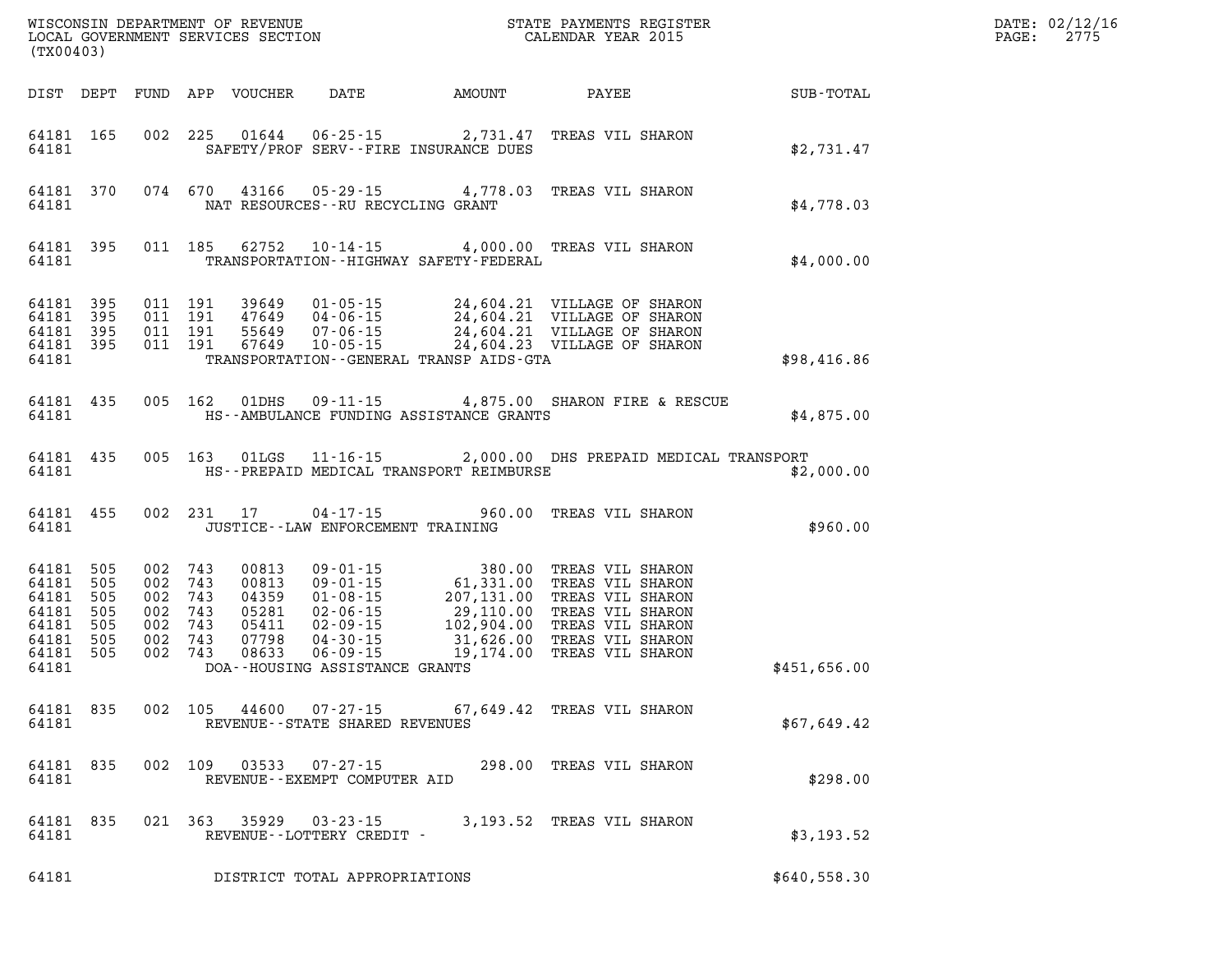| (TX00403)      |                                            |         |         |       | WISCONSIN DEPARTMENT OF REVENUE<br>LOCAL GOVERNMENT SERVICES SECTION |                                             | STATE PAYMENTS REGISTER<br>CALENDAR YEAR 2015                                                                                                                                                                                |              | DATE: 02/12/16<br>$\mathtt{PAGE}$ :<br>2776 |
|----------------|--------------------------------------------|---------|---------|-------|----------------------------------------------------------------------|---------------------------------------------|------------------------------------------------------------------------------------------------------------------------------------------------------------------------------------------------------------------------------|--------------|---------------------------------------------|
|                |                                            |         |         |       |                                                                      | DIST DEPT FUND APP VOUCHER DATE AMOUNT      | <b>PAYEE</b>                                                                                                                                                                                                                 | SUB-TOTAL    |                                             |
| 64191          | 64191 165                                  |         |         |       |                                                                      | SAFETY/PROF SERV--FIRE INSURANCE DUES       | 002 225 01645 06-25-15 7,083.61 TREAS VIL WALWORTH                                                                                                                                                                           | \$7,083.61   |                                             |
| 64191          |                                            |         |         |       | NAT RESOURCES--RU RECYCLING GRANT                                    |                                             | 64191 370 074 670 43167 05-29-15 8,539.89 TREAS VIL WALWORTH                                                                                                                                                                 | \$8,539.89   |                                             |
| 64191          | 64191 395                                  |         |         |       |                                                                      | TRANSPORTATION - - HIGHWAY SAFETY - FEDERAL | 011 185 64217 10-28-15 3,967.95 TREAS VIL WALWORTH                                                                                                                                                                           | \$3,967.95   |                                             |
| 64191<br>64191 | 64191 395<br>64191 395<br>395<br>64191 395 |         |         |       |                                                                      | TRANSPORTATION--GENERAL TRANSP AIDS-GTA     | 011 191 39650 01-05-15 25,834.89 VILLAGE OF WALWORTH<br>011 191 47650 04-06-15 25,834.89 VILLAGE OF WALWORTH<br>011 191 55650 07-06-15 25,834.89 VILLAGE OF WALWORTH<br>011 191 67650 10-05-15 25,834.91 VILLAGE OF WALWORTH | \$103,339.58 |                                             |
| 64191          | 64191 435                                  |         |         |       |                                                                      | HS--AMBULANCE FUNDING ASSISTANCE GRANTS     | 005 162 01DHS 09-11-15 4,811.00 VILL OF WALWORTH                                                                                                                                                                             | \$4,811.00   |                                             |
|                | 64191 455<br>64191                         |         |         |       | JUSTICE -- LAW ENFORCEMENT TRAINING                                  | 002 231 11 03-19-15 1,120.00                | TREAS VIL WALWORTH                                                                                                                                                                                                           | \$1,120.00   |                                             |
| 64191          | 64191 835                                  |         |         |       | REVENUE - - STATE SHARED REVENUES                                    |                                             | 002 105 44601 07-27-15 30,616.88 TREAS VIL WALWORTH                                                                                                                                                                          | \$30,616.88  |                                             |
| 64191          | 64191 835<br>64191 835                     | 002 109 | 002 109 | 05341 | $07 - 27 - 15$<br>REVENUE--EXEMPT COMPUTER AID                       |                                             | 03534  07-27-15   6,609.00   TREAS VIL WALWORTH<br>5,715.00 TREAS VIL WALWORTH                                                                                                                                               | \$12,324.00  |                                             |
| 64191          |                                            |         |         |       | DISTRICT TOTAL APPROPRIATIONS                                        |                                             |                                                                                                                                                                                                                              | \$171,802.91 |                                             |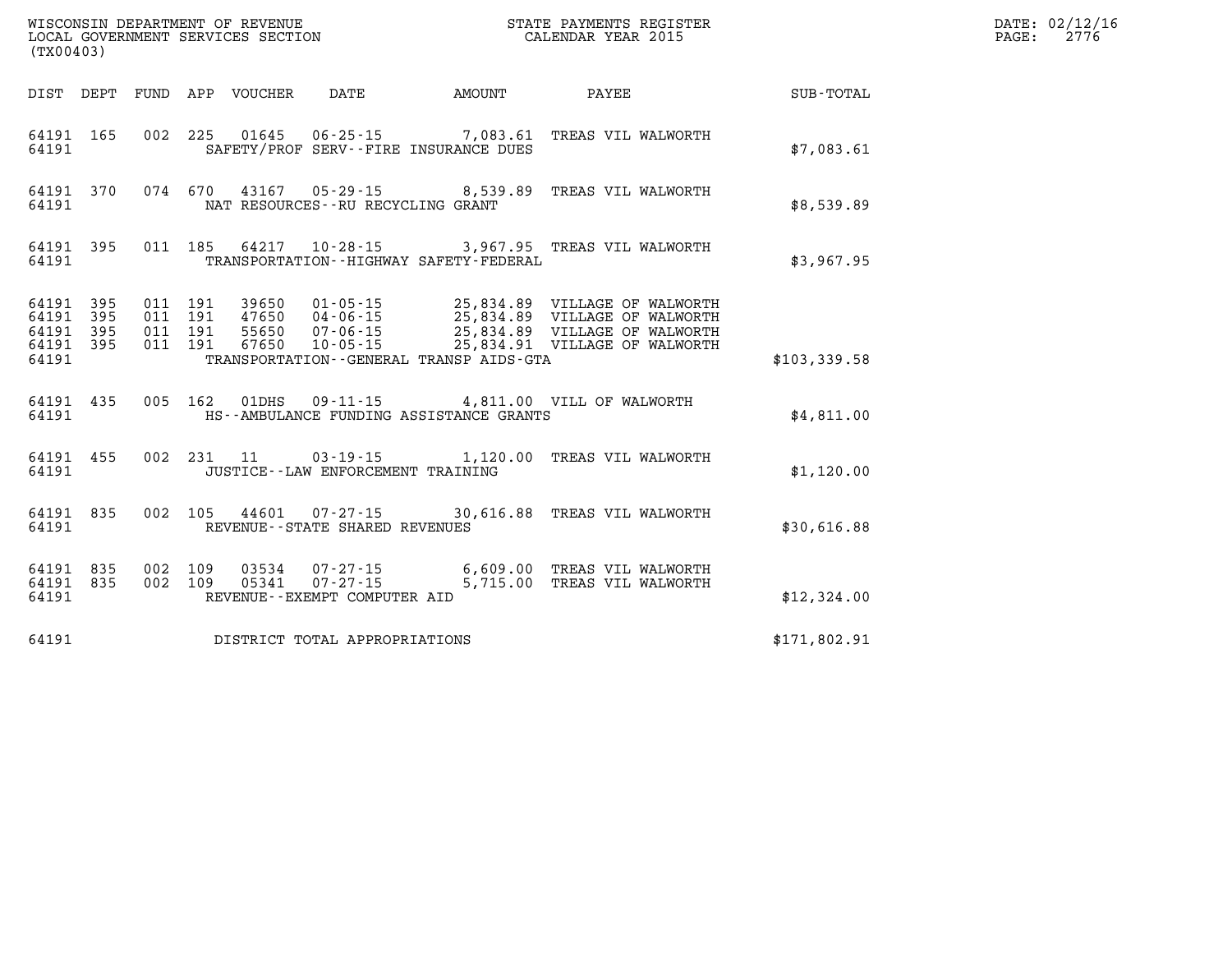| WISCONSIN DEPARTMENT OF REVENUE<br>LOCAL GOVERNMENT SERVICES SECTION THE STATE PAYMENTS REGISTER<br>(TWOO403)<br>(TX00403) |  |  |  |  |                                               |                                                                                                                                                                                                                                                                                                                                                      | DATE: 02/12/16<br>PAGE: 2777 |  |
|----------------------------------------------------------------------------------------------------------------------------|--|--|--|--|-----------------------------------------------|------------------------------------------------------------------------------------------------------------------------------------------------------------------------------------------------------------------------------------------------------------------------------------------------------------------------------------------------------|------------------------------|--|
|                                                                                                                            |  |  |  |  |                                               | DIST DEPT FUND APP VOUCHER DATE AMOUNT PAYEE PAYER SUB-TOTAL                                                                                                                                                                                                                                                                                         |                              |  |
|                                                                                                                            |  |  |  |  | 64192 SAFETY/PROF SERV--FIRE INSURANCE DUES   | 64192 165 002 225 01646 06-25-15 22,706.48 TREAS VIL WILLIAMS BAY                                                                                                                                                                                                                                                                                    | \$22,706.48                  |  |
| 64192                                                                                                                      |  |  |  |  | NAT RESOURCES-GENERAL OPERATIONS-FEDERAL      | 64192 370 002 941 02451 04-29-15 18,700.44 TREAS VIL WILLIAMS BAY                                                                                                                                                                                                                                                                                    | \$18,700.44                  |  |
|                                                                                                                            |  |  |  |  | 64192 NAT RESOURCES--RU RECYCLING GRANT       | 64192 370 074 670 43168 05-29-15 8,161.01 TREAS VIL WILLIAMS BAY                                                                                                                                                                                                                                                                                     | \$8,161.01                   |  |
|                                                                                                                            |  |  |  |  | 64192 NAT RESOURCES - STEWARDSHIP 2000        | 64192 370 095 512 02452 04-29-15 77,500.00 TREAS VIL WILLIAMS BAY                                                                                                                                                                                                                                                                                    | \$77,500.00                  |  |
|                                                                                                                            |  |  |  |  | 64192 TRANSPORTATION - HIGHWAY SAFETY-FEDERAL | 64192 395 011 185 50160 06-11-15 4,000.00 TREAS VIL WILLIAMS BAY                                                                                                                                                                                                                                                                                     | \$4,000.00                   |  |
| 64192                                                                                                                      |  |  |  |  | TRANSPORTATION--GENERAL TRANSP AIDS-GTA       | $\begin{array}{cccccccc} 64192 & 395 & 011 & 191 & 39651 & 01\cdot 05\cdot 15 & 49,634\cdot 78 & \text{VILLAGE OF WILLIAMS BAY} \\ 64192 & 395 & 011 & 191 & 47651 & 04\cdot 06\cdot 15 & 49,634\cdot 78 & \text{VILLAGE OF WILLIAMS BAY} \\ 64192 & 395 & 011 & 191 & 55651 & 07\cdot 06\cdot 15 & 49,634\cdot 78 & \text{VILLAGE OF WILLIAMS BAY}$ | \$198,539.15                 |  |
|                                                                                                                            |  |  |  |  | 64192 REVENUE--STATE SHARED REVENUES          | 64192 835 002 105 44602 07-27-15 4,800.17 TREAS VIL WILLIAMS BAY                                                                                                                                                                                                                                                                                     | \$4,800.17                   |  |
|                                                                                                                            |  |  |  |  | 64192 REVENUE--EXEMPT COMPUTER AID            | 64192 835 002 109 03535 07-27-15 827.00 TREAS VIL WILLIAMS BAY                                                                                                                                                                                                                                                                                       | \$827.00                     |  |
|                                                                                                                            |  |  |  |  | 64192 DISTRICT TOTAL APPROPRIATIONS           |                                                                                                                                                                                                                                                                                                                                                      | \$335,234.25                 |  |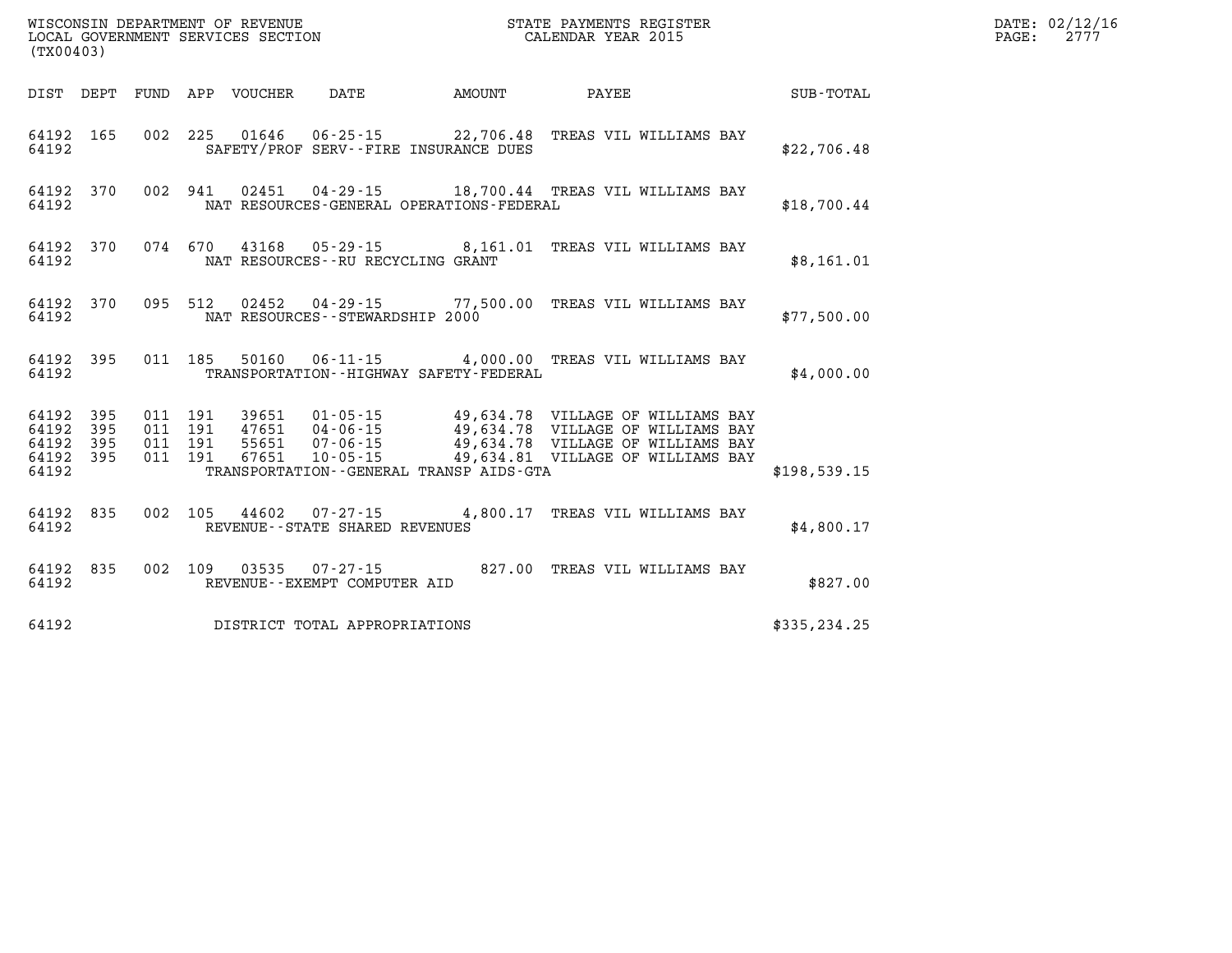| WISCONSIN DEPARTMENT OF REVENUE   | PAYMENTS REGISTER<br>ТТАТЕ | DATE: | 02/12/16 |
|-----------------------------------|----------------------------|-------|----------|
| LOCAL GOVERNMENT SERVICES SECTION | CALENDAR YEAR 2015         | PAGE  | 2776     |

| (TX00403)                                                 |     |                                          | LOCAL GOVERNMENT SERVICES SECTION |                                                |                                          | CALENDAR YEAR 2015                                                                                                                                                                                        |                | PAGE: | 2778 |
|-----------------------------------------------------------|-----|------------------------------------------|-----------------------------------|------------------------------------------------|------------------------------------------|-----------------------------------------------------------------------------------------------------------------------------------------------------------------------------------------------------------|----------------|-------|------|
| DIST DEPT                                                 |     |                                          |                                   | FUND APP VOUCHER DATE                          |                                          |                                                                                                                                                                                                           |                |       |      |
| 64216 165<br>64216                                        |     | 002 225                                  |                                   |                                                | SAFETY/PROF SERV--FIRE INSURANCE DUES    | 01647  06-25-15  21,749.94  TREAS CITY DELAVAN                                                                                                                                                            | \$21,749.94    |       |      |
| 64216 370<br>64216                                        |     |                                          |                                   |                                                | NAT RESOURCES--RU RECYCLING GRANT        | 074 670 43169 05-29-15 25,851.13 TREAS CITY DELAVAN                                                                                                                                                       | \$25,851.13    |       |      |
| 64216 395<br>64216 395<br>64216<br>64216 395<br>64216     | 395 | 011 162<br>011 162<br>011 162<br>011 162 | 40100                             | $01 - 05 - 15$                                 | TRANSPORTATION--CONNECTING HIGHWAY AIDS  | 16,787.80 CITY OF DELAVAN<br>40100 01-03-13 16,787.80 CITY OF DELAVAN<br>48100 04-06-15 16,787.80 CITY OF DELAVAN<br>56100 07-06-15 16,787.80 CITY OF DELAVAN<br>68100 10-05-15 16,787.80 CITY OF DELAVAN | \$67,151.20    |       |      |
| 64216 395<br>64216 395<br>64216 395<br>64216 395<br>64216 |     | 011 191<br>011 191<br>011 191<br>011 191 |                                   |                                                | TRANSPORTATION--GENERAL TRANSP AIDS-GTA  | 39652  01-05-15  137,036.48  CITY OF DELAVAN<br>47652  04-06-15  137,036.48  CITY OF DELAVAN<br>55652  07-06-15  137,036.48  CITY OF DELAVAN<br>67652  10-05-15  137,036.50  CITY OF DELAVAN              | \$548,145.94   |       |      |
| 64216 395<br>64216                                        |     | 011 278                                  |                                   |                                                | TRANSPORTATION - - LRIP/TRIP/MSIP GRANTS | 63808  10-21-15  23,974.70  TREAS CITY DELAVAN                                                                                                                                                            | \$23,974.70    |       |      |
| 64216 455<br>64216 455<br>64216                           |     | 002 231<br>002 231                       | 06753<br>06777                    | $06 - 23 - 15$                                 | JUSTICE - - LAW ENFORCEMENT TRAINING     | 06-16-15    160.00    TREAS CITY DELAVAN<br>3,360.00 TREAS CITY DELAVAN                                                                                                                                   | \$3,520.00     |       |      |
| 64216 835<br>64216                                        |     |                                          |                                   | REVENUE--STATE SHARED REVENUES                 |                                          | 002 105 44603 07-27-15 247,567.35 TREAS CITY DELAVAN                                                                                                                                                      | \$247,567.35   |       |      |
| 64216<br>64216 835<br>64216                               | 835 | 002 109<br>002 109                       | 03536<br>05342                    | $07 - 27 - 15$<br>REVENUE--EXEMPT COMPUTER AID |                                          | 07-27-15 41,989.00 TREAS CITY DELAVAN<br>9,128.00 TREAS CITY DELAVAN                                                                                                                                      | \$51,117.00    |       |      |
| 64216 835<br>64216                                        |     | 002 501                                  | 00004                             |                                                | DOA-PAYMENT FOR MUNICIPAL SERVICES AID   | 02-02-15 59,737.54 TREAS CITY DELAVAN                                                                                                                                                                     | \$59,737.54    |       |      |
| 64216                                                     |     |                                          |                                   | DISTRICT TOTAL APPROPRIATIONS                  |                                          |                                                                                                                                                                                                           | \$1,048,814.80 |       |      |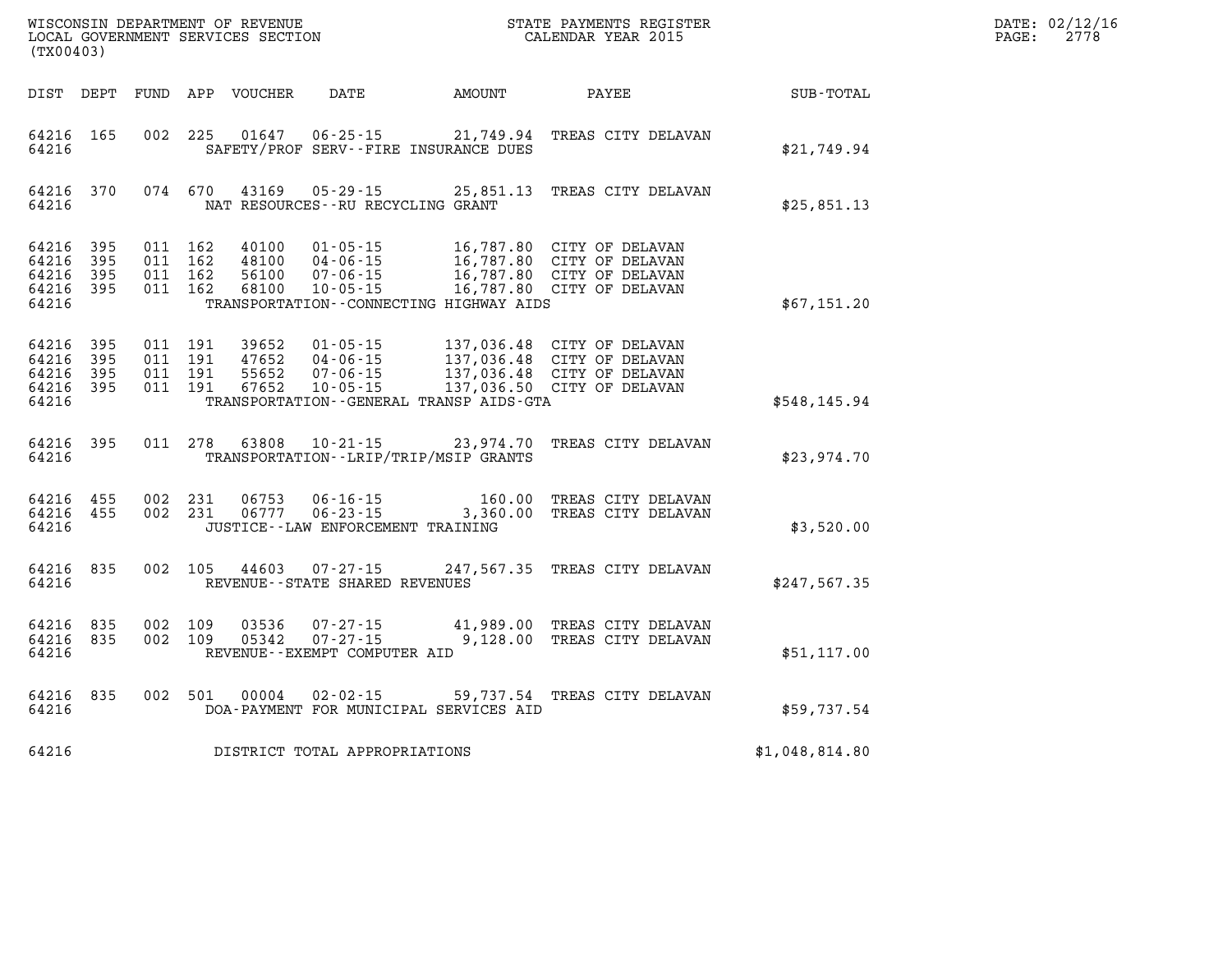| DATE: | 02/12/16 |
|-------|----------|
| PAGE: | 2779     |

| (TX00403)                                 |                          |                          |                          | WISCONSIN DEPARTMENT OF REVENUE<br>LOCAL GOVERNMENT SERVICES SECTION |                                                                      |                                                                                                 | STATE PAYMENTS REGISTER<br>CALENDAR YEAR 2015                            |               |
|-------------------------------------------|--------------------------|--------------------------|--------------------------|----------------------------------------------------------------------|----------------------------------------------------------------------|-------------------------------------------------------------------------------------------------|--------------------------------------------------------------------------|---------------|
| DIST                                      | DEPT                     | FUND                     | APP                      | <b>VOUCHER</b>                                                       | DATE                                                                 | <b>AMOUNT</b>                                                                                   | PAYEE                                                                    | SUB-TOTAL     |
| 64221<br>64221                            | 165                      | 002                      | 225                      | 01648                                                                | $06 - 25 - 15$                                                       | 26,990.15<br>SAFETY/PROF SERV--FIRE INSURANCE DUES                                              | TREAS CITY ELKHORN                                                       | \$26,990.15   |
| 64221<br>64221                            | 370                      | 074                      | 670                      | 43170                                                                | $05 - 29 - 15$<br>NAT RESOURCES - - RU RECYCLING GRANT               | 13,851.37                                                                                       | TREAS CITY ELKHORN                                                       | \$13,851.37   |
| 64221<br>64221<br>64221<br>64221<br>64221 | 395<br>395<br>395<br>395 | 011<br>011<br>011<br>011 | 162<br>162<br>162<br>162 | 40101<br>48101<br>56101<br>68101                                     | $01 - 05 - 15$<br>$04 - 06 - 15$<br>$07 - 06 - 15$<br>$10 - 05 - 15$ | 25,329.10<br>25,329.10<br>25,329.10<br>25,329.10<br>TRANSPORTATION--CONNECTING HIGHWAY AIDS     | CITY OF ELKHORN<br>CITY OF ELKHORN<br>CITY OF ELKHORN<br>CITY OF ELKHORN | \$101, 316.40 |
| 64221<br>64221                            | 395                      | 011                      | 185                      | 62753                                                                | $10 - 14 - 15$                                                       | 4,000.00<br>TRANSPORTATION - - HIGHWAY SAFETY - FEDERAL                                         | TREAS CITY ELKHORN                                                       | \$4,000.00    |
| 64221<br>64221<br>64221<br>64221<br>64221 | 395<br>395<br>395<br>395 | 011<br>011<br>011<br>011 | 191<br>191<br>191<br>191 | 39653<br>47653<br>55653<br>67653                                     | $01 - 05 - 15$<br>$04 - 06 - 15$<br>$07 - 06 - 15$<br>$10 - 05 - 15$ | 140,360.09<br>140,360.09<br>140,360.09<br>140,360.10<br>TRANSPORTATION--GENERAL TRANSP AIDS-GTA | CITY OF ELKHORN<br>CITY OF ELKHORN<br>CITY OF ELKHORN<br>CITY OF ELKHORN | \$561,440.37  |
| 64221<br>64221                            | 455                      | 002                      | 231                      | 16                                                                   | $04 - 20 - 15$<br>JUSTICE - - LAW ENFORCEMENT TRAINING               | 2,240.00                                                                                        | TREAS CITY ELKHORN                                                       | \$2,240.00    |
| 64221<br>64221                            | 835                      | 002                      | 105                      | 44604                                                                | $07 - 27 - 15$<br>REVENUE - - STATE SHARED REVENUES                  | 136,037.08                                                                                      | TREAS CITY ELKHORN                                                       | \$136,037.08  |
| 64221<br>64221<br>64221                   | 835<br>835               | 002<br>002               | 109<br>109               | 03537<br>05343                                                       | $07 - 27 - 15$<br>$07 - 27 - 15$<br>REVENUE - - EXEMPT COMPUTER AID  | 13,347.00<br>6,860.00                                                                           | TREAS CITY ELKHORN<br>TREAS CITY ELKHORN                                 | \$20, 207.00  |
| 64221<br>64221                            | 835                      | 002                      | 501                      | 00004                                                                | $02 - 02 - 15$                                                       | 2,700.04<br>DOA-PAYMENT FOR MUNICIPAL SERVICES AID                                              | TREAS CITY ELKHORN                                                       | \$2,700.04    |
| 64221<br>64221                            | 835                      | 021                      | 363                      | 35930                                                                | $03 - 23 - 15$<br>REVENUE--LOTTERY CREDIT -                          | 5,570.63                                                                                        | TREAS CITY ELKHORN                                                       | \$5,570.63    |
| 64221                                     |                          |                          |                          |                                                                      | DISTRICT TOTAL APPROPRIATIONS                                        |                                                                                                 |                                                                          | \$874,353.04  |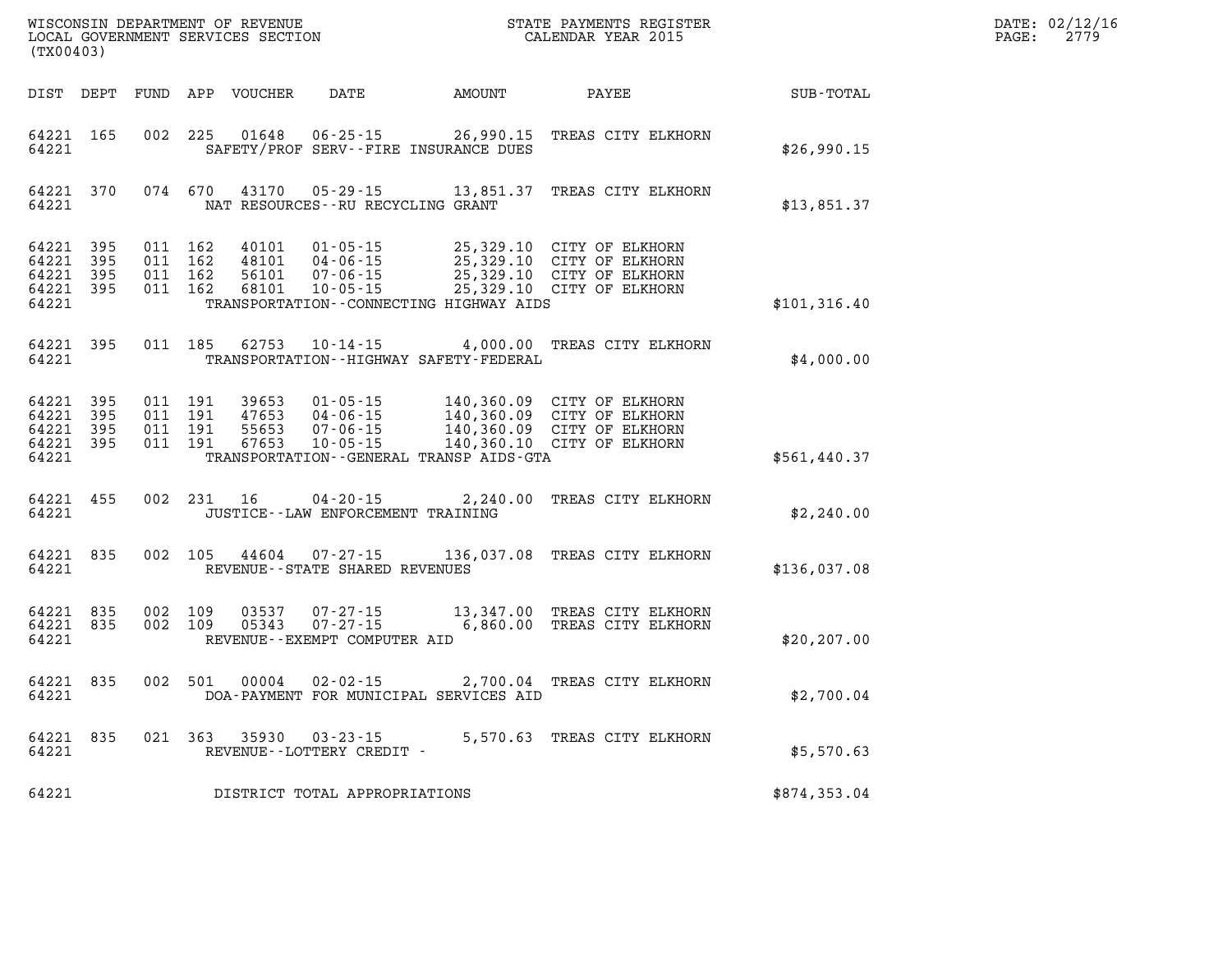| (TX00403)                                         |            |                               |                               | WISCONSIN DEPARTMENT OF REVENUE<br>LOCAL GOVERNMENT SERVICES SECTION |                                                                    |                                                                   | STATE PAYMENTS REGISTER<br>CALENDAR YEAR 2015                                                                                                                                                                |              | DATE: 02/12/16<br>PAGE:<br>2780 |
|---------------------------------------------------|------------|-------------------------------|-------------------------------|----------------------------------------------------------------------|--------------------------------------------------------------------|-------------------------------------------------------------------|--------------------------------------------------------------------------------------------------------------------------------------------------------------------------------------------------------------|--------------|---------------------------------|
|                                                   | DIST DEPT  |                               |                               | FUND APP VOUCHER                                                     | DATE                                                               | <b>AMOUNT</b>                                                     | PAYEE                                                                                                                                                                                                        | SUB-TOTAL    |                                 |
| 64246 165<br>64246                                |            |                               | 002 225                       | 01649                                                                |                                                                    | $06 - 25 - 15$ 40,529.07<br>SAFETY/PROF SERV--FIRE INSURANCE DUES | TREAS CITY LAKE GENEVA                                                                                                                                                                                       | \$40,529.07  |                                 |
| 64246                                             | 64246 370  |                               | 012 579                       | 20755                                                                |                                                                    | $04 - 03 - 15$ 173.32<br>NAT RESOURCES--AIDS IN LIEU OF TAXES     | TREAS CITY LAKE GENEVA                                                                                                                                                                                       | \$173.32     |                                 |
| 64246                                             | 64246 370  |                               | 074 670                       | 43171                                                                | NAT RESOURCES--RU RECYCLING GRANT                                  |                                                                   | 05-29-15 23,852.10 TREAS CITY LAKE GENEVA                                                                                                                                                                    | \$23,852.10  |                                 |
| 64246<br>64246<br>64246 395<br>64246 395<br>64246 | 395<br>395 | 011 162<br>011 162<br>011 162 | 011 162                       | 40102<br>48102<br>56102<br>68102                                     | 04-06-15<br>07-06-15<br>$10 - 05 - 15$                             | TRANSPORTATION--CONNECTING HIGHWAY AIDS                           | 01-05-15 12,174.54 CITY OF LAKE GENEVA<br>12,174.54 CITY OF LAKE GENEVA<br>12,174.54 CITY OF LAKE GENEVA<br>12,174.54 CITY OF LAKE GENEVA                                                                    | \$48,698.16  |                                 |
| 64246 395<br>64246<br>64246<br>64246 395<br>64246 | 395<br>395 | 011 191                       | 011 191<br>011 191<br>011 191 |                                                                      |                                                                    | TRANSPORTATION--GENERAL TRANSP AIDS-GTA                           | 39654  01-05-15  176,673.66  CITY OF LAKE GENEVA<br>47654  04-06-15  176,673.66  CITY OF LAKE GENEVA<br>55654  07-06-15  176,673.66  CITY OF LAKE GENEVA<br>67654  10-05-15  176,673.66  CITY OF LAKE GENEVA | \$706,694.64 |                                 |
| 64246 395<br>64246 395<br>64246                   |            | 011 278                       | 011 278                       | 48990<br>68755                                                       | $05 - 27 - 15$<br>$12 - 11 - 15$                                   | TRANSPORTATION - - LRIP/TRIP/MSIP GRANTS                          | 20,681.02 TREAS CITY LAKE GENEVA<br>23,974.70 TREAS CITY LAKE GENEVA                                                                                                                                         | \$44,655.72  |                                 |
| 64246 395<br>64246                                |            |                               | 011 562                       | 47901<br>TRANSPORTATION--                                            |                                                                    |                                                                   | 05-18-15 169.80 TREAS CITY LAKE GENEVA                                                                                                                                                                       | \$169.80     |                                 |
| 64246 435<br>64246                                |            |                               | 005 162                       | 01DHS                                                                | 09-11-15                                                           | HS--AMBULANCE FUNDING ASSISTANCE GRANTS                           | 5,343.97 LAKE GENEVA FIRE DEPT - EMS                                                                                                                                                                         | \$5,343.97   |                                 |
| 64246 455<br>64246                                |            |                               | 002 221                       | 14                                                                   | $07 - 21 - 15$                                                     | 10.00<br>JUSTICE - - LAW ENFORCEMENT SERVICES AID                 | TREAS CITY LAKE GENEVA                                                                                                                                                                                       | \$10.00      |                                 |
| 64246 455<br>64246 455<br>64246                   |            | 002 231                       | 002 231                       | 04879<br>06448                                                       | 03-06-15<br>$05 - 28 - 15$<br>JUSTICE - - LAW ENFORCEMENT TRAINING |                                                                   | 2,022.28 TREAS CITY LAKE GENEVA<br>4,320.00 TREAS CITY LAKE GENEVA                                                                                                                                           | \$6,342.28   |                                 |
| 64246 835<br>64246                                |            |                               | 002 105                       | 44605                                                                | 07-27-15<br>REVENUE--STATE SHARED REVENUES                         |                                                                   | 16,059.08 TREAS CITY LAKE GENEVA                                                                                                                                                                             | \$16,059.08  |                                 |
| 64246 835                                         |            |                               |                               |                                                                      | 002 109 03538 07-27-15                                             |                                                                   | 16,186.00 TREAS CITY LAKE GENEVA                                                                                                                                                                             |              |                                 |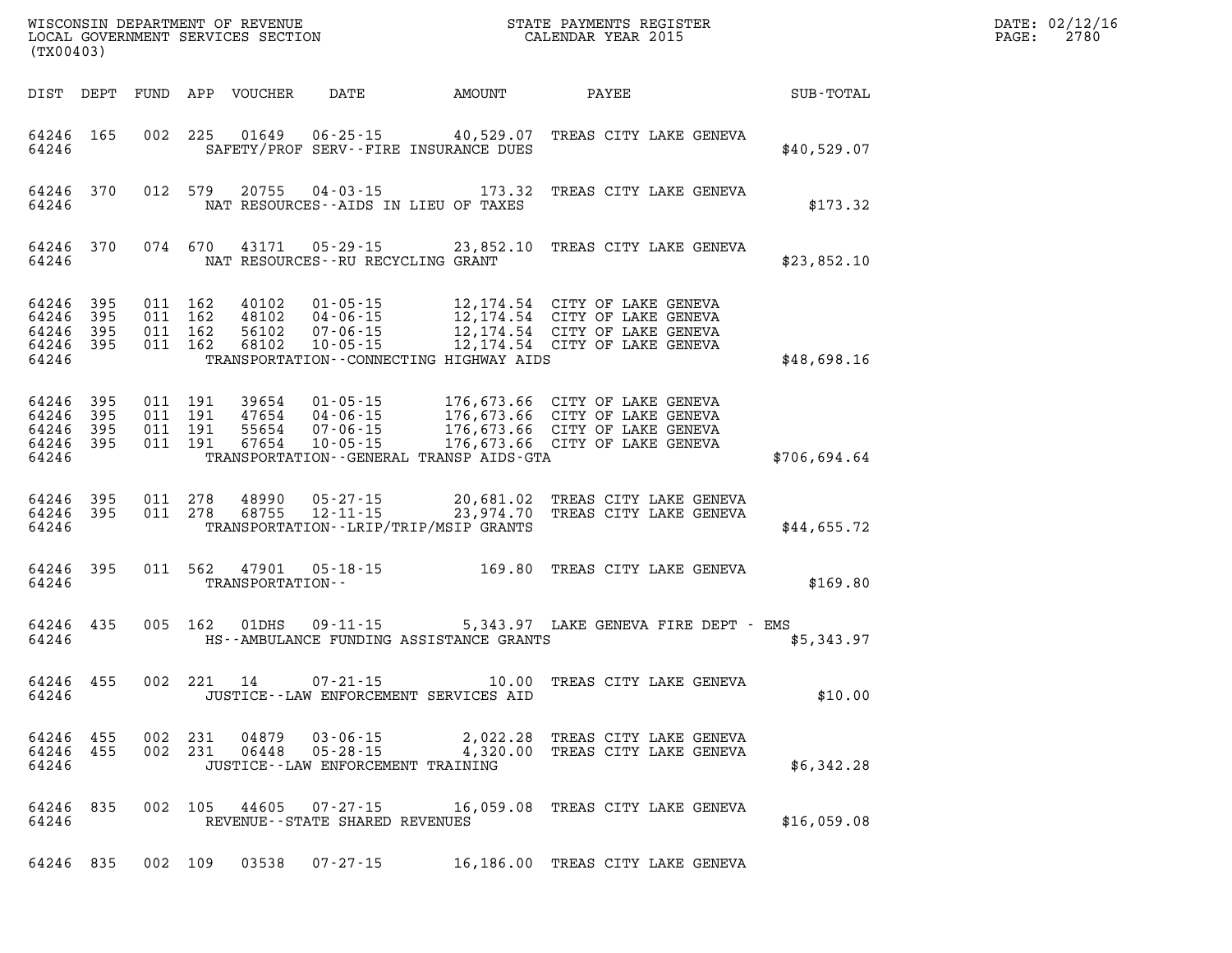| WISCONSIN DEPARTMENT OF REVENUE<br>LOCAL GOVERNMENT SERVICES SECTION<br>(TX00403) |      |      |     |         |                                                          |          | STATE PAYMENTS REGISTER<br>CALENDAR YEAR 2015 | PAGE:        | DATE: 02/12/16<br>2781 |  |
|-----------------------------------------------------------------------------------|------|------|-----|---------|----------------------------------------------------------|----------|-----------------------------------------------|--------------|------------------------|--|
| DIST                                                                              | DEPT | FUND | APP | VOUCHER | DATE                                                     | AMOUNT   | PAYEE                                         | SUB-TOTAL    |                        |  |
| 64246<br>64246                                                                    | 835  | 002  | 109 | 05344   | 07-27-15<br>REVENUE--EXEMPT COMPUTER AID                 | 1,737.00 | TREAS CITY LAKE GENEVA                        | \$17,923.00  |                        |  |
| 64246<br>64246                                                                    | 835  | 002  | 501 | 00004   | $02 - 02 - 15$<br>DOA-PAYMENT FOR MUNICIPAL SERVICES AID | 2,588.90 | TREAS CITY LAKE GENEVA                        | \$2,588.90   |                        |  |
| 64246                                                                             |      |      |     |         | DISTRICT TOTAL APPROPRIATIONS                            |          |                                               | \$913,040.04 |                        |  |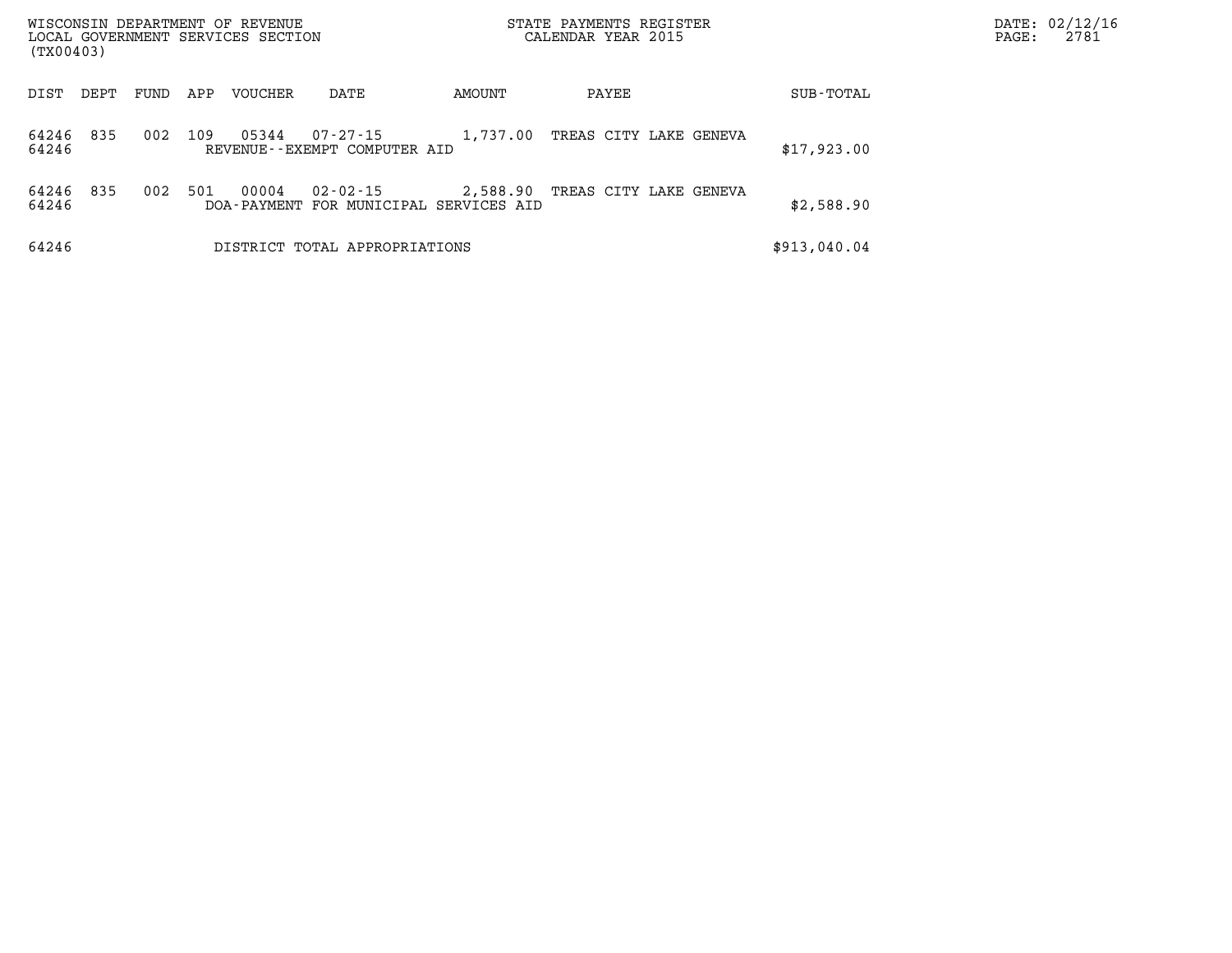| DATE: | 02/12/16 |
|-------|----------|
| PAGE: | 2782     |

|                                               | LOCAL GOVERNMENT SERVICES SECTION<br>(TX00403) |  |                                          |                                  |                                                                                 |                                                   | CALENDAR YEAR 2015                                                                                                                    |                  | PAGE: | 2782 |
|-----------------------------------------------|------------------------------------------------|--|------------------------------------------|----------------------------------|---------------------------------------------------------------------------------|---------------------------------------------------|---------------------------------------------------------------------------------------------------------------------------------------|------------------|-------|------|
| DIST DEPT                                     |                                                |  |                                          | FUND APP VOUCHER                 | DATE                                                                            | AMOUNT                                            | PAYEE                                                                                                                                 | <b>SUB-TOTAL</b> |       |      |
| 64291 165<br>64291                            |                                                |  | 002 225                                  | 01650                            | $06 - 25 - 15$                                                                  | SAFETY/PROF SERV--FIRE INSURANCE DUES             | 23,400.10 TREAS CITY WHITEWATER                                                                                                       | \$23,400.10      |       |      |
| 64291 370<br>64291                            |                                                |  | 074 670                                  | 43172                            | $05 - 29 - 15$                                                                  | 31,798.30<br>NAT RESOURCES - - RU RECYCLING GRANT | TREAS CITY WHITEWATER                                                                                                                 | \$31,798.30      |       |      |
| 64291<br>64291 370<br>64291 370<br>64291      | 370                                            |  | 095 532<br>095 532                       | 00034<br>02016<br>095 532 02874  | $08 - 06 - 15$<br>$03 - 16 - 15$<br>$06 - 12 - 15$                              | NAT RESOURCES - - DAM SAFETY PROJECTS             | 4,850.00 TREAS CITY WHITEWATER<br>4,850.00 IREAS CITY WHITEWATER<br>76,037.80 TREAS CITY WHITEWATER<br>8,448.64 TREAS CITY WHITEWATER | \$89,336.44      |       |      |
| 64291<br>64291<br>64291<br>64291 395<br>64291 | 395<br>395<br>395                              |  | 011 162<br>011 162<br>011 162<br>011 162 | 56103<br>68103                   | 40103      01-05-15<br>48103       04-06-15<br>$07 - 06 - 15$<br>$10 - 05 - 15$ | TRANSPORTATION--CONNECTING HIGHWAY AIDS           | 6,954.24 CITY OF WHITEWATER<br>6,954.24 CITY OF WHITEWATER<br>6,954.24 CITY OF WHITEWATER<br>6,954.24 CITY OF WHITEWATER              | \$27,816.96      |       |      |
| 64291<br>64291<br>64291 395<br>64291          | 395<br>395                                     |  | 011 177<br>011 177<br>011 177            | 58061<br>60061<br>62061          | $07 - 06 - 15$<br>$09 - 30 - 15$<br>TRANSPORTATION - - TRANSIT AID              |                                                   | 06-25-15 14,981.00 CITY OF WHITEWATER<br>14,981.00 CITY OF WHITEWATER<br>14,981.00 CITY OF WHITEWATER<br>14,981.00 CITY OF WHITEWATER | \$44.943.00      |       |      |
| 64291 395<br>64291<br>64291                   | 395                                            |  | 011 182<br>011 182                       | 40101<br>69025                   | $02 - 20 - 15$<br>$12 - 17 - 15$                                                | TRANSPORTATION - - TRANSIT AIDS - FEDERAL         | 18,797.00 TREAS CITY WHITEWATER<br>52,429.00 TREAS CITY WHITEWATER                                                                    | \$71, 226.00     |       |      |
| 64291<br>64291<br>64291<br>64291 395<br>64291 | 395<br>395<br>395                              |  | 011 191<br>011 191<br>011 191<br>011 191 | 39655<br>47655<br>55655<br>67655 | $01 - 05 - 15$<br>$04 - 06 - 15$<br>$07 - 06 - 15$<br>$10 - 05 - 15$            | TRANSPORTATION - - GENERAL TRANSP AIDS - GTA      | 171,801.97 CITY OF WHITEWATER<br>171,801.97 CITY OF WHITEWATER<br>171,801.97 CITY OF WHITEWATER<br>171,801.98 CITY OF WHITEWATER      | \$687,207.89     |       |      |
| 64291<br>64291                                | 435                                            |  | 005 162                                  | 01DHS                            | $09 - 11 - 15$                                                                  | HS--AMBULANCE FUNDING ASSISTANCE GRANTS           | 6,128.80 CITY OF WHITEWATER FIRE DEPT                                                                                                 | \$6,128.80       |       |      |
| 64291 435<br>64291                            |                                                |  |                                          |                                  |                                                                                 | HS--PREPAID MEDICAL TRANSPORT REIMBURSE           | 005 163 01LGS 11-16-15 20,169.50 DHS PREPAID MEDICAL TRANSPORT                                                                        | \$20,169.50      |       |      |
| 64291<br>64291                                | 835                                            |  |                                          |                                  | REVENUE - - STATE SHARED REVENUES                                               |                                                   | 002 105 44606 07-27-15 515,341.57 TREAS CITY WHITEWATER                                                                               | \$515,341.57     |       |      |
| 64291 835<br>64291 835                        |                                                |  | 002 109<br>002 109                       | 02693<br>03539                   | $07 - 27 - 15$<br>$07 - 27 - 15$                                                |                                                   | 82.00 TREAS CITY WHITEWATER<br>5,244.00 TREAS CITY WHITEWATER                                                                         |                  |       |      |

WISCONSIN DEPARTMENT OF REVENUE **STATE PAYMENTS REGISTER**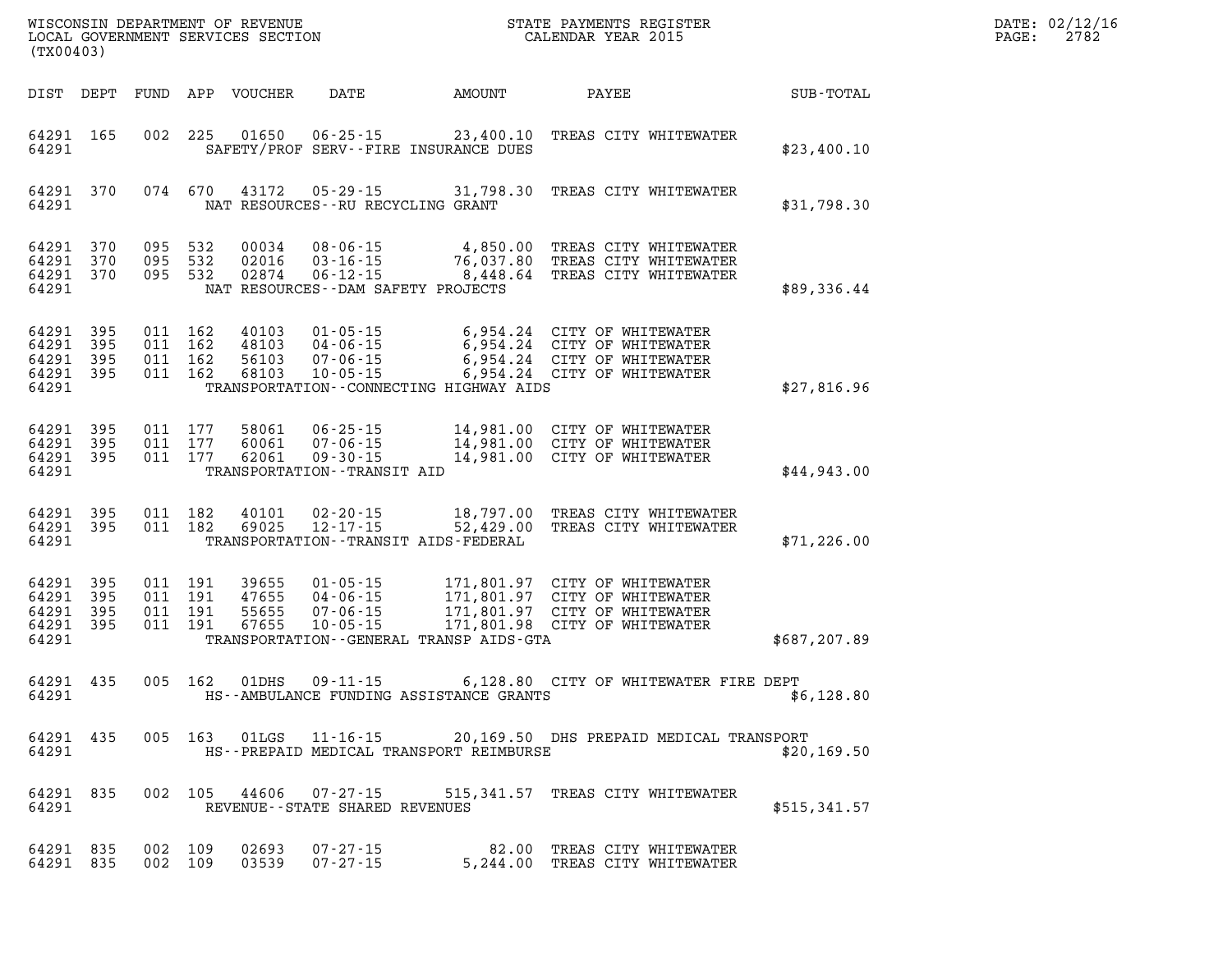| WISCONSIN DEPARTMENT OF REVENUE<br>LOCAL GOVERNMENT SERVICES SECTION<br>(TX00403) |      |      |     |         |                                                          |                                  | STATE PAYMENTS REGISTER<br>CALENDAR YEAR 2015 |  |                | $\mathtt{PAGE:}$ | DATE: 02/12/16<br>2783 |
|-----------------------------------------------------------------------------------|------|------|-----|---------|----------------------------------------------------------|----------------------------------|-----------------------------------------------|--|----------------|------------------|------------------------|
| DIST                                                                              | DEPT | FUND | APP | VOUCHER | DATE                                                     | AMOUNT                           | PAYEE                                         |  | SUB-TOTAL      |                  |                        |
| 64291<br>64291                                                                    | 835  | 002  | 109 | 05345   | $07 - 27 - 15$ 27,443.00<br>REVENUE--EXEMPT COMPUTER AID |                                  | TREAS CITY WHITEWATER                         |  | \$32,769.00    |                  |                        |
| 64291<br>64291                                                                    | 835  | 002  | 501 | 00004   | 02-02-15<br>DOA-PAYMENT FOR MUNICIPAL SERVICES AID       | 302,642.42 TREAS CITY WHITEWATER |                                               |  | \$302,642.42   |                  |                        |
| 64291<br>64291                                                                    | 835  | 021  | 363 | 35686   | $03 - 23 - 15$<br>REVENUE - - LOTTERY CREDIT -           | 11,097.86                        | TREAS CITY WHITEWATER                         |  | \$11,097.86    |                  |                        |
| 64291                                                                             |      |      |     |         | DISTRICT TOTAL APPROPRIATIONS                            |                                  |                                               |  | \$1,863,877.84 |                  |                        |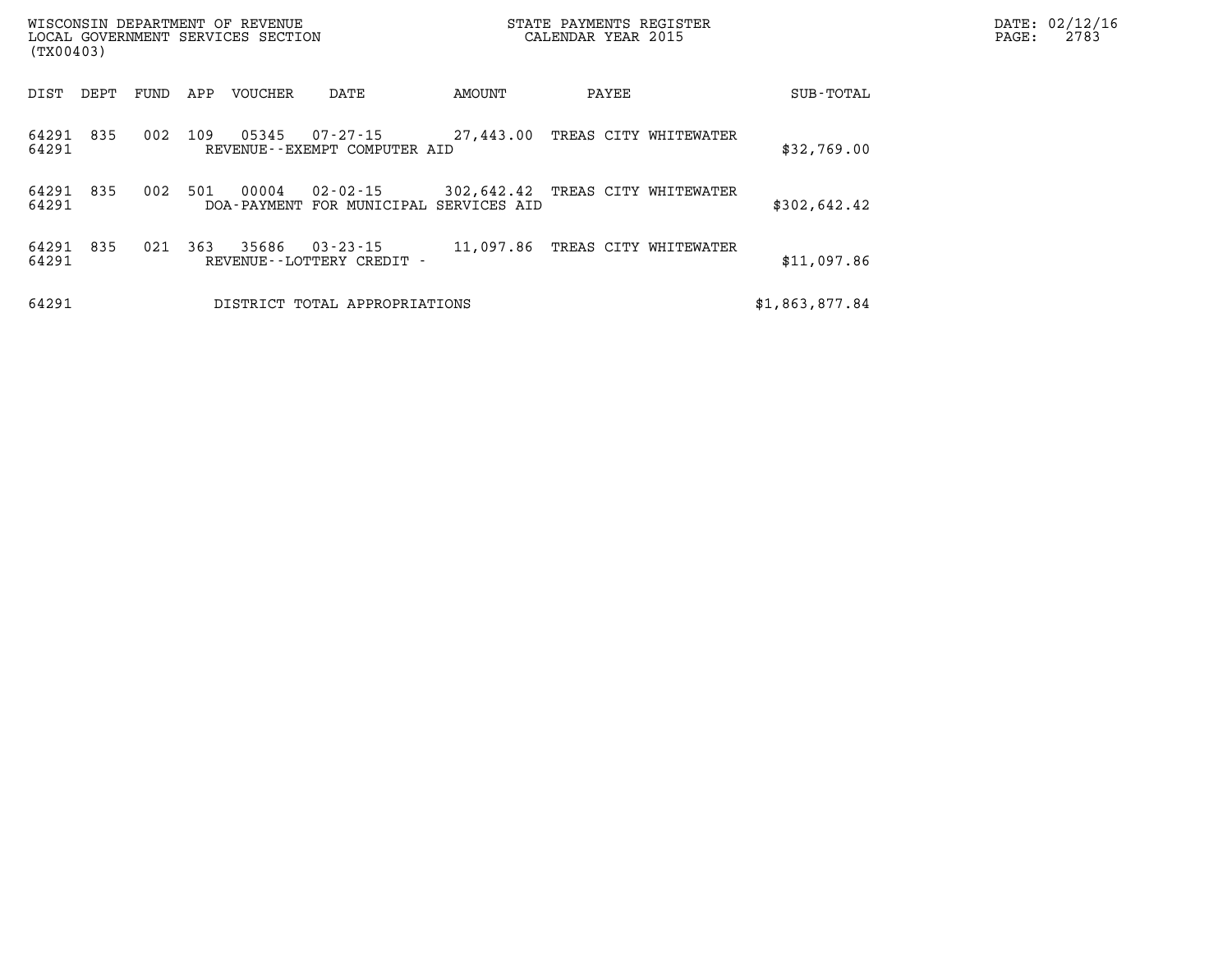| <b>District</b> | <b>District Name (Payee)</b> | Dept. | <b>Agency Name</b>             | Fund  |       | <b>Appropriati Payment Description</b> | Voucher  | Date          | <b>Payment Amount</b>       |
|-----------------|------------------------------|-------|--------------------------------|-------|-------|----------------------------------------|----------|---------------|-----------------------------|
| M64000          | <b>Walworth County</b>       | 16500 | Dept of Safety & Prof Services | 10000 | 23600 | POWTS Replacement Rehab                | 00000371 | 11/12/2015    | \$<br>2,870.29              |
| M64000          | <b>Walworth County</b>       | 25500 | Dept of Public Instruction     | 10000 | 20600 | Spec Ed & Schl Age Parents Aid         | 00004126 | 11/16/2015    | \$<br>290,115.00            |
| M64000          | Walworth County              | 25500 | Dept of Public Instruction     | 10000 | 20600 | Spec Ed & Schl Age Parents Aid         | 00009024 | 12/21/2015    | \$<br>290,384.00            |
| M64000          | Walworth County              | 25500 | Dept of Public Instruction     | 10000 | 24100 | Federal aids, local aid                | 00002146 | 11/2/2015 \$  | 4,794.98                    |
| M64000          | <b>Walworth County</b>       | 25500 | Dept of Public Instruction     | 10000 | 24100 | Federal aids, local aid                | 00004944 | 11/23/2015    | \$<br>19.00                 |
| M64000          | <b>Walworth County</b>       | 25500 | Dept of Public Instruction     | 10000 | 24100 | Federal aids, local aid                | 00006594 | 12/7/2015     | $\overline{5,077.29}$<br>\$ |
| M64000          | Walworth County              | 25500 | Dept of Public Instruction     | 10000 | 24100 | Federal aids, local aid                | 00008587 | 12/21/2015    | \$<br>4,417.23              |
| M64000          | Walworth County              | 37000 | Dept of Natural Resources      | 21200 | 57400 | RA- cnty snow trail & area aid         | 00009138 | 11/13/2015 \$ | 19,681.86                   |
| M64000          | Walworth County              | 37000 | Dept of Natural Resources      | 21200 | 57400 | RA- cnty snow trail & area aid         | 00013563 | 12/10/2015    | \$<br>30,200.00             |
| M64000          | <b>Walworth County</b>       | 37000 | Dept of Natural Resources      | 21200 | 66300 | EA - lake protection                   | 00006401 | 11/3/2015     | \$<br>500.00                |
| M64000          | <b>Walworth County</b>       | 41000 | Department of Corrections      | 10000 | 11600 | Reimbursing counties for proba         | 00009431 | 11/25/2015    | \$<br>215,971.84            |
| M64000          | Walworth County              | 41000 | Department of Corrections      | 10000 | 30200 | Community intervention program         | 00006046 | 11/4/2015     | \$<br>10,756.63             |
| M64000          | Walworth County              | 41000 | Department of Corrections      | 10000 | 30200 | Community intervention program         | 00011811 | 12/1/2015     | \$<br>10,836.25             |
| M64000          | Walworth County              | 41000 | Department of Corrections      | 10000 | 31300 | Community youth and family aid         | 00005886 | 11/4/2015     | \$<br>79,183.00             |
| M64000          | <b>Walworth County</b>       | 45500 | Department of Justice          | 10000 | 27100 | Alt prosecution alcohol drugs          | 00000815 | 10/27/2015 \$ | 22,092.00                   |
| M64000          | Walworth County              | 46500 | Department of Military Affairs | 10000 | 30800 | Emergency response equipment           | 00000609 | 10/26/2015    | \$<br>7,368.68              |
| M64000          | Walworth County              | 48500 | Department of Veterans Affairs | 58200 | 28000 | Veterans transportation grant          | 00004078 | 12/21/2015 \$ | 661.46                      |
| M64000          | Walworth County              | 50500 | Department of Administration   | 10000 | 15500 | Federal aid, local assistance          | 00000224 | 10/5/2015     | \$<br>6,277.26              |
| M64000          | <b>Walworth County</b>       | 50500 | Department of Administration   | 10000 | 15500 | Federal aid, local assistance          | 00002203 | 10/30/2015    | \$<br>8,007.41              |
| M64000          | <b>Walworth County</b>       | 50500 | Department of Administration   | 23500 | 37100 | Low-income assistance grants           | 00000224 | 10/5/2015     | \$<br>1,863.42              |
| M64000          | Walworth County              | 50500 | Department of Administration   | 23500 | 37100 | Low-income assistance grants           | 00002203 | 10/30/2015    | \$<br>9,134.93              |
| M64000          | Walworth County              | 83500 | Department of Revenue          | 10000 | 10500 | County and Municipal Aid               | 00002023 | 11/16/2015    | \$<br>253,362.45            |
| M64002          | Town Of Bloomfield           | 83500 | Department of Revenue          | 10000 | 10500 | County and Municipal Aid               | 00001996 | 11/16/2015    | \$<br>11,500.81             |
| M64004          | Town Of Darien               | 83500 | Department of Revenue          | 10000 | 10500 | County and Municipal Aid               | 00001997 | 11/16/2015 \$ | 25,247.53                   |
| M64006          | Town Of Delavan              | 83500 | Department of Revenue          | 10000 | 10500 | County and Municipal Aid               | 00001998 | 11/16/2015    | \$<br>63,561.35             |
| M64008          | Town Of East Troy            | 83500 | Department of Revenue          | 10000 | 10500 | County and Municipal Aid               | 00001999 | 11/16/2015 \$ | 36,386.58                   |
| M64010          | Town Of Geneva               | 83500 | Department of Revenue          | 10000 | 10500 | County and Municipal Aid               | 00002000 | 11/16/2015 \$ | 49,704.91                   |
| M64012          | Town Of La Fayette           | 83500 | Department of Revenue          | 10000 | 10500 | County and Municipal Aid               | 00002001 | 11/16/2015    | \$<br>17,204.61             |
| M64014          | Town Of La Grange            | 83500 | Department of Revenue          | 10000 | 10500 | County and Municipal Aid               | 00002002 | 11/16/2015    | \$<br>20,563.83             |
| M64016          | Town Of Linn                 | 83500 | Department of Revenue          | 10000 | 10500 | County and Municipal Aid               | 00002003 | 11/16/2015    | \$<br>20,827.57             |
| M64018          | Town Of Lyons                | 83500 | Department of Revenue          | 10000 | 10500 | County and Municipal Aid               | 00002004 | 11/16/2015    | \$<br>33,652.56             |
| M64020          | Town Of Richmond             | 83500 | Department of Revenue          | 10000 | 10500 | County and Municipal Aid               | 00002005 | 11/16/2015    | \$<br>17,398.67             |
| M64022          | Town Of Sharon               | 83500 | Department of Revenue          | 10000 | 10500 | County and Municipal Aid               | 00002006 | 11/16/2015 \$ | 20,457.76                   |
| M64026          | Town Of Sugar Creek          | 83500 | Department of Revenue          | 10000 | 10500 | County and Municipal Aid               | 00002007 | 11/16/2015    | \$<br>38,172.22             |
| M64028          | Town Of Troy                 | 83500 | Department of Revenue          | 10000 | 10500 | County and Municipal Aid               | 00002008 | 11/16/2015 \$ | 25,384.53                   |
| M64030          | Town Of Walworth             | 83500 | Department of Revenue          | 10000 | 10500 | County and Municipal Aid               | 00002009 | 11/16/2015 \$ | 29,535.88                   |
| M64032          | Town Of Whitewater           | 83500 | Department of Revenue          | 10000 | 10500 | County and Municipal Aid               | 00002010 | 11/16/2015    | \$<br>25,840.99             |
| M64115          | Village Of Bloomfield        | 83500 | Department of Revenue          | 10000 | 10500 | County and Municipal Aid               | 00002011 | 11/16/2015    | \$<br>35,353.19             |
| M64116          | Village Of Darien            | 83500 | Department of Revenue          | 10000 | 10500 | County and Municipal Aid               | 00002012 | 11/16/2015    | \$<br>174,533.95            |
| M64121          | Village Of East Troy         | 83500 | Department of Revenue          | 10000 | 10500 | County and Municipal Aid               | 00002013 | 11/16/2015 \$ | 267,962.43                  |
| M64126          | Village Of Fontana           | 45500 | Department of Justice          | 10000 | 23100 | Law enforcement train, local           | 00002616 | 12/3/2015 \$  | 160.00                      |